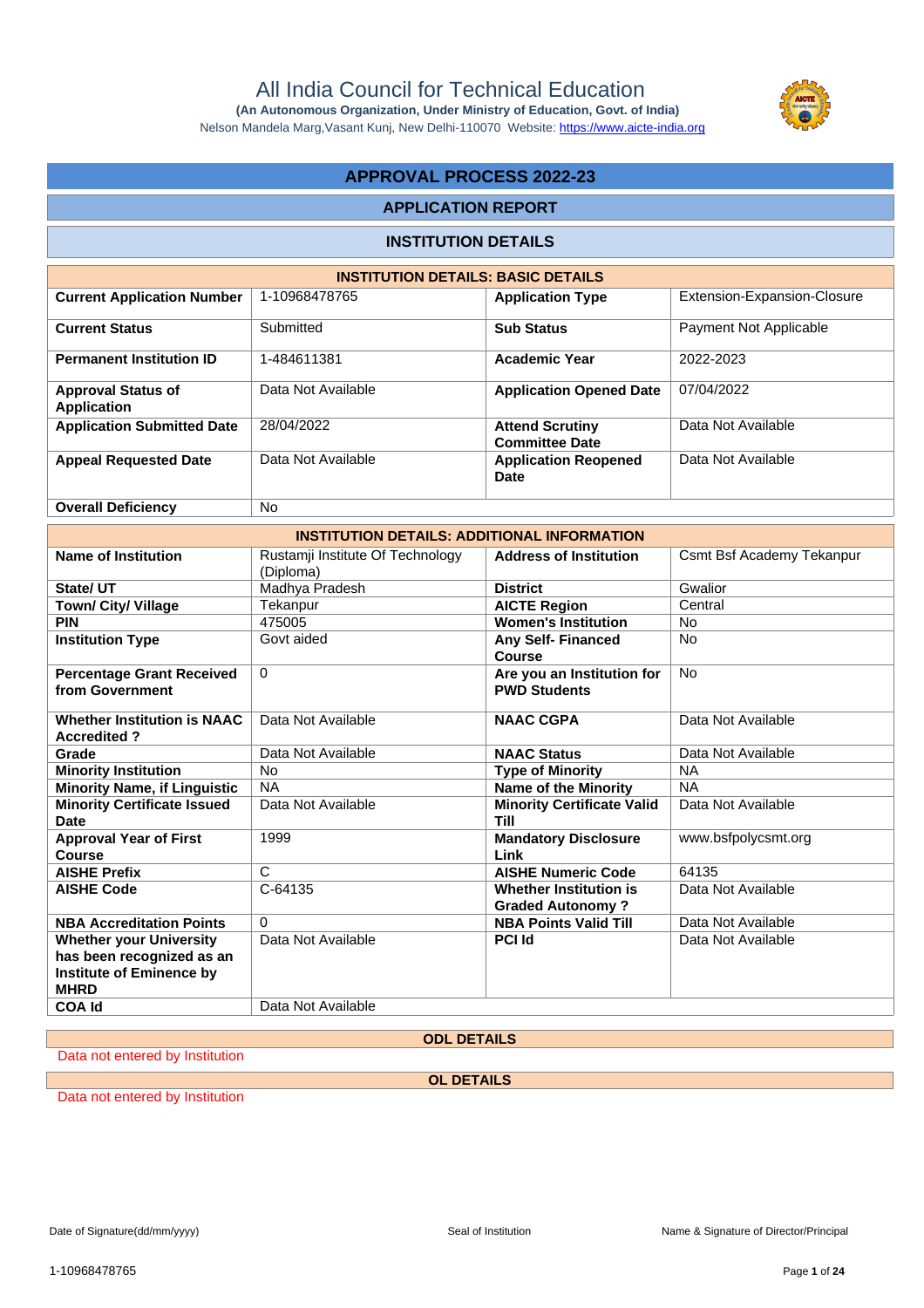| <b>ORGANIZATION</b>                                        |                                   |                                                           |                                                             |  |  |  |  |  |
|------------------------------------------------------------|-----------------------------------|-----------------------------------------------------------|-------------------------------------------------------------|--|--|--|--|--|
| Name of the Parent Organization<br>(Trust/Society/Company) | <b>Bsf Education Fund Society</b> | <b>Type of the Organization</b><br>(Trust/Society/Company | Society                                                     |  |  |  |  |  |
| <b>Registered With</b>                                     | <b>Bsf</b>                        | <b>Registration Date</b>                                  | 16/06/1978                                                  |  |  |  |  |  |
| <b>Registration Number</b>                                 | 9427                              | <b>Organization Address</b>                               | Director General Bsf Hg Cgo<br>Complex Lodhi Road New Delhi |  |  |  |  |  |
| State/UT                                                   | Delhi                             | <b>District</b>                                           | New Delhi                                                   |  |  |  |  |  |
| Town / City / Village                                      | Delhi                             | <b>PIN</b>                                                | 110003                                                      |  |  |  |  |  |
| <b>Land Phone STD Code</b>                                 | 11                                | <b>Land Phone Number</b>                                  | 24361274                                                    |  |  |  |  |  |
| <b>PAN</b>                                                 | <b>BPLC02948B</b>                 | <b>Organization Website</b>                               |                                                             |  |  |  |  |  |

#### **BOARD OF GOVERNORS/ TRUSTEE/ DIRECTORS**

| Sr.No          | Name               | <b>Designation</b> | <b>Trustee Since</b> | <b>Trustee Till</b> | <b>Mobile Number</b> | Email |
|----------------|--------------------|--------------------|----------------------|---------------------|----------------------|-------|
|                | K S Negi           | Principal          |                      |                     |                      |       |
| $\overline{2}$ | Pankaj Kumar Singh | Chairman           |                      |                     |                      |       |
| 3              | Dc Adm             | Secretary          |                      |                     |                      |       |
| $\overline{4}$ | Ig Adm             | Member             |                      |                     |                      |       |

| <b>QUESTIONS</b>                                                                                                                         |     |
|------------------------------------------------------------------------------------------------------------------------------------------|-----|
| Do you wish to Apply for 'Extension of Approval (EOA)'?                                                                                  | Yes |
| Do you wish to apply for any change(s) as per the provisions of this year Approval Process<br>Handbook?                                  | No. |
| Do you wish to Apply for Increase of Intake in Existing Course (Division Size change)/New Course<br>(Normal/Vocational/Dual/Integrated)? | No. |
| Do you wish to Apply for Reduction of Intake in Existing Course((Division Size change)/Closure<br>Course?                                | No  |
| Do you wish to Apply for Introduction of NRI?                                                                                            | No  |
| Do you wish to Apply for Introduction of OCI or Twinning Program?                                                                        | No. |
| Do you wish to Apply for Extended EoA?                                                                                                   | No  |

| <b>CONTACT PERSON\REGISTRAR DETAILS</b> |                          |                       |                                |  |  |  |  |  |
|-----------------------------------------|--------------------------|-----------------------|--------------------------------|--|--|--|--|--|
| Title:                                  | Mr.                      | <b>First Name:</b>    | Kalyan                         |  |  |  |  |  |
| <b>Last Name:</b>                       | Negi                     | Address:              | 2lc, Csmt Bsf Academy Tekanpur |  |  |  |  |  |
| Designation:                            | Principal                | State/UT:             | Madhya Pradesh                 |  |  |  |  |  |
| District:                               | Gwalior                  | Town/ City/ Village:  | Tekanpur                       |  |  |  |  |  |
| <b>Postal Code:</b>                     | 475005                   | <b>STD Code:</b>      | 7524                           |  |  |  |  |  |
| <b>Land Phone Number:</b>               | 275565                   | <b>Mobile Number:</b> | 7889674619                     |  |  |  |  |  |
| <b>Alternate Mobile</b>                 | 8319199909               | <b>Email Address:</b> | csmtpoly@yahoo.com             |  |  |  |  |  |
| Number:                                 |                          |                       |                                |  |  |  |  |  |
| <b>Alternate Email</b>                  | bsfrjitdiploma@gmail.com |                       |                                |  |  |  |  |  |
| Address:                                |                          |                       |                                |  |  |  |  |  |

| <b>PROGRAMS &amp; COURSES</b>        |                                |  |  |  |  |
|--------------------------------------|--------------------------------|--|--|--|--|
| <b>PROGRAMS</b>                      |                                |  |  |  |  |
| Programme                            | <b>New/ Existing Programme</b> |  |  |  |  |
| ENGINEERING AND<br><b>TECHNOLOGY</b> | <b>Existing Programme</b>      |  |  |  |  |

#### **COURSE DETAILS**

|            | <b>Programme</b>                        |            |              | <b>Engineering &amp; Technology</b>                        |                               |                               |                       |                                     |                                              |                                       |                                         |                                                      |                                                 |
|------------|-----------------------------------------|------------|--------------|------------------------------------------------------------|-------------------------------|-------------------------------|-----------------------|-------------------------------------|----------------------------------------------|---------------------------------------|-----------------------------------------|------------------------------------------------------|-------------------------------------------------|
| Sr.<br>No. | Course<br>Name                          | Level      | <b>FT/PT</b> | <b>Affiliating</b><br>body/<br><b>University</b>           | Intake<br>approved<br>2020-21 | Intake<br>Approved<br>2021-22 | <b>Applied</b><br>For | <b>Applied</b><br>intake<br>2022-23 | <b>Number</b><br>l of<br>Reauired<br>Faculty | <b>Number</b><br>οf<br><b>Faculty</b> | <b>NRI</b><br>Approval<br><b>Status</b> | <b>OCI</b><br><b>FN</b><br>Approval<br><b>Status</b> | <b>Status of</b><br><b>NBA</b><br>accreditation |
|            | <b>AUTOMOBILE</b><br><b>ENGINEERING</b> | Diploma FT |              | Rajiv Gandhi<br>Proudyogiki<br>Vishwavidval<br>aya, Bhopal | 60                            | 60                            | EoA<br>Only           | 60                                  | 8                                            |                                       | Not<br>interested                       | Not<br>linterested                                   | Not Applicable                                  |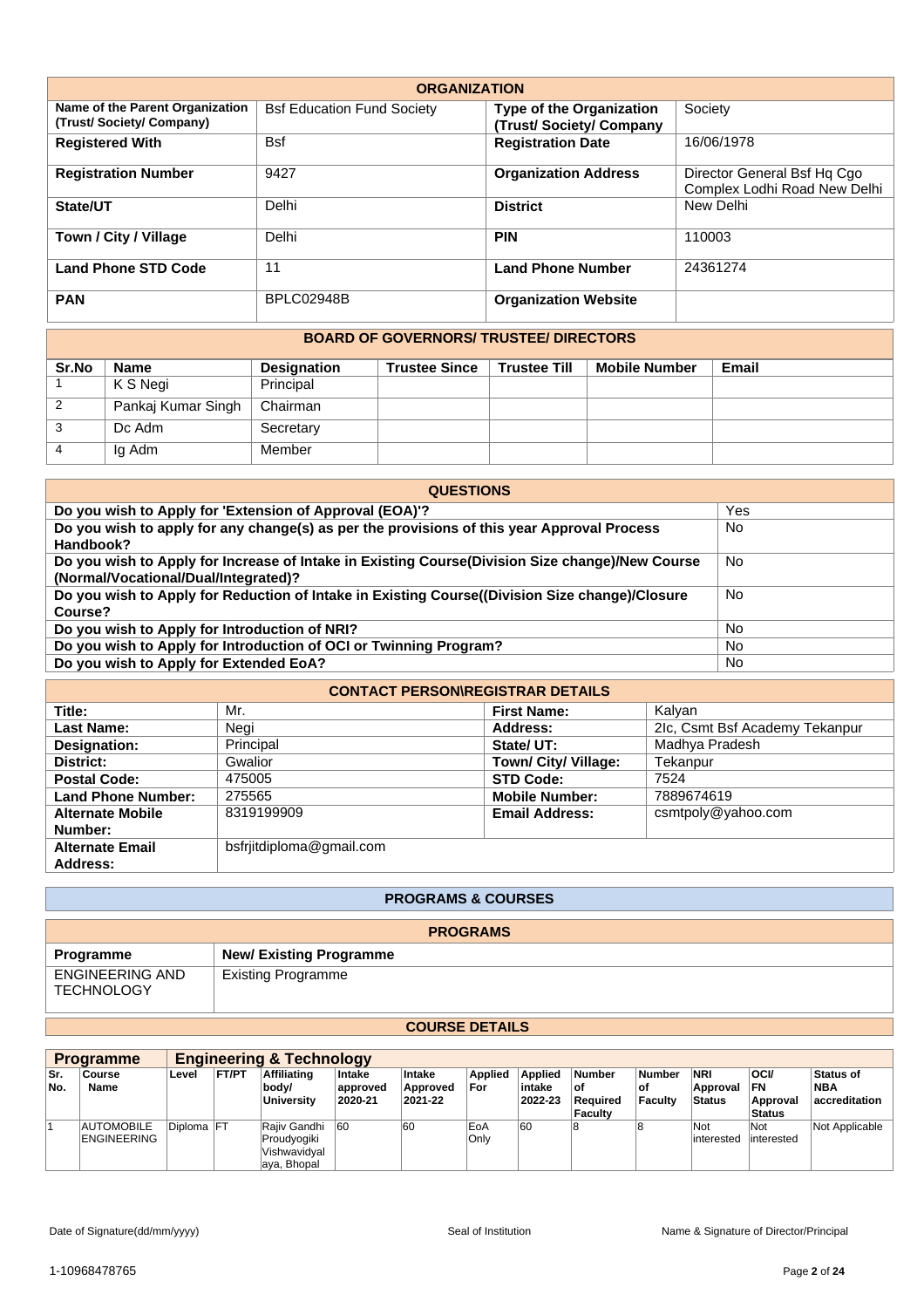| 2 | <b>MECHANICAL</b>  | Diploma FT | Rajiv Gandhi | 60 | 60 | EoA  | 60 |  | Not         | Not        | Not Applicable |
|---|--------------------|------------|--------------|----|----|------|----|--|-------------|------------|----------------|
|   | <b>ENGINEERING</b> |            | Proudyogiki  |    |    | Only |    |  | interested  | interested |                |
|   |                    |            | Vishwavidyal |    |    |      |    |  |             |            |                |
|   |                    |            | aya, Bhopal  |    |    |      |    |  |             |            |                |
| 3 | <b>CIVIL</b>       | Diploma FT | Rajiv Gandhi | 60 | 60 | EoA  | 60 |  | Not         | Not        | Not Applicable |
|   | <b>ENGINEERING</b> |            | Proudyogiki  |    |    | Only |    |  | linterested | interested |                |
|   |                    |            | Vishwavidyal |    |    |      |    |  |             |            |                |
|   |                    |            | aya, Bhopal  |    |    |      |    |  |             |            |                |

#### **COURSES IN REGIONAL LANGUAGE**

Data not entered by Institution

#### **ODL COURSE DETAILS**

Data not entered by Institution

### **OL COURSE DETAILS**

Data not entered by Institution

| <b>INFRASTRUCTURE DETAILS</b> |                                                 |                          |                    |  |  |  |  |  |
|-------------------------------|-------------------------------------------------|--------------------------|--------------------|--|--|--|--|--|
|                               | <b>LAND DETAILS</b>                             |                          |                    |  |  |  |  |  |
| Location:                     | Rural                                           | Land in Hilly Area:      | N <sub>o</sub>     |  |  |  |  |  |
| <b>Total Area in Acres:</b>   | 59.36                                           | <b>FSI/FSR:</b>          | Data Not Available |  |  |  |  |  |
| <b>Built Up Area (Sqm):</b>   | Data Not Available                              | <b>Number of Pieces:</b> |                    |  |  |  |  |  |
| Land Piece Area 1 in          | 59.36                                           | Land Piece Area 2 in     | Data Not Available |  |  |  |  |  |
| Acres:                        |                                                 | Acres:                   |                    |  |  |  |  |  |
| Land Piece Area 3 in          | Data Not Available                              | Max distance in farthest | Data Not Available |  |  |  |  |  |
| Acres:                        |                                                 | land pieces (Km):        |                    |  |  |  |  |  |
| Land registered with:         | Bsf Academy Tekanpur In The<br>Premises Of Csmt | Date of Registration:    | 23/02/1996         |  |  |  |  |  |
| Land use certificate          | <b>COMDT DS DHARIWAL</b>                        | Land use certificate     | 23/02/1996         |  |  |  |  |  |
| issued by:                    |                                                 | issued Date:             |                    |  |  |  |  |  |
| <b>Ownership Details:</b>     | Government Lease                                | Is the Land Mortgaged:   | <b>No</b>          |  |  |  |  |  |
| <b>Mortgaged Purpose:</b>     | N                                               |                          |                    |  |  |  |  |  |
| Land (North/South):           | <b>North</b>                                    | Latitude Degree:         | 25                 |  |  |  |  |  |
| <b>Latitude Minute:</b>       | 5                                               | <b>Latitude Second:</b>  | 9                  |  |  |  |  |  |
| Longitude (East/West)         | East                                            | <b>Longitude Degree:</b> | 78                 |  |  |  |  |  |
| <b>Longitude Minute:</b>      |                                                 | <b>Longitude Second:</b> | 6                  |  |  |  |  |  |

#### **LAND DETAILS: MORE INFORMATION**

| Sr. | <b>Land Registration</b>  | <b>H.Q 5162/LAND</b>        | Date of Registration:       | 23/02/1996                       |
|-----|---------------------------|-----------------------------|-----------------------------|----------------------------------|
|     |                           |                             |                             |                                  |
| No. | Number:                   |                             |                             |                                  |
|     | Area of Land:             | 59.36                       | Khasra Number:              | 549                              |
|     | <b>Plot Number/</b>       | 549                         | <b>Land Situated At:</b>    | <b>CSMT BSF ACADEMY TEKANPUR</b> |
|     | <b>Survey Number:</b>     |                             |                             |                                  |
|     | <b>Land Registered in</b> | <b>Bsf Academy Tekanpur</b> | Ownership or                | Government Lease                 |
|     | the Name of:              |                             | <b>Government Lease:</b>    |                                  |
|     | Land use                  | Yes                         | <b>Land Use Certificate</b> | Comdt D.S Dhariwal               |
|     | <b>Certificate Issued</b> |                             | <b>Issuing Authority:</b>   |                                  |
|     | Is it for Change of       | <b>No</b>                   |                             |                                  |
|     | <b>Site</b>               |                             |                             |                                  |

| <b>BUILDING DETAILS</b>                                                       |                |                                                                                                                                           |      |  |  |  |
|-------------------------------------------------------------------------------|----------------|-------------------------------------------------------------------------------------------------------------------------------------------|------|--|--|--|
| <b>Building Status:</b>                                                       | Available      | Total built up Area<br>(ready) Sqm:                                                                                                       | 2670 |  |  |  |
| <b>Activities in the building</b><br>other than courses<br>approved by AICTE: | <b>DRIVING</b> | <b>Whether Access</b><br><b>&amp;Circulation Area and</b><br><b>Toilet Area are</b><br>maintained as per<br><b>National Building Code</b> | Yes  |  |  |  |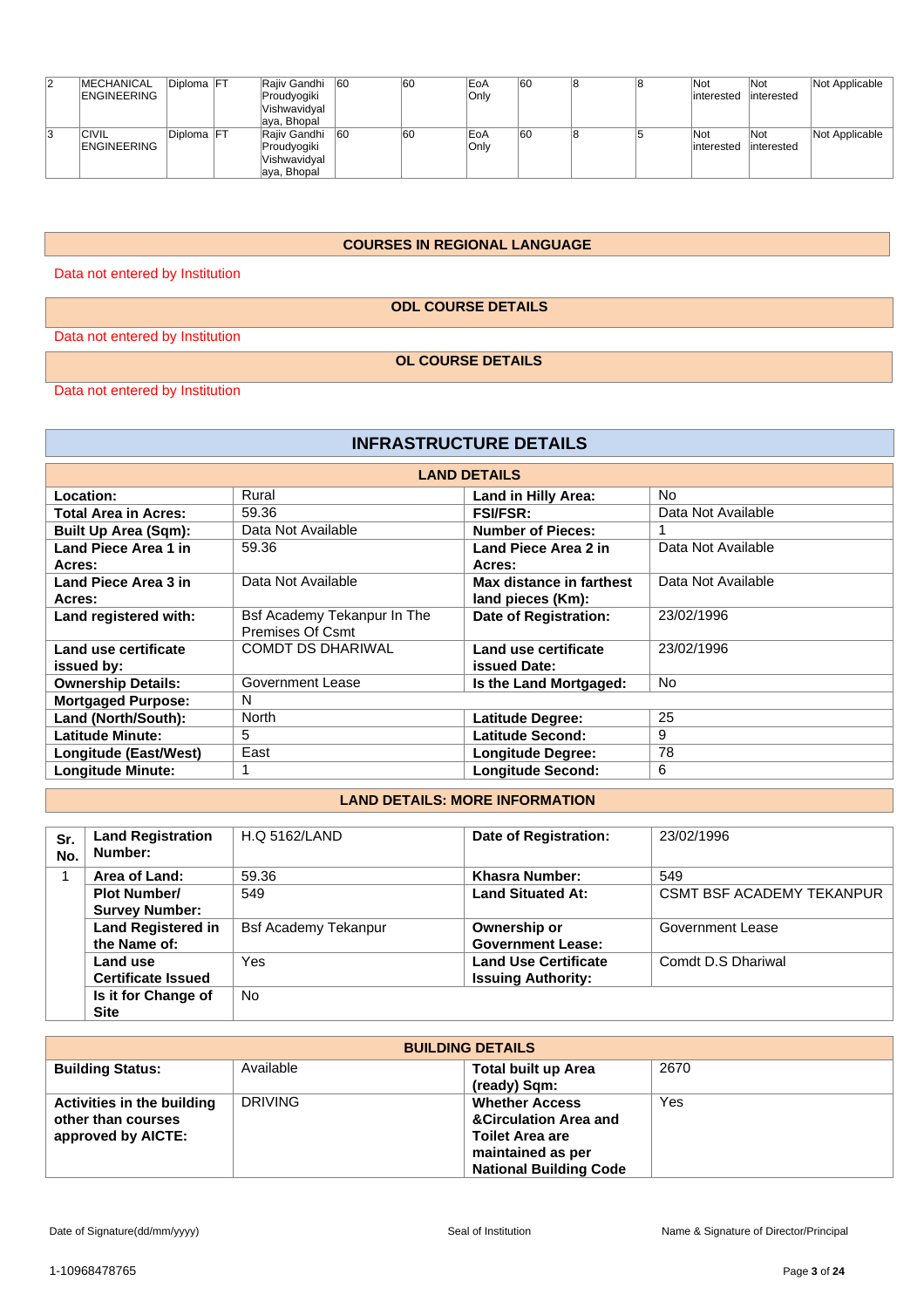|                                   |      | (NBC) Norms?                    |      |  |
|-----------------------------------|------|---------------------------------|------|--|
| <b>Total Carpet Instructional</b> | 3020 | <b>Total Carpet</b>             | 806  |  |
| Area (ready) -Sqm:                |      | <b>Administrative Area</b>      |      |  |
|                                   |      | (ready) -Sqm:                   |      |  |
| <b>Access and Circulation</b>     | 668  | <b>Total built up Area -Sqm</b> | 1000 |  |
| Area (Sqm):                       |      | Planned:                        |      |  |
| <b>Total Carpet Amenities</b>     | 5060 |                                 |      |  |
| Area (ready) -Sqm:                |      |                                 |      |  |
|                                   |      |                                 |      |  |
|                                   |      |                                 |      |  |

#### **BUILDING DETAILS: MORE INFORMATION**

# Data not entered by Institution

#### **LABORATORY DETAILS**

| Sr.<br>No.     | Programme:                 | <b>ENGINEERING AND</b><br><b>TECHNOLOGY</b>                                                                               | Department:                               | <b>Mechanical Engineering</b> |
|----------------|----------------------------|---------------------------------------------------------------------------------------------------------------------------|-------------------------------------------|-------------------------------|
| $\mathbf{1}$   | Course:                    | MECHANICAL ENGINEERING                                                                                                    | Level:                                    | Diploma                       |
|                | Name of the<br>Laboratory: | <b>Applied Mechanics</b>                                                                                                  | Is it Research lab for PG<br>Course(Y/N): | <b>No</b>                     |
|                | <b>Major Equipments:</b>   | Simple Zip Crain<br><b>Screw Zeck</b><br><b>Universal Forse Table</b><br>Differencial Wheel & Axle<br>Parllel Force Opera | <b>Building Name</b>                      | Data Not Available            |
|                | <b>Building Number</b>     | Data Not Available                                                                                                        |                                           |                               |
| Sr.<br>No.     | Programme:                 | <b>ENGINEERING AND</b><br><b>TECHNOLOGY</b>                                                                               | Department:                               | Automobile Engineering        |
| $\overline{2}$ | Course:                    | <b>AUTOMOBILE ENGINEERING</b>                                                                                             | Level:                                    | Diploma                       |
|                | Name of the<br>Laboratory: | Automobile Workshop                                                                                                       | Is it Research lab for PG<br>Course(Y/N): | <b>No</b>                     |
|                | <b>Major Equipments:</b>   | Hydraolik Press Machine<br><b>Traffic Signal</b><br>Four Strock Petrol & Diesel<br>Engine<br>Wheel Balancing Machine      | <b>Building Name</b>                      | Data Not Available            |
|                | <b>Building Number</b>     | Data Not Available                                                                                                        |                                           |                               |
| Sr.<br>No.     | Programme:                 | <b>ENGINEERING AND</b><br><b>TECHNOLOGY</b>                                                                               | Department:                               | <b>Mechanical Engineering</b> |
| 3              | Course:                    | MECHANICAL ENGINEERING<br>(PROD)                                                                                          | Level:                                    | Diploma                       |
|                | Name of the<br>Laboratory: | Chemistry                                                                                                                 | Is it Research lab for PG<br>Course(Y/N): | <b>No</b>                     |
|                | <b>Major Equipments:</b>   | Oven<br><b>Chemical Balance</b><br>Edta<br>Viscometer<br><b>Digital Balance</b><br><b>Titironation Instrument</b>         | <b>Building Name</b>                      | Data Not Available            |
|                | <b>Building Number</b>     | Data Not Available                                                                                                        |                                           |                               |
| Sr.<br>No.     | Programme:                 | <b>ENGINEERING AND</b><br><b>TECHNOLOGY</b>                                                                               | Department:                               | Automobile Engineering        |
| 4              | Course:                    | <b>AUTOMOBILE ENGINEERING</b>                                                                                             | Level:                                    | Diploma                       |
|                | Name of the<br>Laboratory: | Computer Lab                                                                                                              | Is it Research lab for PG<br>Course(Y/N): | No                            |
|                | <b>Major Equipments:</b>   | Computers<br>Multimedia Projecter<br>Scaneer<br>Printer<br>Fax Machine<br>Ratio Graph<br>Photostate                       | <b>Building Name</b>                      | Data Not Available            |
|                | <b>Building Number</b>     | Data Not Available                                                                                                        |                                           |                               |
| Sr.<br>No.     | Programme:                 | <b>ENGINEERING AND</b><br><b>TECHNOLOGY</b>                                                                               | Department:                               | Mechanical Engineering (Auto) |
| 5              | Course:                    | <b>MECHANICAL ENGINEERING</b><br>(AUTO)                                                                                   | Level:                                    | Diploma                       |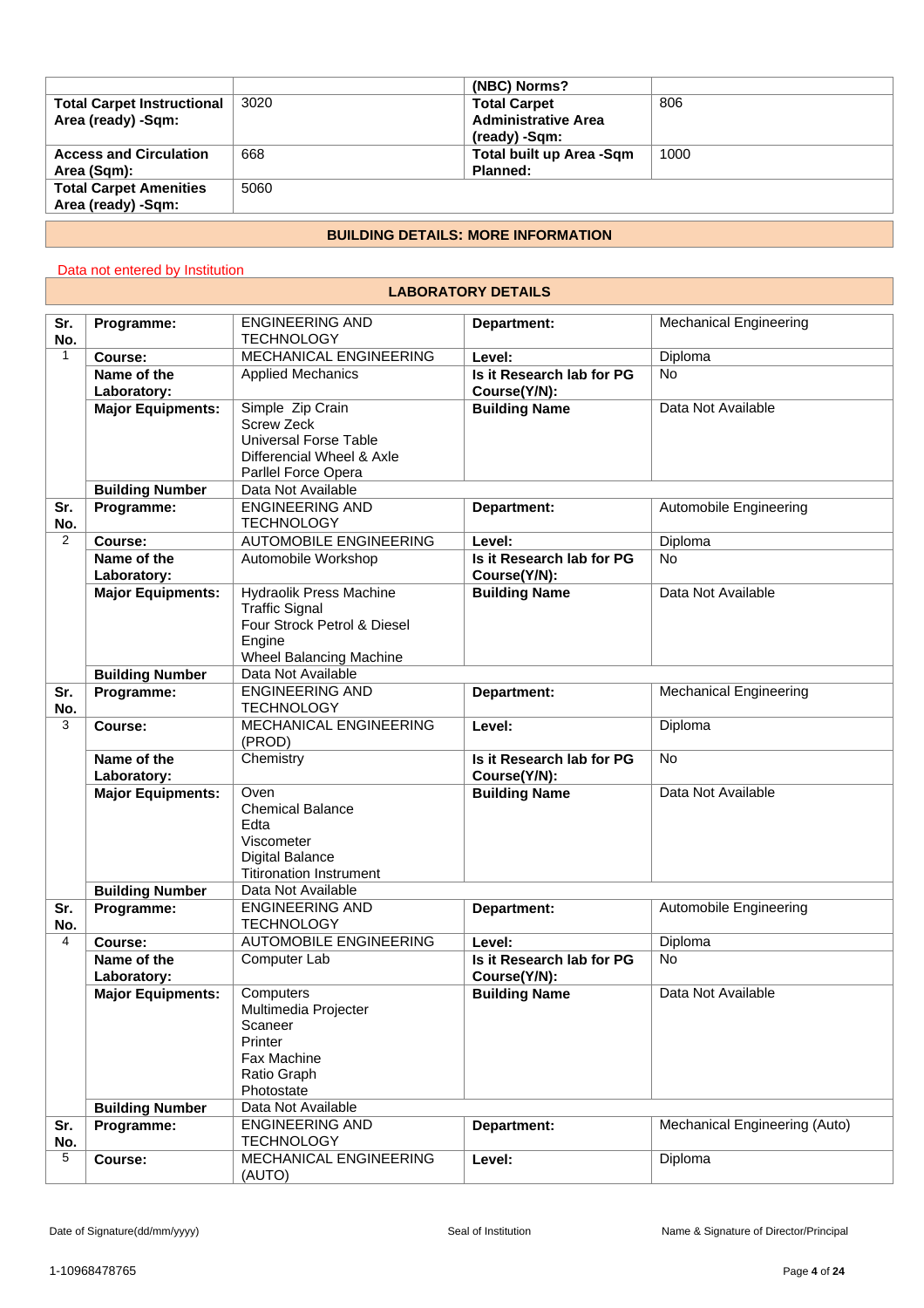|                | Name of the<br>Laboratory: | English Language Lab                            | Is it Research lab for PG<br>Course(Y/N): | <b>No</b>                     |
|----------------|----------------------------|-------------------------------------------------|-------------------------------------------|-------------------------------|
|                | <b>Major Equipments:</b>   | English Language Lab Software,                  | <b>Building Name</b>                      | Data Not Available            |
|                |                            | Computer And Peripherals, Lan                   |                                           |                               |
|                |                            | Connection, Multimedia Projector                |                                           |                               |
|                | <b>Building Number</b>     | Data Not Available                              |                                           |                               |
| Sr.            | Programme:                 | <b>ENGINEERING AND</b>                          | Department:                               | <b>Mechanical Engineering</b> |
| No.            |                            | <b>TECHNOLOGY</b>                               |                                           |                               |
| 6              | Course:                    | MECHANICAL ENGINEERING                          | Level:                                    | Diploma                       |
|                | Name of the                | Mechanical Engg Lab                             | Is it Research lab for PG                 | <b>No</b>                     |
|                | Laboratory:                |                                                 | Course(Y/N):                              |                               |
|                | <b>Major Equipments:</b>   | Utm, Four Stroke& Two Stroke                    | <b>Building Name</b>                      | Data Not Available            |
|                |                            | Engines, Cut Section Models,                    |                                           |                               |
|                |                            | <b>Test Rings</b>                               |                                           |                               |
|                | <b>Building Number</b>     | Data Not Available                              |                                           |                               |
| Sr.            | Programme:                 | <b>ENGINEERING AND</b>                          | Department:                               | <b>Mechanical Engineering</b> |
| No.            |                            | <b>TECHNOLOGY</b>                               |                                           |                               |
| $\overline{7}$ | Course:                    | <b>INSTRUMENTATION</b>                          | Level:                                    | Diploma                       |
|                |                            | <b>ENGINEERING</b>                              |                                           |                               |
|                | Name of the                | Metrology & Instrumentation                     | Is it Research lab for PG                 | No                            |
|                | Laboratory:                |                                                 | Course(Y/N):                              |                               |
|                | <b>Major Equipments:</b>   | <b>Water Level Measurement Tutor</b>            | <b>Building Name</b>                      | Data Not Available            |
|                |                            | <b>Temperature Measurement Tutor</b>            |                                           |                               |
|                |                            | Slip Gauge Set                                  |                                           |                               |
|                |                            | Measuremnt Of Teeth                             |                                           |                               |
|                | <b>Building Number</b>     | Data Not Available                              |                                           |                               |
| Sr.            | Programme:                 | <b>ENGINEERING AND</b>                          | Department:                               | <b>Mechanical Engineering</b> |
| No.<br>8       |                            | <b>TECHNOLOGY</b>                               |                                           |                               |
|                | Course:                    | MECHANICAL ENGINEERING<br>(INDUSTRY INTEGRATED) | Level:                                    | Diploma                       |
|                | Name of the                | Physics                                         | Is it Research lab for PG                 | <b>No</b>                     |
|                | Laboratory:                |                                                 | Course(Y/N):                              |                               |
|                | <b>Major Equipments:</b>   | Ohm Law Instrument                              | <b>Building Name</b>                      | Data Not Available            |
|                |                            | Nodel Slide Assembly                            |                                           |                               |
|                |                            | <b>Heat Capacity Solicit</b>                    |                                           |                               |
|                |                            | Meeter Bridge                                   |                                           |                               |
|                | <b>Building Number</b>     | Data Not Available                              |                                           |                               |
| Sr.            | Programme:                 | <b>ENGINEERING AND</b>                          | Department:                               | <b>Mechanical Engineering</b> |
| No.            |                            | <b>TECHNOLOGY</b>                               |                                           |                               |
| 9              | Course:                    | REFRIGERATION AND AIR                           | Level:                                    | Diploma                       |
|                |                            | <b>CONDITIONING</b>                             |                                           |                               |
|                | Name of the                | Referigation & Aircondition                     | Is it Research lab for PG                 | No                            |
|                | Laboratory:                |                                                 | Course(Y/N):                              |                               |
|                | <b>Major Equipments:</b>   | Wapour Absorbation Ref. System                  | <b>Building Name</b>                      | Data Not Available            |
|                |                            | Wapour Compression Ref.                         |                                           |                               |
|                | <b>Building Number</b>     | System<br>Data Not Available                    |                                           |                               |
| Sr.            | Programme:                 | <b>ENGINEERING AND</b>                          | Department:                               | Mechanical Engineering (Auto) |
| No.            |                            | <b>TECHNOLOGY</b>                               |                                           |                               |
| 10             | Course:                    | MECHANICAL ENGINEERING                          | Level:                                    | Diploma                       |
|                |                            | (AUTO)                                          |                                           |                               |
|                | Name of the                | <b>Smart Class</b>                              | Is it Research lab for PG                 | <b>No</b>                     |
|                | Laboratory:                |                                                 | Course(Y/N):                              |                               |
|                | <b>Major Equipments:</b>   | Projector, Interactive Board, Pa                | <b>Building Name</b>                      | Data Not Available            |
|                |                            | Eqpt, Multimedia, Av Facilioty, Cd              |                                           |                               |
|                |                            | Collection                                      |                                           |                               |
|                | <b>Building Number</b>     | Data Not Available                              |                                           |                               |
| Sr.            | Programme:                 | <b>ENGINEERING AND</b>                          | Department:                               | <b>Mechanical Engineering</b> |
| No.            |                            | <b>TECHNOLOGY</b>                               |                                           |                               |
| 11             | Course:                    | THERMAL AND FLUID                               | Level:                                    | Diploma                       |
|                |                            | <b>ENGINEERING</b>                              |                                           |                               |
|                | Name of the                | Thermal & Fluied Engg.                          | Is it Research lab for PG                 | <b>No</b>                     |
|                | Laboratory:                |                                                 | Course(Y/N):                              |                               |
|                | <b>Major Equipments:</b>   | Simple Stage Air Compressor                     | <b>Building Name</b>                      | Data Not Available            |
|                |                            | Test                                            |                                           |                               |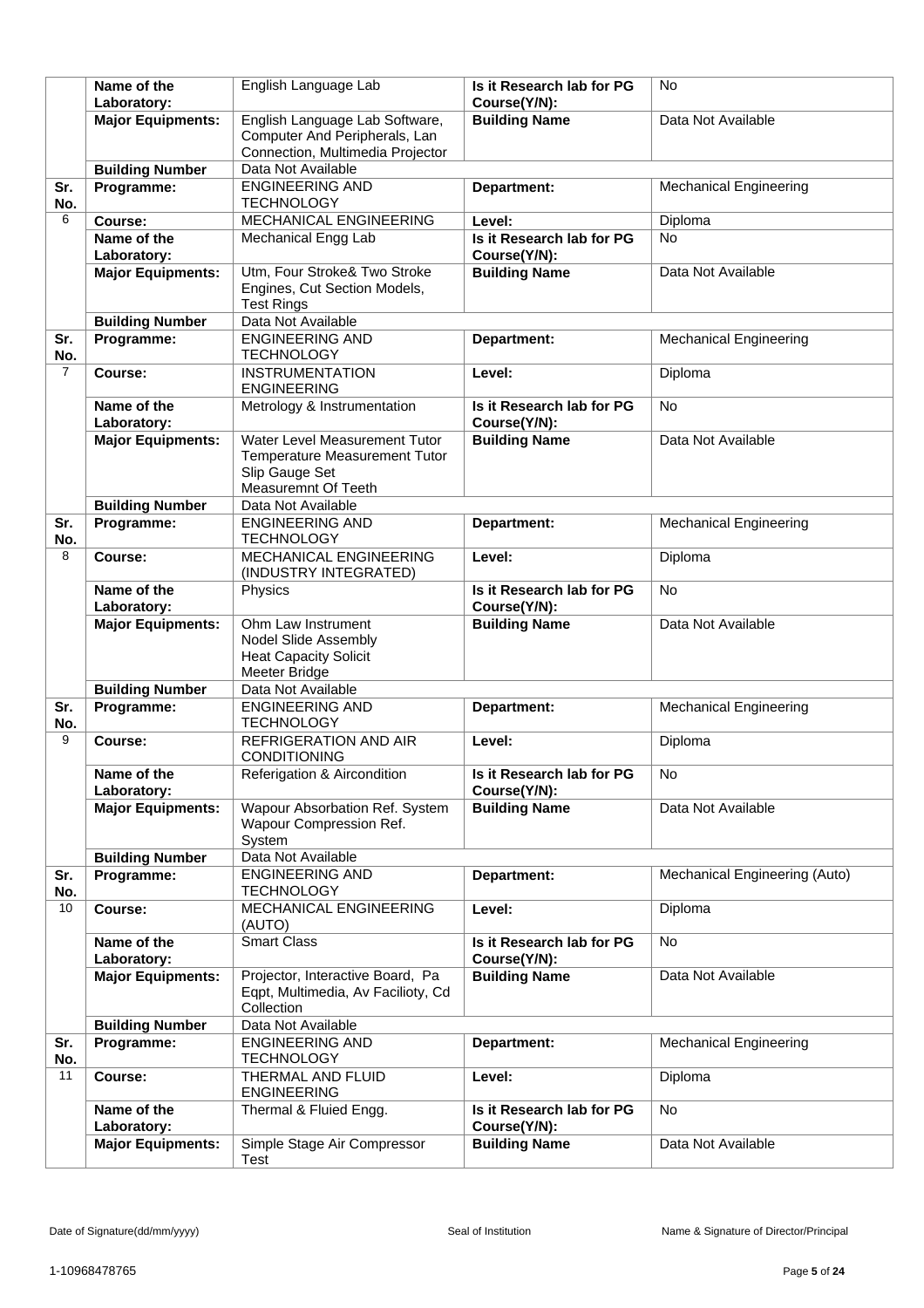|     |                          | Single Cylinder Two Stroke Petrol |                           |                               |
|-----|--------------------------|-----------------------------------|---------------------------|-------------------------------|
|     |                          | Engine                            |                           |                               |
|     |                          | Single Cylinder Four St           |                           |                               |
|     | <b>Building Number</b>   | Data Not Available                |                           |                               |
| Sr. | Programme:               | <b>ENGINEERING AND</b>            | Department:               | <b>Mechanical Engineering</b> |
| No. |                          | TECHNOLOGY                        |                           |                               |
| 12  | Course:                  | MECHANICAL ENGINEERING            | Level:                    | <b>Diploma</b>                |
|     | Name of the              | <b>Workshop Technology</b>        | Is it Research lab for PG | No                            |
|     | Laboratory:              |                                   | Course(Y/N):              |                               |
|     | <b>Major Equipments:</b> | Bench Vice, Bench Grinder, Tools  | <b>Building Name</b>      | Data Not Available            |
|     | <b>Building Number</b>   | Data Not Available                |                           |                               |

### **ADMINISTRATIVE AREA**

| Sr.<br>No.     | <b>Room ID/ Name:</b>                    | AO                 | Room Type:                                                    | Office All Inclusive       |
|----------------|------------------------------------------|--------------------|---------------------------------------------------------------|----------------------------|
| 1              | Area in Sqm:                             | 200                | <b>Building Name:</b>                                         | Data Not Available         |
|                | <b>Building Number:</b>                  | Data Not Available | <b>Readiness of Flooring</b>                                  | Ready                      |
|                | <b>Readiness of Wall</b><br>and Painting | Ready              | <b>Readiness of</b><br><b>Electrification and</b><br>Lighting | Ready                      |
|                | <b>Air Conditioning</b>                  | Available          | <b>Readiness of</b><br>furniture/fixtures                     | Ready                      |
| Sr.<br>No.     | Room ID/Name:                            | <b>BR</b>          | Room Type:                                                    | <b>Board Room</b>          |
| $\overline{2}$ | Area in Sqm:                             | 30                 | <b>Building Name:</b>                                         | Data Not Available         |
|                | <b>Building Number:</b>                  | Data Not Available | <b>Readiness of Flooring</b>                                  | Ready                      |
|                | <b>Readiness of Wall</b><br>and Painting | Ready              | <b>Readiness of</b><br><b>Electrification and</b><br>Lighting | Ready                      |
|                | <b>Air Conditioning</b>                  | Planned            | <b>Readiness of</b><br>furniture/fixtures                     | Ready                      |
| Sr.<br>No.     | Room ID/Name:                            | <b>DO</b>          | Room Type:                                                    | <b>Department Office</b>   |
| 3              | Area in Sqm:                             | 70                 | <b>Building Name:</b>                                         | Data Not Available         |
|                | <b>Building Number:</b>                  | Data Not Available | <b>Readiness of Flooring</b>                                  | Ready                      |
|                | <b>Readiness of Wall</b><br>and Painting | Ready              | <b>Readiness of</b><br><b>Electrification and</b><br>Lighting | Ready                      |
|                | <b>Air Conditioning</b>                  | Available          | <b>Readiness of</b><br>furniture/fixtures                     | Ready                      |
| Sr.<br>No.     | Room ID/Name:                            | <b>EXAM</b>        | Room Type:                                                    | <b>Exam Control Office</b> |
| $\overline{4}$ | Area in Sqm:                             | 100                | <b>Building Name:</b>                                         | Data Not Available         |
|                | <b>Building Number:</b>                  | Data Not Available | Readiness of Flooring                                         | Ready                      |
|                | <b>Readiness of Wall</b><br>and Painting | Ready              | <b>Readiness of</b><br><b>Electrification and</b><br>Lighting | Ready                      |
|                | <b>Air Conditioning</b>                  | Not Available      | <b>Readiness of</b><br>furniture/fixtures                     | Ready                      |
| Sr.<br>No.     | Room ID/ Name:                           | <b>GUARD</b>       | Room Type:                                                    | Security                   |
| 5              | Area in Sqm:                             | 20                 | <b>Building Name:</b>                                         | Data Not Available         |
|                | <b>Building Number:</b>                  | Data Not Available | <b>Readiness of Flooring</b>                                  | Ready                      |
|                | <b>Readiness of Wall</b><br>and Painting | Ready              | <b>Readiness of</b><br><b>Electrification and</b><br>Lighting | Ready                      |
|                | <b>Air Conditioning</b>                  | Not Available      | <b>Readiness of</b><br>furniture/fixtures                     | Ready                      |
| Sr.<br>No.     | Room ID/ Name:                           | HK                 | Room Type:                                                    | Housekeeping               |
| 6              | Area in Sqm:                             | 20                 | <b>Building Name:</b>                                         | Data Not Available         |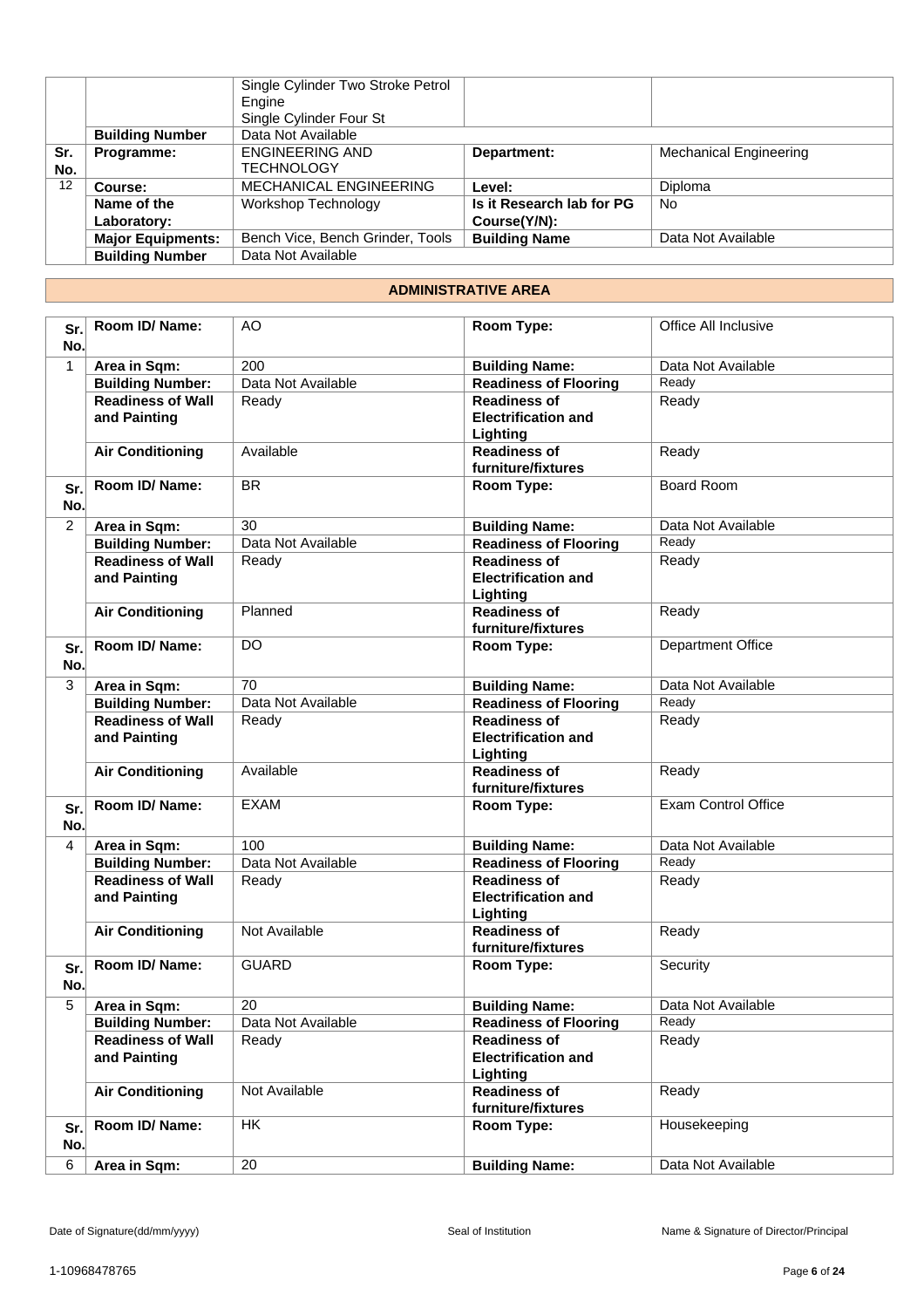|                 | <b>Building Number:</b>  | Data Not Available | <b>Readiness of Flooring</b> | Ready                      |
|-----------------|--------------------------|--------------------|------------------------------|----------------------------|
|                 | <b>Readiness of Wall</b> | Ready              | <b>Readiness of</b>          | Ready                      |
|                 | and Painting             |                    | <b>Electrification and</b>   |                            |
|                 |                          |                    | Lighting                     |                            |
|                 | <b>Air Conditioning</b>  | Not Available      | <b>Readiness of</b>          | Ready                      |
|                 |                          |                    | furniture/fixtures           |                            |
| Sr.             | Room ID/Name:            | <b>HODCAB</b>      | Room Type:                   | Cabin for Head of Dept     |
| No.             |                          |                    |                              |                            |
| $\overline{7}$  | Area in Sqm:             | 45                 | <b>Building Name:</b>        | Data Not Available         |
|                 | <b>Building Number:</b>  | Data Not Available | <b>Readiness of Flooring</b> | Ready                      |
|                 | <b>Readiness of Wall</b> | Ready              | <b>Readiness of</b>          | Ready                      |
|                 | and Painting             |                    | <b>Electrification and</b>   |                            |
|                 |                          |                    | Lighting                     |                            |
|                 | <b>Air Conditioning</b>  | Planned            | <b>Readiness of</b>          | Ready                      |
|                 |                          |                    | furniture/fixtures           |                            |
| Sr.             | Room ID/Name:            | <b>MAO</b>         | Room Type:                   | Other                      |
| No.             |                          |                    |                              |                            |
| 8               | Area in Sqm:             | 100                | <b>Building Name:</b>        | Data Not Available         |
|                 | <b>Building Number:</b>  | Data Not Available | <b>Readiness of Flooring</b> | Ready                      |
|                 | <b>Readiness of Wall</b> | Ready              | <b>Readiness of</b>          | Ready                      |
|                 | and Painting             |                    | <b>Electrification and</b>   |                            |
|                 |                          |                    | Lighting                     |                            |
|                 | <b>Air Conditioning</b>  | Not Available      | <b>Readiness of</b>          | Ready                      |
|                 |                          |                    | furniture/fixtures           |                            |
| Sr.             | Room ID/ Name:           | <b>MO</b>          | Room Type:                   | Maintenance                |
| No.             |                          |                    |                              |                            |
| 9               | Area in Sqm:             | 15                 | <b>Building Name:</b>        | Data Not Available         |
|                 | <b>Building Number:</b>  | Data Not Available | <b>Readiness of Flooring</b> | Ready                      |
|                 | <b>Readiness of Wall</b> | Ready              | <b>Readiness of</b>          | Ready                      |
|                 | and Painting             |                    | <b>Electrification and</b>   |                            |
|                 |                          |                    | Lighting                     |                            |
|                 | <b>Air Conditioning</b>  | Not Available      | <b>Readiness of</b>          | Ready                      |
|                 |                          |                    | furniture/fixtures           |                            |
| Sr.             | Room ID/Name:            | <b>PC</b>          | Room Type:                   | Pantry for Staff           |
| No.             |                          |                    |                              |                            |
| 10              | Area in Sqm:             | 25                 | <b>Building Name:</b>        | Data Not Available         |
|                 | <b>Building Number:</b>  | Data Not Available | <b>Readiness of Flooring</b> | Ready                      |
|                 | <b>Readiness of Wall</b> | Ready              | <b>Readiness of</b>          | Ready                      |
|                 | and Painting             |                    | <b>Electrification and</b>   |                            |
|                 |                          |                    | Lighting                     |                            |
|                 | <b>Air Conditioning</b>  | Not Available      | <b>Readiness of</b>          | Ready                      |
|                 |                          |                    | furniture/fixtures           |                            |
| Sr.             | Room ID/Name:            | PLO                | Room Type:                   | <b>Placement Office</b>    |
| No.             |                          |                    |                              |                            |
| 11              | Area in Sqm:             | 65                 | <b>Building Name:</b>        | Data Not Available         |
|                 | <b>Building Number:</b>  | Data Not Available | <b>Readiness of Flooring</b> | Ready                      |
|                 | <b>Readiness of Wall</b> | Ready              | <b>Readiness of</b>          | Ready                      |
|                 | and Painting             |                    | <b>Electrification and</b>   |                            |
|                 |                          |                    | Lighting                     |                            |
|                 | <b>Air Conditioning</b>  | Planned            | <b>Readiness of</b>          | Ready                      |
|                 |                          |                    | furniture/fixtures           |                            |
| Sr.             | Room ID/ Name:           | PO                 | Room Type:                   | Principal Directors Office |
| No.             |                          |                    |                              |                            |
| $\overline{12}$ | Area in Sqm:             | 50                 | <b>Building Name:</b>        | Data Not Available         |
|                 | <b>Building Number:</b>  | Data Not Available | <b>Readiness of Flooring</b> | Ready                      |
|                 | <b>Readiness of Wall</b> | Ready              | <b>Readiness of</b>          | Ready                      |
|                 | and Painting             |                    | <b>Electrification and</b>   |                            |
|                 |                          |                    | Lighting                     |                            |
|                 | <b>Air Conditioning</b>  | Available          | <b>Readiness of</b>          | Ready                      |
|                 |                          |                    | furniture/fixtures           |                            |
| Sr.             | Room ID/ Name:           | <b>RCP</b>         | Room Type:                   | <b>Reception Area</b>      |
| No.             |                          |                    |                              |                            |
|                 |                          |                    |                              |                            |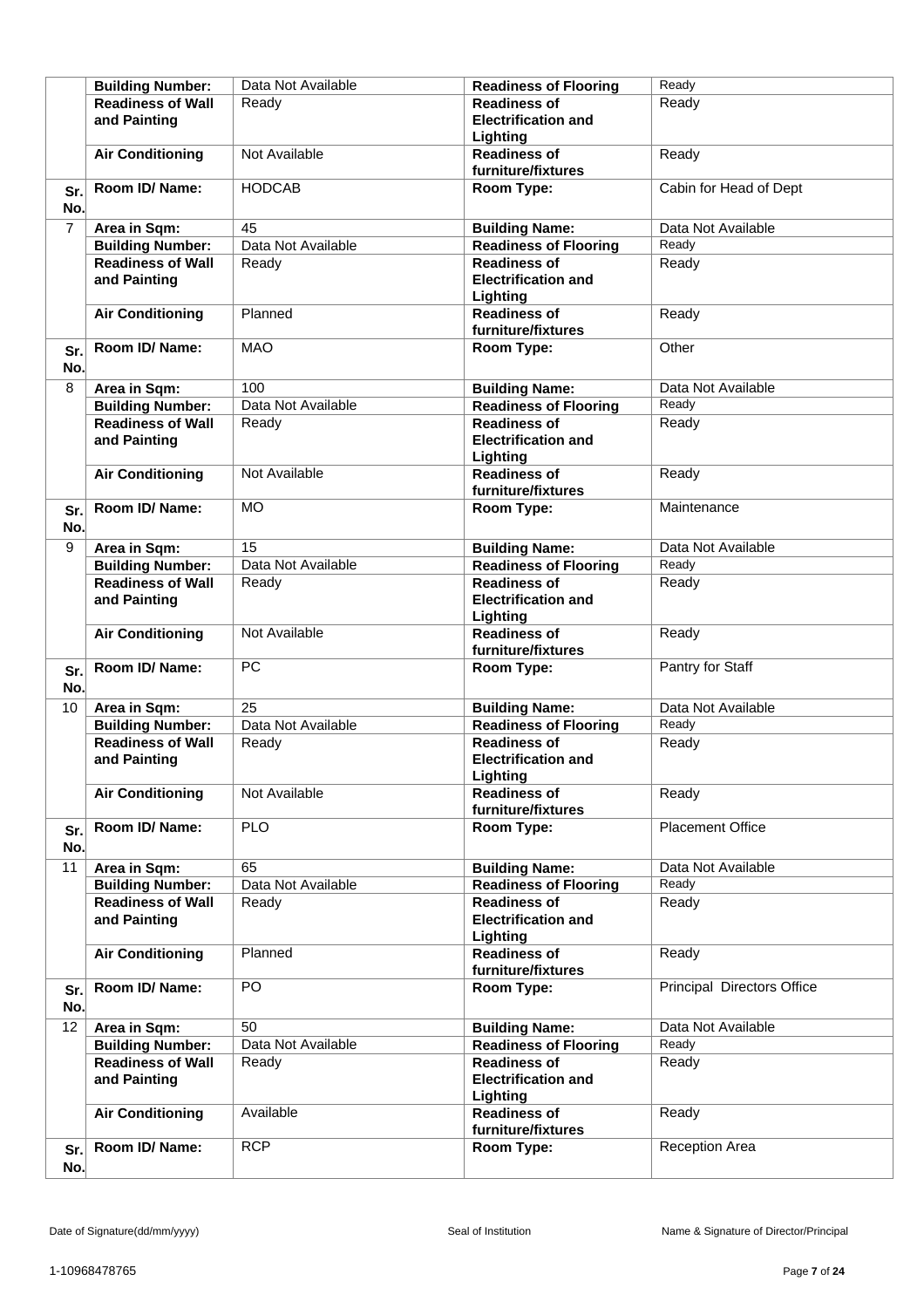| 13   | Area in Sqm:             | 30                 | <b>Building Name:</b>        | Data Not Available   |
|------|--------------------------|--------------------|------------------------------|----------------------|
|      | <b>Building Number:</b>  | Data Not Available | <b>Readiness of Flooring</b> | Ready                |
|      | <b>Readiness of Wall</b> | Ready              | <b>Readiness of</b>          | Ready                |
|      | and Painting             |                    | <b>Electrification and</b>   |                      |
|      |                          |                    | Lighting                     |                      |
|      | <b>Air Conditioning</b>  | Not Available      | <b>Readiness of</b>          | Ready                |
|      |                          |                    | furniture/fixtures           |                      |
| Sr.l | Room ID/Name:            | <b>STORE</b>       | <b>Room Type:</b>            | <b>Central Store</b> |
| No.  |                          |                    |                              |                      |
| 14   | Area in Sqm:             | 80                 | <b>Building Name:</b>        | Data Not Available   |
|      | <b>Building Number:</b>  | Data Not Available | <b>Readiness of Flooring</b> | Ready                |
|      | <b>Readiness of Wall</b> | Ready              | <b>Readiness of</b>          | Ready                |
|      | and Painting             |                    | <b>Electrification and</b>   |                      |
|      |                          |                    | Lighting                     |                      |
|      | <b>Air Conditioning</b>  | Not Available      | <b>Readiness of</b>          | Ready                |
|      |                          |                    | furniture/fixtures           |                      |
|      |                          |                    |                              |                      |

### **AMENITIES AREA**

| Sr.<br>No.     | Room ID/Name:                            | <b>AUDI</b>        | Room Type:                                                    | Auditorium              |
|----------------|------------------------------------------|--------------------|---------------------------------------------------------------|-------------------------|
| 1              | Area in Sqm:                             | 1100               | <b>Building Name:</b>                                         | Data Not Available      |
|                | <b>Building Number:</b>                  | Data Not Available | <b>Readiness of Flooring</b>                                  | Ready                   |
|                | <b>Readiness of Wall</b><br>and Painting | Ready              | <b>Readiness of</b><br><b>Electrification and</b><br>Lighting | Ready                   |
|                | <b>Air Conditioning</b>                  | Not Available      | <b>Readiness of</b><br>furniture/fixtures                     | Ready                   |
| Sr.<br>No.     | Room ID/Name:                            | <b>BOY CR</b>      | Room Type:                                                    | <b>Boys Common Room</b> |
| $\overline{2}$ | Area in Sqm:                             | 100                | <b>Building Name:</b>                                         | Data Not Available      |
|                | <b>Building Number:</b>                  | Data Not Available | <b>Readiness of Flooring</b>                                  | Ready                   |
|                | <b>Readiness of Wall</b><br>and Painting | Ready              | <b>Readiness of</b><br><b>Electrification and</b><br>Lighting | Ready                   |
|                | <b>Air Conditioning</b>                  | Not Available      | <b>Readiness of</b><br>furniture/fixtures                     | Ready                   |
| Sr.<br>No.     | Room ID/ Name:                           | <b>BOY'S</b>       | Room Type:                                                    | Boys' Hostel            |
| 3              | Area in Sqm:                             | 1000               | <b>Building Name:</b>                                         | Data Not Available      |
|                | <b>Building Number:</b>                  | Data Not Available | <b>Readiness of Flooring</b>                                  | Ready                   |
|                | <b>Readiness of Wall</b><br>and Painting | Ready              | <b>Readiness of</b><br><b>Electrification and</b><br>Lighting | Ready                   |
|                | <b>Air Conditioning</b>                  | Not Available      | <b>Readiness of</b><br>furniture/fixtures                     | Ready                   |
| Sr.<br>No.     | Room ID/ Name:                           | <b>CANTEE</b>      | Room Type:                                                    | Cafeteria               |
| 4              | Area in Sqm:                             | 150                | <b>Building Name:</b>                                         | Data Not Available      |
|                | <b>Building Number:</b>                  | Data Not Available | Readiness of Flooring                                         | Ready                   |
|                | <b>Readiness of Wall</b><br>and Painting | Ready              | <b>Readiness of</b><br><b>Electrification and</b><br>Lighting | Ready                   |
|                | <b>Air Conditioning</b>                  | Not Available      | <b>Readiness of</b><br>furniture/fixtures                     | Ready                   |
| Sr.<br>No.     | Room ID/Name:                            | <b>GCR</b>         | Room Type:                                                    | Girls Common Room       |
| 5              | Area in Sqm:                             | 100                | <b>Building Name:</b>                                         | Data Not Available      |
|                | <b>Building Number:</b>                  | Data Not Available | <b>Readiness of Flooring</b>                                  | Ready                   |
|                | <b>Readiness of Wall</b><br>and Painting | Ready              | <b>Readiness of</b><br><b>Electrification and</b><br>Lighting | Ready                   |
|                | <b>Air Conditioning</b>                  | Not Available      | <b>Readiness of</b><br>furniture/fixtures                     | Ready                   |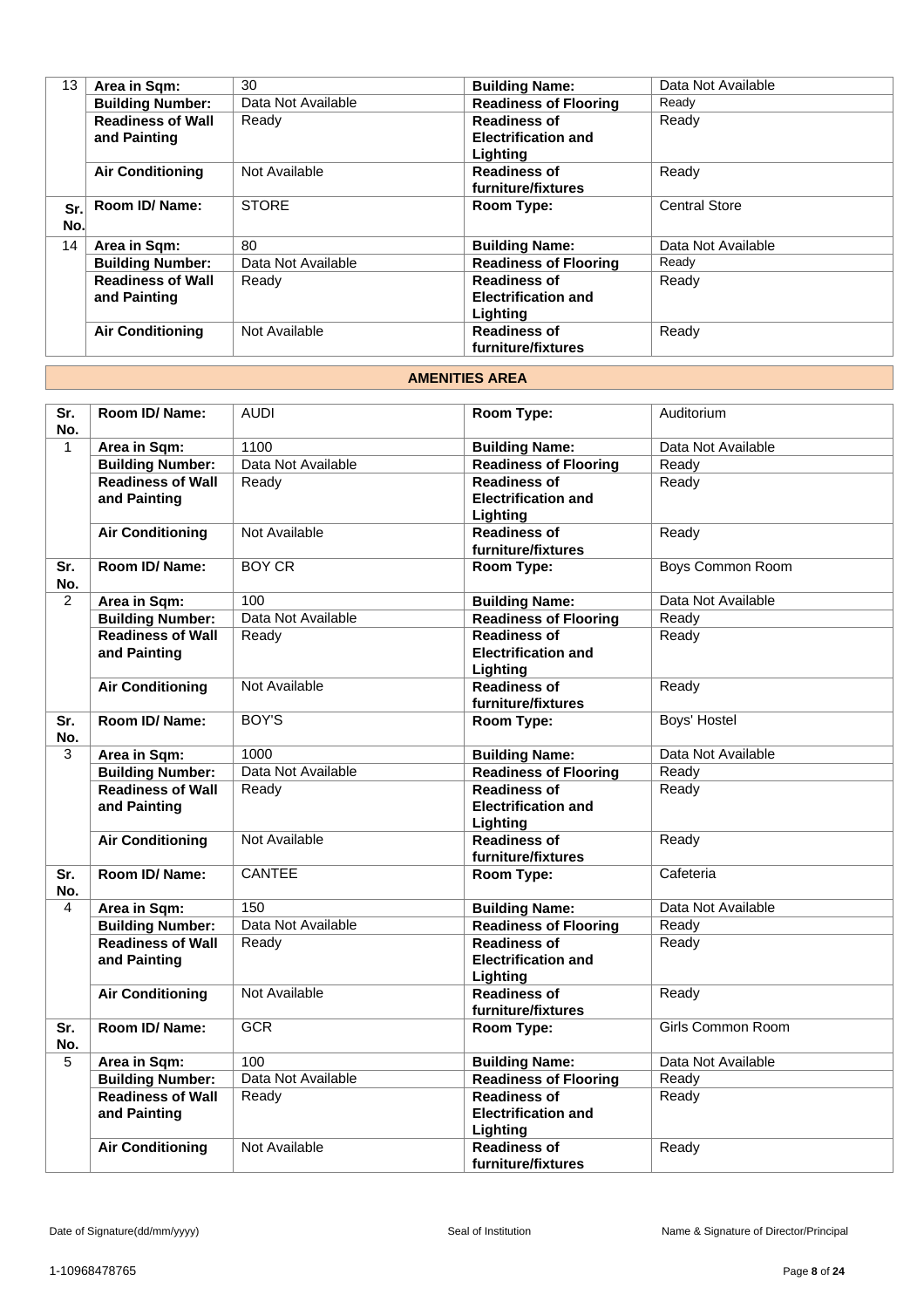| Sr.<br>No.     | Room ID/Name:                            | <b>GHOUSE</b>      | Room Type:                                                    | <b>Guest House</b>         |
|----------------|------------------------------------------|--------------------|---------------------------------------------------------------|----------------------------|
| 6              | Area in Sqm:                             | 300                | <b>Building Name:</b>                                         | Data Not Available         |
|                | <b>Building Number:</b>                  | Data Not Available | <b>Readiness of Flooring</b>                                  | Ready                      |
|                | <b>Readiness of Wall</b>                 | Ready              | <b>Readiness of</b>                                           | Ready                      |
|                | and Painting                             |                    | <b>Electrification and</b><br>Lighting                        |                            |
|                | <b>Air Conditioning</b>                  | Available          | <b>Readiness of</b><br>furniture/fixtures                     | Ready                      |
| Sr.<br>No.     | Room ID/ Name:                           | GIRL'S             | Room Type:                                                    | Girls' Hostel              |
| $\overline{7}$ | Area in Sqm:                             | 500                | <b>Building Name:</b>                                         | Data Not Available         |
|                | <b>Building Number:</b>                  | Data Not Available | <b>Readiness of Flooring</b>                                  | Ready                      |
|                | <b>Readiness of Wall</b>                 | Ready              | <b>Readiness of</b>                                           | Ready                      |
|                | and Painting                             |                    | <b>Electrification and</b><br>Lighting                        |                            |
|                | <b>Air Conditioning</b>                  | Not Available      | <b>Readiness of</b><br>furniture/fixtures                     | Ready                      |
| Sr.<br>No.     | Room ID/ Name:                           | <b>GYMNES</b>      | Room Type:                                                    | Sports Club                |
| 8              | Area in Sqm:                             | 300                | <b>Building Name:</b>                                         | Data Not Available         |
|                | <b>Building Number:</b>                  | Data Not Available | <b>Readiness of Flooring</b>                                  | Ready                      |
|                | <b>Readiness of Wall</b><br>and Painting | Ready              | <b>Readiness of</b><br><b>Electrification and</b><br>Lighting | Ready                      |
|                | <b>Air Conditioning</b>                  | Not Available      | <b>Readiness of</b><br>furniture/fixtures                     | Ready                      |
| Sr.<br>No.     | Room ID/ Name:                           | MI                 | Room Type:                                                    | First aid cum Sick Room    |
| 9              | Area in Sqm:                             | 30                 | <b>Building Name:</b>                                         | Data Not Available         |
|                | <b>Building Number:</b>                  | Data Not Available | <b>Readiness of Flooring</b>                                  | Ready                      |
|                | <b>Readiness of Wall</b><br>and Painting | Ready              | <b>Readiness of</b><br><b>Electrification and</b>             | Ready                      |
|                | <b>Air Conditioning</b>                  | Not Available      | Lighting<br><b>Readiness of</b><br>furniture/fixtures         | Ready                      |
| Sr.<br>No.     | Room ID/Name:                            | <b>PQTR</b>        | Room Type:                                                    | <b>Principal's Quarter</b> |
| 10             | Area in Sqm:                             | 400                | <b>Building Name:</b>                                         | Data Not Available         |
|                | <b>Building Number:</b>                  | Data Not Available | <b>Readiness of Flooring</b>                                  | Ready                      |
|                | <b>Readiness of Wall</b><br>and Painting | Ready              | <b>Readiness of</b><br><b>Electrification and</b><br>Lighting | Ready                      |
|                | <b>Air Conditioning</b>                  | Available          | <b>Readiness of</b><br>furniture/fixtures                     | Ready                      |
| Sr.<br>No.     | Room ID/ Name:                           | <b>STORE</b>       | Room Type:                                                    | <b>Stationery Store</b>    |
| 11             | Area in Sqm:                             | 50                 | <b>Building Name:</b>                                         | Data Not Available         |
|                | <b>Building Number:</b>                  | Data Not Available | <b>Readiness of Flooring</b>                                  | Ready                      |
|                | <b>Readiness of Wall</b><br>and Painting | Ready              | <b>Readiness of</b><br><b>Electrification and</b><br>Lighting | Ready                      |
|                | <b>Air Conditioning</b>                  | Not Available      | <b>Readiness of</b><br>furniture/fixtures                     | Ready                      |
| Sr.<br>No.     | Room ID/ Name:                           | <b>TOILET</b>      | Room Type:                                                    | Toilet                     |
| 12             | Area in Sqm:                             | 60                 | <b>Building Name:</b>                                         | Data Not Available         |
|                | <b>Building Number:</b>                  | Data Not Available | <b>Readiness of Flooring</b>                                  | Ready                      |
|                | <b>Readiness of Wall</b><br>and Painting | Ready              | <b>Readiness of</b><br><b>Electrification and</b><br>Lighting | Ready                      |
|                | <b>Air Conditioning</b>                  | Not Available      | <b>Readiness of</b><br>furniture/fixtures                     | Ready                      |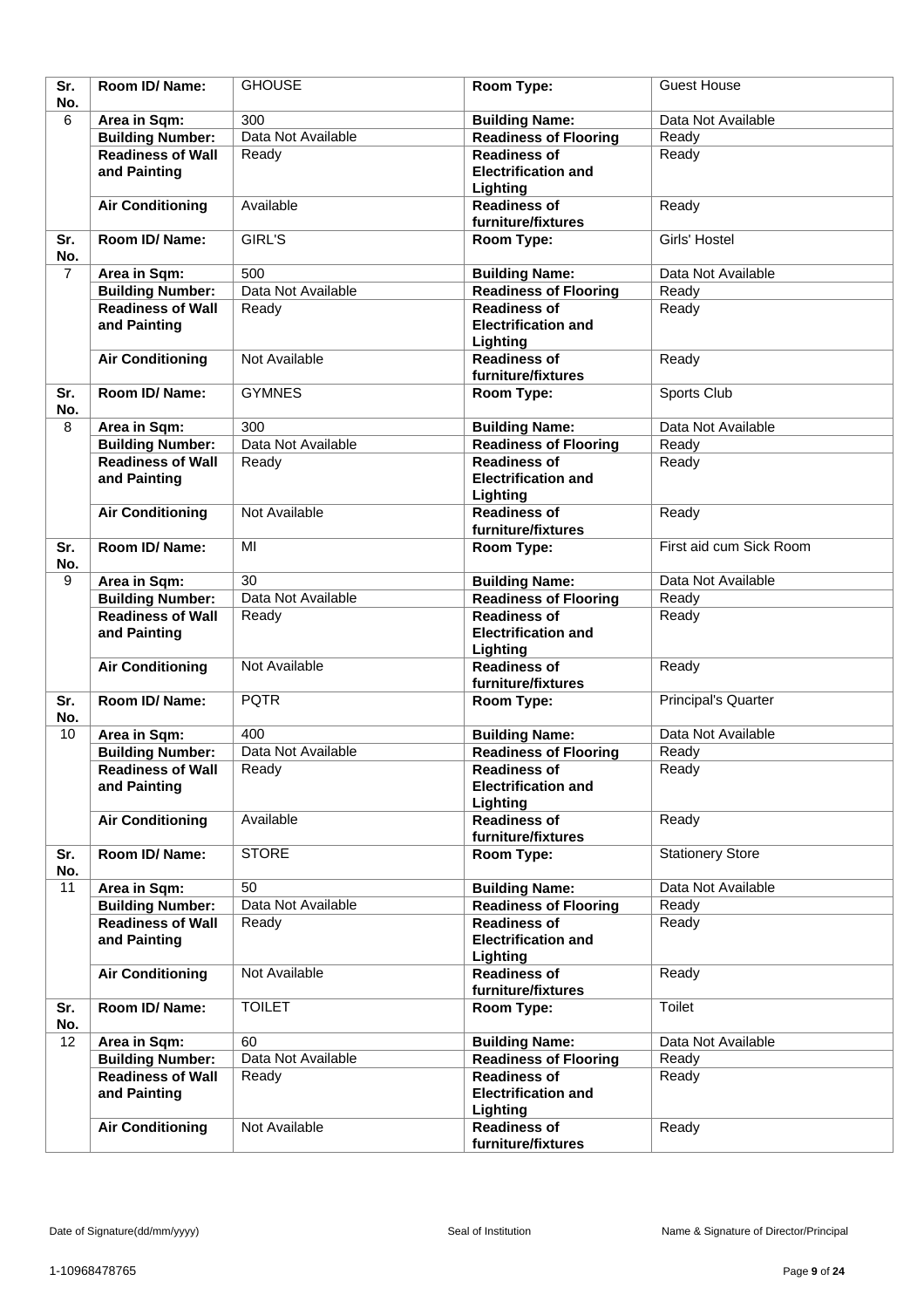#### **CIRCULATION AREA**

| Sr.<br>No. | Area Type                              | Corridors          | <b>Average Carpet Area:</b> | 9000               |
|------------|----------------------------------------|--------------------|-----------------------------|--------------------|
|            | <b>Flooring</b>                        | Yes                | <b>Painting Done</b>        | Ready              |
|            | <b>Electrification</b><br>and Lighting | Ready              | <b>Building Name:</b>       | Data Not Available |
|            | <b>Building</b>                        | Data Not Available |                             |                    |
|            | Number:                                |                    |                             |                    |

### **INSTRUCTIONAL AREA**

| Sr.<br>No.     | Programme                                                 | <b>ENGINEERING AND</b><br><b>TECHNOLOGY</b> | Level                                                         | <b>DIPLOMA</b> |
|----------------|-----------------------------------------------------------|---------------------------------------------|---------------------------------------------------------------|----------------|
| $\mathbf{1}$   | <b>Room Type</b>                                          | Seminar Hall                                | Room ID/Name                                                  | $A-2$          |
|                | Area of Room in<br>Sqm                                    | 60                                          | <b>Building Name</b>                                          | OLD            |
|                | <b>Building Number</b>                                    | DIP <sub>1</sub>                            | <b>Readiness of Flooring</b>                                  | Ready          |
|                | <b>Readiness of</b>                                       | Ready                                       | <b>Readiness of</b>                                           | Ready          |
|                | <b>Wall and</b><br><b>Painting</b>                        |                                             | <b>Electrification and</b><br>Lighting                        |                |
|                | <b>Readiness of</b><br>furniture/fixtures                 | Ready                                       | <b>Air Conditioning</b>                                       | Not Available  |
| Sr.<br>No.     | Programme                                                 | <b>ENGINEERING AND</b><br><b>TECHNOLOGY</b> | Level                                                         | <b>DIPLOMA</b> |
| 2              | <b>Room Type</b>                                          | Classroom                                   | Room ID/Name                                                  | $A-3$          |
|                | Area of Room in<br>Sqm                                    | 60                                          | <b>Building Name</b>                                          | OLD            |
|                | <b>Building Number</b>                                    | DIP <sub>1</sub>                            | <b>Readiness of Flooring</b>                                  | Ready          |
|                | <b>Readiness of</b><br><b>Wall and</b><br><b>Painting</b> | Ready                                       | <b>Readiness of</b><br><b>Electrification and</b><br>Lighting | Ready          |
|                | <b>Readiness of</b><br>furniture/fixtures                 | Ready                                       | <b>Air Conditioning</b>                                       | Not Available  |
| Sr.<br>No.     | Programme                                                 | <b>ENGINEERING AND</b><br><b>TECHNOLOGY</b> | Level                                                         | <b>DIPLOMA</b> |
| 3              | <b>Room Type</b>                                          | Laboratory                                  | Room ID/ Name                                                 | AC             |
|                | Area of Room in<br>Sqm                                    | 150                                         | <b>Building Name</b>                                          | OLD            |
|                | <b>Building Number</b>                                    | DIP <sub>1</sub>                            | <b>Readiness of Flooring</b>                                  | Ready          |
|                | <b>Readiness of</b><br><b>Wall and</b><br><b>Painting</b> | Ready                                       | <b>Readiness of</b><br><b>Electrification and</b><br>Lighting | Ready          |
|                | <b>Readiness of</b><br>furniture/fixtures                 | Ready                                       | <b>Air Conditioning</b>                                       | Not Available  |
| Sr.<br>No.     | Programme                                                 | <b>ENGINEERING AND</b><br><b>TECHNOLOGY</b> | Level                                                         | <b>DIPLOMA</b> |
| 4              | <b>Room Type</b>                                          | Laboratory                                  | Room ID/Name                                                  | <b>AE</b>      |
|                | Area of Room in<br>Sqm                                    | 150                                         | <b>Building Name</b>                                          | OLD            |
|                | <b>Building Number</b>                                    | DIP <sub>1</sub>                            | <b>Readiness of Flooring</b>                                  | Ready          |
|                | <b>Readiness of</b><br><b>Wall and</b><br><b>Painting</b> | Ready                                       | <b>Readiness of</b><br><b>Electrification and</b><br>Lighting | Ready          |
|                | <b>Readiness of</b><br>furniture/fixtures                 | Ready                                       | <b>Air Conditioning</b>                                       | Not Available  |
| Sr.<br>No.     | Programme                                                 | <b>ENGINEERING AND</b><br><b>TECHNOLOGY</b> | Level                                                         | <b>DIPLOMA</b> |
| $\overline{5}$ | Room Type                                                 | Studio / Display Room                       | Room ID/Name                                                  | <b>AVH</b>     |
|                | Area of Room in<br>Sqm                                    | 180                                         | <b>Building Name</b>                                          | <b>CSMT</b>    |
|                | <b>Building Number</b>                                    | DIP <sub>1</sub>                            | <b>Readiness of Flooring</b>                                  | Ready          |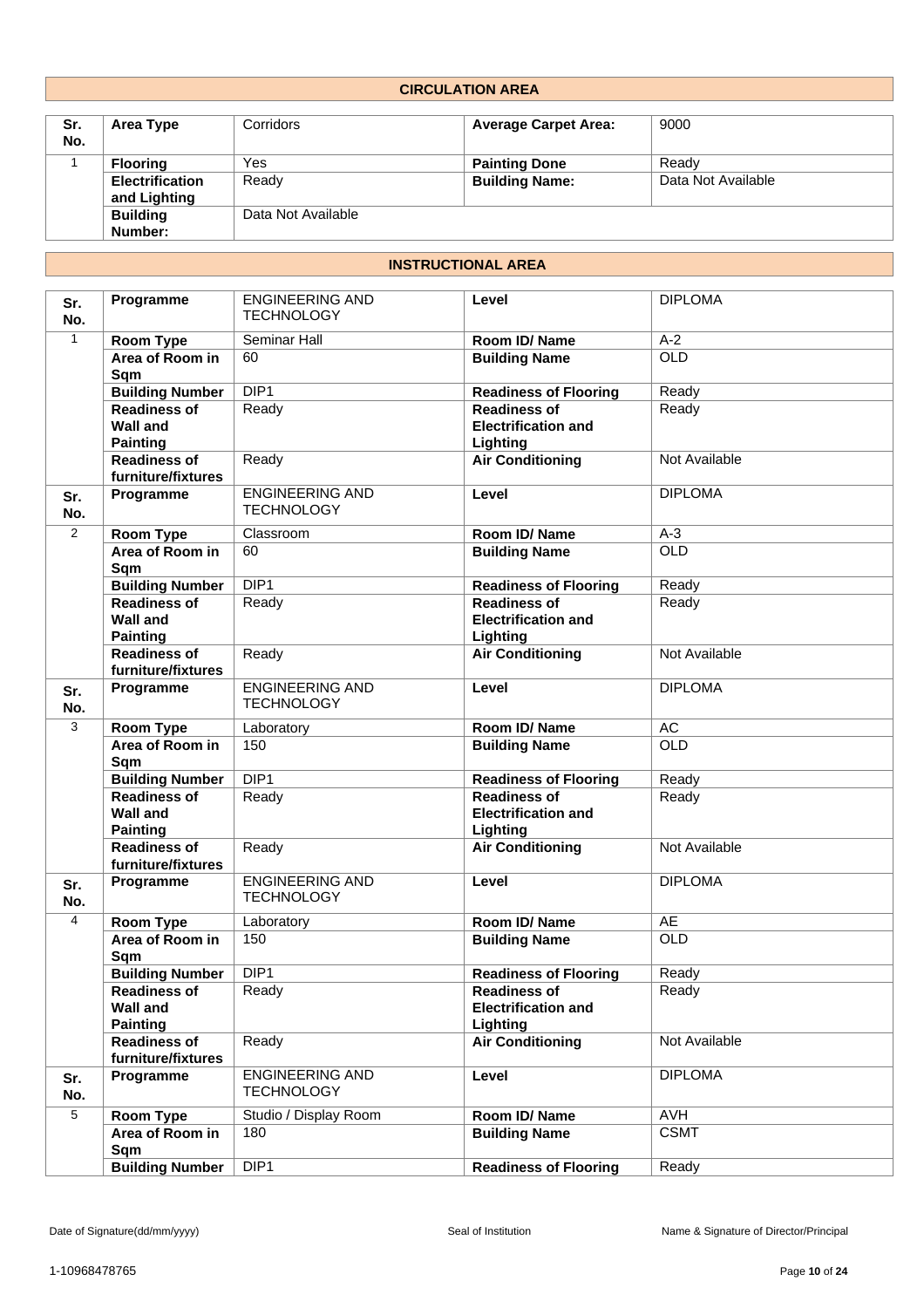|                | <b>Readiness of</b><br><b>Wall and</b><br><b>Painting</b> | Ready                                       | <b>Readiness of</b><br><b>Electrification and</b><br>Lighting | Ready              |
|----------------|-----------------------------------------------------------|---------------------------------------------|---------------------------------------------------------------|--------------------|
|                | <b>Readiness of</b><br>furniture/fixtures                 | Ready                                       | <b>Air Conditioning</b>                                       | Available          |
| Sr.<br>No.     | Programme                                                 | <b>ENGINEERING AND</b><br><b>TECHNOLOGY</b> | Level                                                         | <b>DIPLOMA</b>     |
| 6              | <b>Room Type</b>                                          | <b>Additional Workshop</b>                  | Room ID/Name                                                  | AW-1               |
|                | Area of Room in<br>Sqm                                    | 300                                         | <b>Building Name</b>                                          | <b>OLDBLOCK</b>    |
|                | <b>Building Number</b>                                    | DIP <sub>1</sub>                            | <b>Readiness of Flooring</b>                                  | Ready              |
|                | <b>Readiness of</b><br><b>Wall and</b><br><b>Painting</b> | Ready                                       | <b>Readiness of</b><br><b>Electrification and</b><br>Lighting | Ready              |
|                | <b>Readiness of</b><br>furniture/fixtures                 | Ready                                       | <b>Air Conditioning</b>                                       | Not Available      |
| Sr.<br>No.     | Programme                                                 | <b>ENGINEERING AND</b><br><b>TECHNOLOGY</b> | Level                                                         | <b>DIPLOMA</b>     |
| $\overline{7}$ | <b>Room Type</b>                                          | Additional Workshop                         | Room ID/Name                                                  | $AW-2$             |
|                | Area of Room in<br>Sqm                                    | 300                                         | <b>Building Name</b>                                          | <b>NEWBLOCK</b>    |
|                | <b>Building Number</b>                                    | DIP <sub>2</sub>                            | <b>Readiness of Flooring</b>                                  | Ready              |
|                | <b>Readiness of</b><br><b>Wall and</b><br><b>Painting</b> | Ready                                       | <b>Readiness of</b><br><b>Electrification and</b><br>Lighting | Ready              |
|                | <b>Readiness of</b><br>furniture/fixtures                 | Ready                                       | <b>Air Conditioning</b>                                       | Not Available      |
| Sr.<br>No.     | Programme                                                 | <b>ENGINEERING AND</b><br><b>TECHNOLOGY</b> | Level                                                         | <b>DIPLOMA</b>     |
| 8              | <b>Room Type</b>                                          | Laboratory                                  | Room ID/Name                                                  | <b>BEE</b>         |
|                | Area of Room in<br>Sqm                                    | 150                                         | <b>Building Name</b>                                          | Data Not Available |
|                | <b>Building Number</b>                                    | Data Not Available                          | <b>Readiness of Flooring</b>                                  | Ready              |
|                | <b>Readiness of</b><br><b>Wall and</b><br><b>Painting</b> | Ready                                       | <b>Readiness of</b><br><b>Electrification and</b><br>Lighting | Ready              |
|                | <b>Readiness of</b><br>furniture/fixtures                 | Ready                                       | <b>Air Conditioning</b>                                       | Not Available      |
| Sr.<br>No.     | Programme                                                 | <b>ENGINEERING AND</b><br><b>TECHNOLOGY</b> | Level                                                         | <b>DIPLOMA</b>     |
| 9              | <b>Room Type</b>                                          | Classroom                                   | Room ID/Name                                                  | $C-1$              |
|                | Area of Room in<br>Sqm                                    | 60                                          | <b>Building Name</b>                                          | Data Not Available |
|                | <b>Building Number</b>                                    | Data Not Available                          | <b>Readiness of Flooring</b>                                  | Ready              |
|                | <b>Readiness of</b><br><b>Wall and</b><br><b>Painting</b> | Ready                                       | <b>Readiness of</b><br><b>Electrification and</b><br>Lighting | Ready              |
|                | <b>Readiness of</b><br>furniture/fixtures                 | Ready                                       | <b>Air Conditioning</b>                                       | Not Available      |
| Sr.<br>No.     | Programme                                                 | <b>ENGINEERING AND</b><br><b>TECHNOLOGY</b> | Level                                                         | <b>DIPLOMA</b>     |
| 10             | Room Type                                                 | Classroom                                   | Room ID/Name                                                  | $\overline{C-2}$   |
|                | Area of Room in<br>Sqm                                    | 60                                          | <b>Building Name</b>                                          | Data Not Available |
|                | <b>Building Number</b>                                    | Data Not Available                          | <b>Readiness of Flooring</b>                                  | Ready              |
|                | <b>Readiness of</b><br><b>Wall and</b><br><b>Painting</b> | Ready                                       | <b>Readiness of</b><br><b>Electrification and</b><br>Lighting | Ready              |
|                | <b>Readiness of</b><br>furniture/fixtures                 | Ready                                       | <b>Air Conditioning</b>                                       | Not Available      |
| Sr.<br>No.     | Programme                                                 | <b>ENGINEERING AND</b><br><b>TECHNOLOGY</b> | Level                                                         | <b>DIPLOMA</b>     |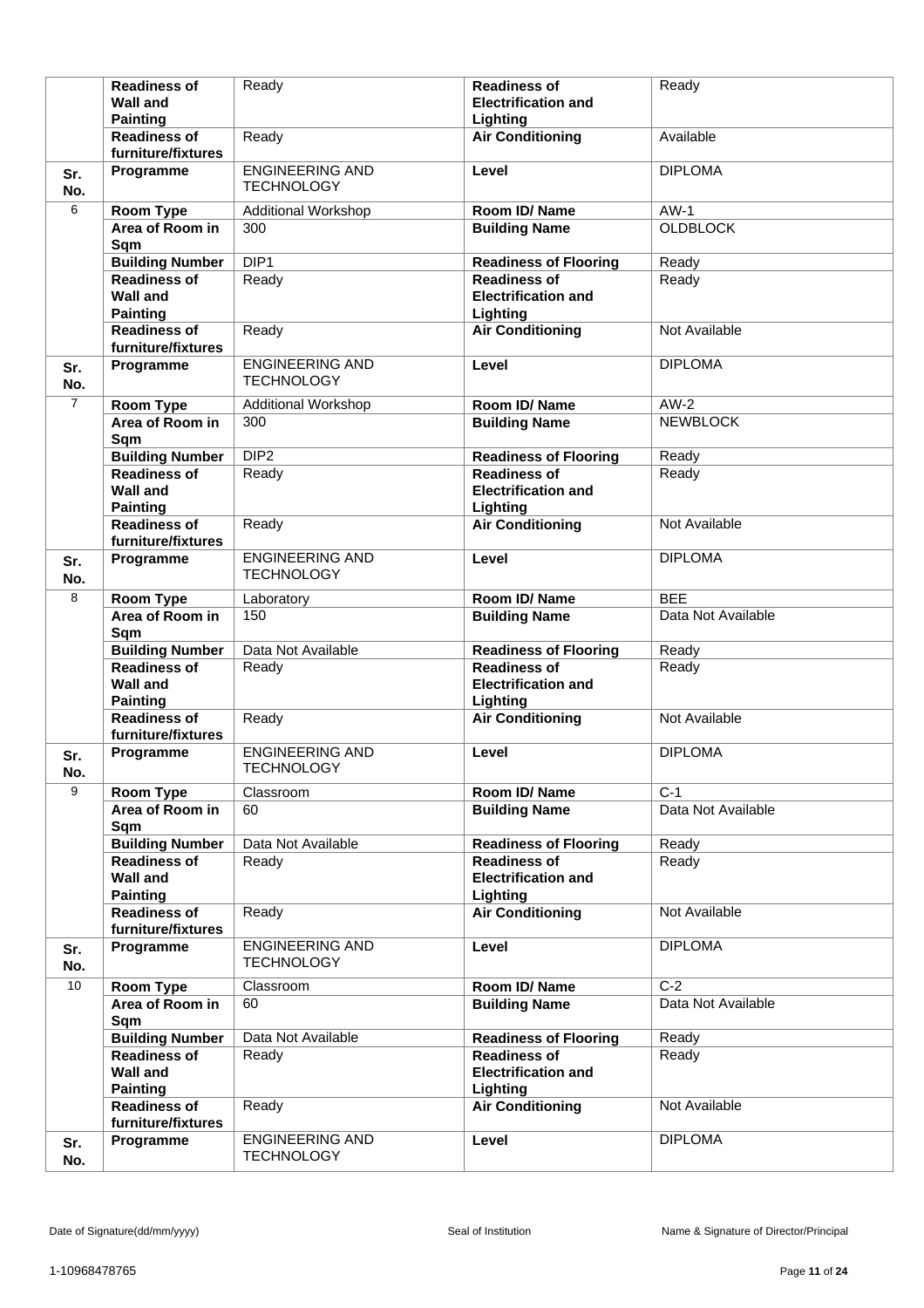| 11         | <b>Room Type</b>                          | Classroom              | Room ID/Name                        | $C-3$              |
|------------|-------------------------------------------|------------------------|-------------------------------------|--------------------|
|            | Area of Room in                           | 60                     | <b>Building Name</b>                | Data Not Available |
|            | Sqm                                       |                        |                                     |                    |
|            | <b>Building Number</b>                    | Data Not Available     | <b>Readiness of Flooring</b>        | Ready              |
|            | <b>Readiness of</b>                       | Ready                  | <b>Readiness of</b>                 | Ready              |
|            | Wall and<br><b>Painting</b>               |                        | <b>Electrification and</b>          |                    |
|            | <b>Readiness of</b>                       | Ready                  | Lighting<br><b>Air Conditioning</b> | Not Available      |
|            | furniture/fixtures                        |                        |                                     |                    |
| Sr.        | Programme                                 | <b>ENGINEERING AND</b> | Level                               | <b>DIPLOMA</b>     |
| No.        |                                           | <b>TECHNOLOGY</b>      |                                     |                    |
| 12         | <b>Room Type</b>                          | Classroom              | Room ID/Name                        | $C-4$              |
|            | Area of Room in                           | 60                     | <b>Building Name</b>                | Data Not Available |
|            | Sqm                                       |                        |                                     |                    |
|            | <b>Building Number</b>                    | Data Not Available     | <b>Readiness of Flooring</b>        | Ready              |
|            | <b>Readiness of</b>                       | Ready                  | <b>Readiness of</b>                 | Ready              |
|            | <b>Wall and</b>                           |                        | <b>Electrification and</b>          |                    |
|            | <b>Painting</b>                           |                        | Lighting                            |                    |
|            | <b>Readiness of</b><br>furniture/fixtures | Ready                  | <b>Air Conditioning</b>             | Not Available      |
|            | Programme                                 | <b>ENGINEERING AND</b> | Level                               | <b>DIPLOMA</b>     |
| Sr.<br>No. |                                           | <b>TECHNOLOGY</b>      |                                     |                    |
| 13         |                                           |                        | Room ID/Name                        | $C-5$              |
|            | <b>Room Type</b><br>Area of Room in       | Classroom<br>60        | <b>Building Name</b>                | Data Not Available |
|            | Sqm                                       |                        |                                     |                    |
|            | <b>Building Number</b>                    | Data Not Available     | <b>Readiness of Flooring</b>        | Ready              |
|            | <b>Readiness of</b>                       | Ready                  | <b>Readiness of</b>                 | Ready              |
|            | <b>Wall and</b>                           |                        | <b>Electrification and</b>          |                    |
|            | <b>Painting</b>                           |                        | Lighting                            |                    |
|            | <b>Readiness of</b>                       | Ready                  | <b>Air Conditioning</b>             | Not Available      |
|            | furniture/fixtures<br>Programme           | <b>ENGINEERING AND</b> | Level                               | <b>DIPLOMA</b>     |
| Sr.<br>No. |                                           | <b>TECHNOLOGY</b>      |                                     |                    |
| 14         | <b>Room Type</b>                          | Restaurant             | Room ID/Name                        | CANT               |
|            | Area of Room in                           | 180                    | <b>Building Name</b>                | Data Not Available |
|            | Sqm                                       |                        |                                     |                    |
|            | <b>Building Number</b>                    | Data Not Available     | <b>Readiness of Flooring</b>        | Ready              |
|            | <b>Readiness of</b>                       | Ready                  | <b>Readiness of</b>                 | Ready              |
|            | <b>Wall and</b>                           |                        | <b>Electrification and</b>          |                    |
|            | <b>Painting</b><br><b>Readiness of</b>    | Ready                  | Lighting<br><b>Air Conditioning</b> | Not Available      |
|            | furniture/fixtures                        |                        |                                     |                    |
| Sr.        | Programme                                 | <b>ENGINEERING AND</b> | Level                               | <b>DIPLOMA</b>     |
| No.        |                                           | <b>TECHNOLOGY</b>      |                                     |                    |
| 15         | <b>Room Type</b>                          | Laboratory             | Room ID/Name                        | <b>CHE</b>         |
|            | Area of Room in                           | 150                    | <b>Building Name</b>                | Data Not Available |
|            | Sqm                                       |                        |                                     |                    |
|            | <b>Building Number</b>                    | Data Not Available     | <b>Readiness of Flooring</b>        | Ready              |
|            | <b>Readiness of</b>                       | Ready                  | <b>Readiness of</b>                 | Ready              |
|            | <b>Wall and</b>                           |                        | <b>Electrification and</b>          |                    |
|            | <b>Painting</b><br><b>Readiness of</b>    | Ready                  | Lighting<br><b>Air Conditioning</b> | Not Available      |
|            | furniture/fixtures                        |                        |                                     |                    |
| Sr.        | Programme                                 | <b>ENGINEERING AND</b> | Level                               | <b>DIPLOMA</b>     |
| No.        |                                           | <b>TECHNOLOGY</b>      |                                     |                    |
| 16         | <b>Room Type</b>                          | Laboratory             | Room ID/Name                        | <b>CHEM</b>        |
|            | Area of Room in                           | 150                    | <b>Building Name</b>                | Data Not Available |
|            | Sqm                                       |                        |                                     |                    |
|            | <b>Building Number</b>                    | Data Not Available     | <b>Readiness of Flooring</b>        | Ready              |
|            | <b>Readiness of</b>                       | Ready                  | <b>Readiness of</b>                 | Ready              |
|            | <b>Wall and</b>                           |                        | <b>Electrification and</b>          |                    |
|            | <b>Painting</b>                           |                        | Lighting                            |                    |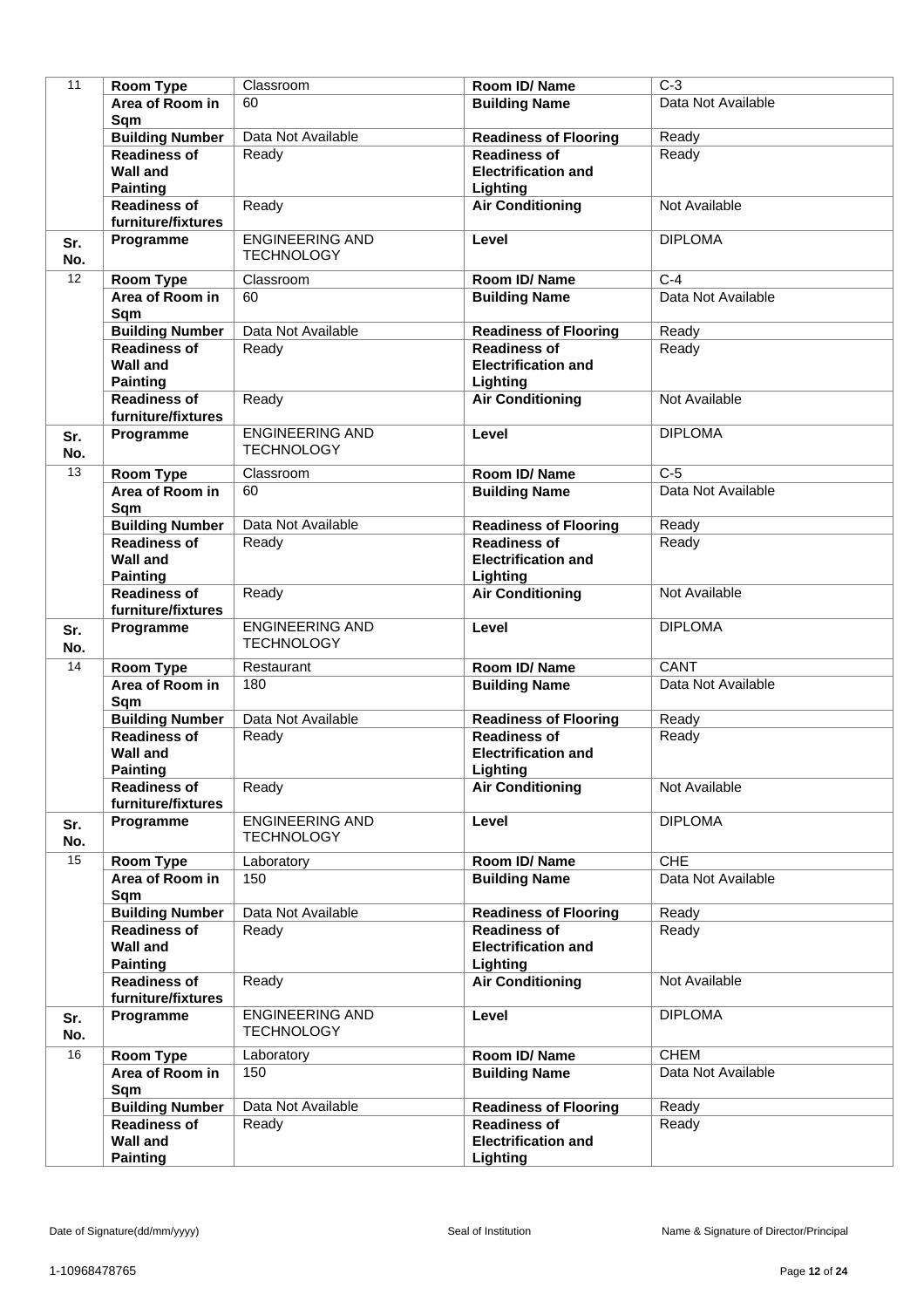|                 | <b>Readiness of</b>                                       | Ready                                       | <b>Air Conditioning</b>                                       | Not Available                   |
|-----------------|-----------------------------------------------------------|---------------------------------------------|---------------------------------------------------------------|---------------------------------|
|                 | furniture/fixtures<br>Programme                           | <b>ENGINEERING AND</b>                      | Level                                                         | <b>DIPLOMA</b>                  |
| Sr.<br>No.      |                                                           | <b>TECHNOLOGY</b>                           |                                                               |                                 |
| $\overline{17}$ | <b>Room Type</b>                                          | Laboratory                                  | Room ID/Name                                                  | COMP1                           |
|                 | Area of Room in<br>Sqm                                    | 100                                         | <b>Building Name</b>                                          | Data Not Available              |
|                 | <b>Building Number</b>                                    | Data Not Available                          | <b>Readiness of Flooring</b>                                  | Ready                           |
|                 | <b>Readiness of</b><br><b>Wall and</b>                    | Ready                                       | <b>Readiness of</b><br><b>Electrification and</b>             | Ready                           |
|                 | <b>Painting</b>                                           |                                             | Lighting                                                      |                                 |
|                 | <b>Readiness of</b>                                       | Ready                                       | <b>Air Conditioning</b>                                       | Available                       |
|                 | furniture/fixtures                                        |                                             |                                                               |                                 |
| Sr.<br>No.      | Programme                                                 | <b>ENGINEERING AND</b><br><b>TECHNOLOGY</b> | Level                                                         | <b>DIPLOMA</b>                  |
| 18              |                                                           |                                             | Room ID/Name                                                  | <b>DH</b>                       |
|                 | <b>Room Type</b><br>Area of Room in                       | <b>Drawing Hall</b><br>350                  | <b>Building Name</b>                                          | Data Not Available              |
|                 | Sqm                                                       |                                             |                                                               |                                 |
|                 | <b>Building Number</b>                                    | Data Not Available                          | <b>Readiness of Flooring</b>                                  | Ready                           |
|                 | <b>Readiness of</b>                                       | Ready                                       | <b>Readiness of</b>                                           | Ready                           |
|                 | <b>Wall and</b>                                           |                                             | <b>Electrification and</b>                                    |                                 |
|                 | <b>Painting</b><br><b>Readiness of</b>                    | Ready                                       | Lighting<br><b>Air Conditioning</b>                           | Not Available                   |
|                 | furniture/fixtures                                        |                                             |                                                               |                                 |
| Sr.             | Programme                                                 | <b>ENGINEERING AND</b><br><b>TECHNOLOGY</b> | Level                                                         | <b>DIPLOMA</b>                  |
| No.             |                                                           |                                             |                                                               |                                 |
| 19              | <b>Room Type</b><br>Area of Room in                       | Laboratory<br>150                           | Room ID/Name                                                  | <b>FM</b><br>Data Not Available |
|                 | Sqm                                                       |                                             | <b>Building Name</b>                                          |                                 |
|                 | <b>Building Number</b>                                    | Data Not Available                          | <b>Readiness of Flooring</b>                                  | Ready                           |
|                 | <b>Readiness of</b>                                       | Ready                                       | <b>Readiness of</b>                                           | Ready                           |
|                 | <b>Wall and</b><br><b>Painting</b>                        |                                             | <b>Electrification and</b><br>Lighting                        |                                 |
|                 | <b>Readiness of</b><br>furniture/fixtures                 | Ready                                       | <b>Air Conditioning</b>                                       | Not Available                   |
| Sr.             | Programme                                                 | <b>ENGINEERING AND</b>                      | Level                                                         | <b>DIPLOMA</b>                  |
| No.             |                                                           | <b>TECHNOLOGY</b>                           |                                                               |                                 |
| 20              | Room Type                                                 | Guest Room                                  | Room ID/Name                                                  | GH<br>Data Not Available        |
|                 | Area of Room in<br>Sqm                                    | 120                                         | <b>Building Name</b>                                          |                                 |
|                 | <b>Building Number</b>                                    | Data Not Available                          | <b>Readiness of Flooring</b>                                  | Ready                           |
|                 | <b>Readiness of</b>                                       | Ready                                       | <b>Readiness of</b>                                           | Ready                           |
|                 | <b>Wall and</b>                                           |                                             | <b>Electrification and</b>                                    |                                 |
|                 | <b>Painting</b><br><b>Readiness of</b>                    | Ready                                       | Lighting<br><b>Air Conditioning</b>                           | Not Available                   |
|                 | furniture/fixtures                                        |                                             |                                                               |                                 |
| Sr.<br>No.      | Programme                                                 | <b>ENGINEERING AND</b><br><b>TECHNOLOGY</b> | Level                                                         | <b>DIPLOMA</b>                  |
| 21              | <b>Room Type</b>                                          | Laboratory                                  | Room ID/Name                                                  | IM                              |
|                 | Area of Room in<br>Sqm                                    | 150                                         | <b>Building Name</b>                                          | Data Not Available              |
|                 | <b>Building Number</b>                                    | Data Not Available                          | <b>Readiness of Flooring</b>                                  | Ready                           |
|                 | <b>Readiness of</b><br><b>Wall and</b><br><b>Painting</b> | Ready                                       | <b>Readiness of</b><br><b>Electrification and</b><br>Lighting | Ready                           |
|                 | <b>Readiness of</b><br>furniture/fixtures                 | Ready                                       | <b>Air Conditioning</b>                                       | Not Available                   |
| Sr.<br>No.      | Programme                                                 | <b>ENGINEERING AND</b><br><b>TECHNOLOGY</b> | Level                                                         | <b>DIPLOMA</b>                  |
| 22              | <b>Room Type</b>                                          | Laboratory                                  | Room ID/Name                                                  | LL                              |
|                 | Area of Room in                                           | 150                                         | <b>Building Name</b>                                          | Data Not Available              |
|                 | Sqm                                                       |                                             |                                                               |                                 |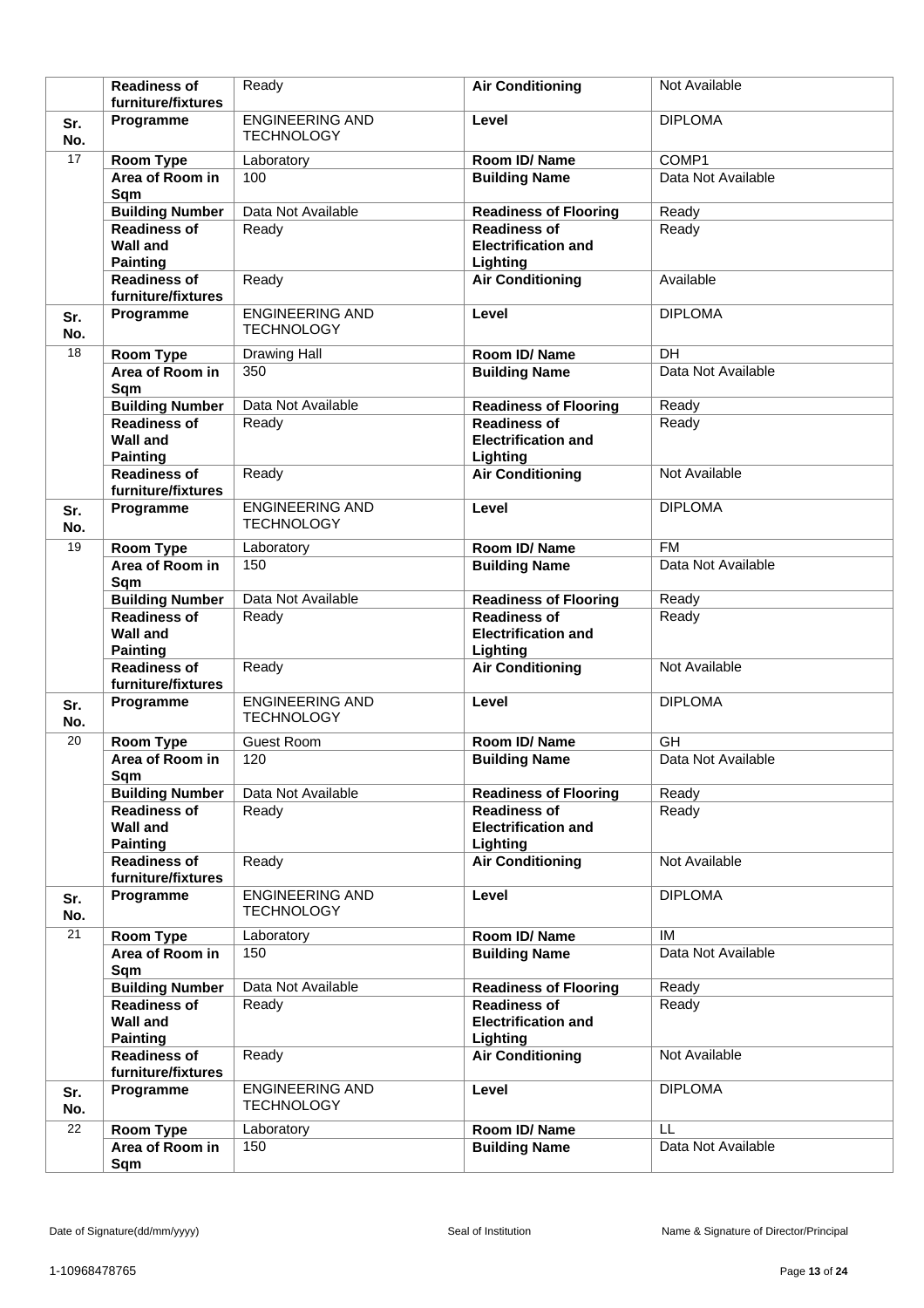|            | <b>Building Number</b>                                    | Data Not Available                          | <b>Readiness of Flooring</b>                                  | Ready              |
|------------|-----------------------------------------------------------|---------------------------------------------|---------------------------------------------------------------|--------------------|
|            | <b>Readiness of</b>                                       | Ready                                       | <b>Readiness of</b>                                           | Ready              |
|            | Wall and                                                  |                                             | <b>Electrification and</b>                                    |                    |
|            | <b>Painting</b>                                           |                                             | Lighting                                                      |                    |
|            | <b>Readiness of</b>                                       | Ready                                       | <b>Air Conditioning</b>                                       | Not Available      |
|            | furniture/fixtures                                        |                                             |                                                               |                    |
| Sr.<br>No. | Programme                                                 | <b>ENGINEERING AND</b><br><b>TECHNOLOGY</b> | Level                                                         | <b>DIPLOMA</b>     |
| 23         | <b>Room Type</b>                                          | Classroom                                   | Room ID/Name                                                  | $M-1$              |
|            | Area of Room in<br>Sqm                                    | 60                                          | <b>Building Name</b>                                          | Data Not Available |
|            | <b>Building Number</b>                                    | Data Not Available                          | <b>Readiness of Flooring</b>                                  | Ready              |
|            | <b>Readiness of</b>                                       | Ready                                       | <b>Readiness of</b>                                           | Ready              |
|            | <b>Wall and</b><br><b>Painting</b>                        |                                             | <b>Electrification and</b><br>Lighting                        |                    |
|            | <b>Readiness of</b><br>furniture/fixtures                 | Ready                                       | <b>Air Conditioning</b>                                       | Not Available      |
| Sr.<br>No. | Programme                                                 | <b>ENGINEERING AND</b><br><b>TECHNOLOGY</b> | Level                                                         | <b>DIPLOMA</b>     |
| 24         | Room Type                                                 | Classroom                                   | Room ID/Name                                                  | $M-2$              |
|            | Area of Room in<br>Sqm                                    | 60                                          | <b>Building Name</b>                                          | Data Not Available |
|            | <b>Building Number</b>                                    | Data Not Available                          | <b>Readiness of Flooring</b>                                  | Ready              |
|            | <b>Readiness of</b>                                       | Ready                                       | <b>Readiness of</b>                                           | Ready              |
|            | <b>Wall and</b>                                           |                                             | <b>Electrification and</b>                                    |                    |
|            | <b>Painting</b>                                           |                                             | Lighting                                                      |                    |
|            | <b>Readiness of</b><br>furniture/fixtures                 | Ready                                       | <b>Air Conditioning</b>                                       | Not Available      |
| Sr.<br>No. | Programme                                                 | <b>ENGINEERING AND</b><br><b>TECHNOLOGY</b> | Level                                                         | <b>DIPLOMA</b>     |
| 25         | <b>Room Type</b>                                          | Classroom                                   | Room ID/Name                                                  | $M-3$              |
|            | Area of Room in<br>Sqm                                    | 60                                          | <b>Building Name</b>                                          | Data Not Available |
|            | <b>Building Number</b>                                    | Data Not Available                          | <b>Readiness of Flooring</b>                                  | Ready              |
|            | <b>Readiness of</b><br><b>Wall and</b><br><b>Painting</b> | Ready                                       | <b>Readiness of</b><br><b>Electrification and</b><br>Lighting | Ready              |
|            | <b>Readiness of</b><br>furniture/fixtures                 | Ready                                       | <b>Air Conditioning</b>                                       | Not Available      |
| Sr.<br>No. | Programme                                                 | <b>ENGINEERING AND</b><br><b>TECHNOLOGY</b> | Level                                                         | <b>DIPLOMA</b>     |
| 26         | <b>Room Type</b>                                          | Laboratory                                  | Room ID/Name                                                  | <b>PHY</b>         |
|            | Area of Room in<br>Sqm                                    | 150                                         | <b>Building Name</b>                                          | Data Not Available |
|            | <b>Building Number</b>                                    | Data Not Available                          | <b>Readiness of Flooring</b>                                  | Ready              |
|            | <b>Readiness of</b><br><b>Wall and</b><br><b>Painting</b> | Ready                                       | <b>Readiness of</b><br><b>Electrification and</b><br>Lighting | Ready              |
|            | Readiness of<br>furniture/fixtures                        | Ready                                       | <b>Air Conditioning</b>                                       | Not Available      |
| Sr.<br>No. | Programme                                                 | <b>ENGINEERING AND</b><br><b>TECHNOLOGY</b> | Level                                                         | <b>DIPLOMA</b>     |
| 27         | <b>Room Type</b>                                          | Laboratory                                  | Room ID/Name                                                  | <b>PHYLAB</b>      |
|            | Area of Room in<br>Sqm                                    | 150                                         | <b>Building Name</b>                                          | Data Not Available |
|            | <b>Building Number</b>                                    | Data Not Available                          | <b>Readiness of Flooring</b>                                  | Ready              |
|            | <b>Readiness of</b><br><b>Wall and</b><br><b>Painting</b> | Ready                                       | <b>Readiness of</b><br><b>Electrification and</b><br>Lighting | Ready              |
|            | <b>Readiness of</b><br>furniture/fixtures                 | Ready                                       | <b>Air Conditioning</b>                                       | Not Available      |
| Sr.        | Programme                                                 | <b>ENGINEERING AND</b><br><b>TECHNOLOGY</b> | Level                                                         | <b>DIPLOMA</b>     |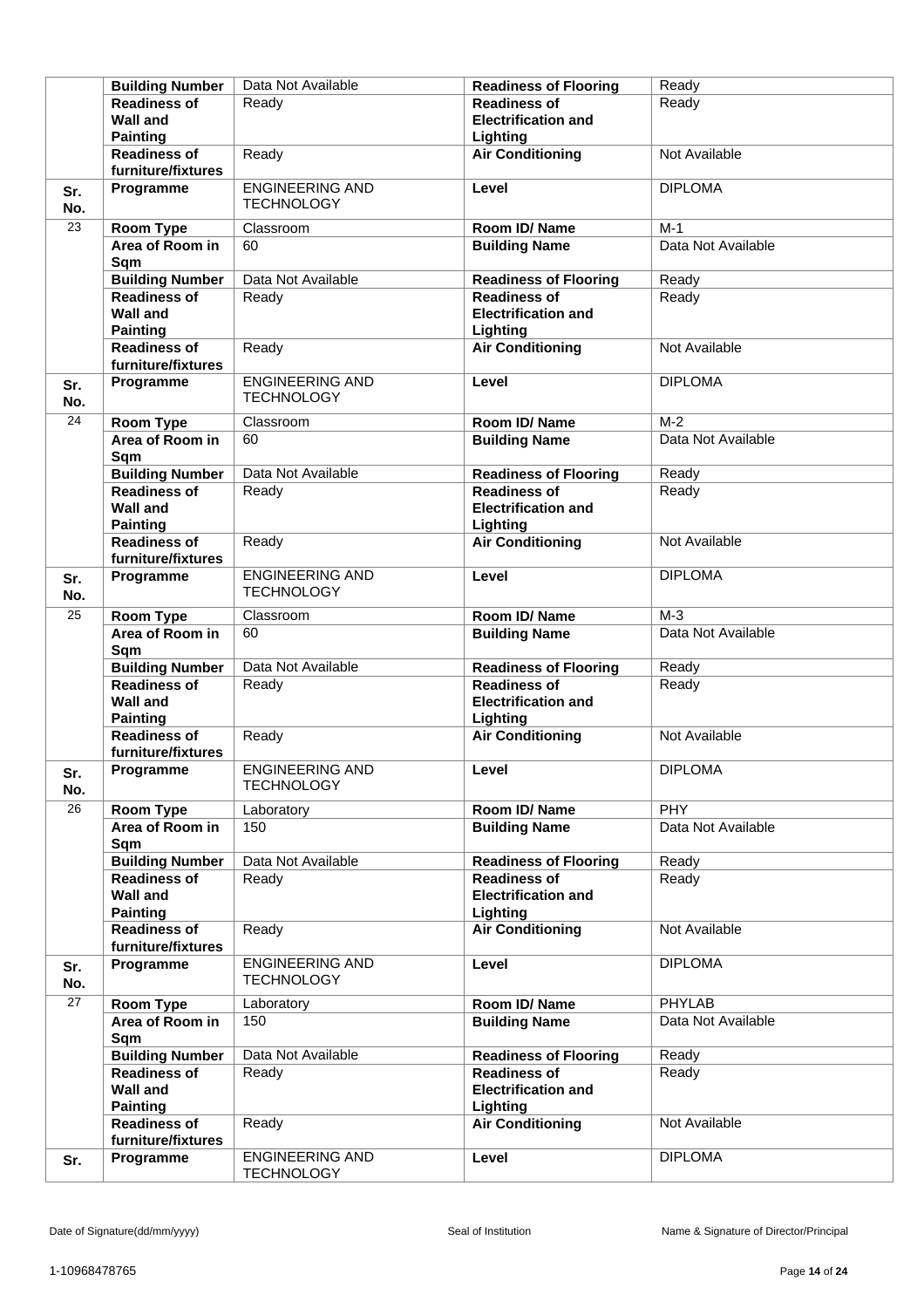| No.        |                                                           |                                             |                                                               |                        |
|------------|-----------------------------------------------------------|---------------------------------------------|---------------------------------------------------------------|------------------------|
| 28         | Room Type                                                 | Laboratory                                  | Room ID/Name                                                  | <b>RAC</b>             |
|            | Area of Room in<br>Sqm                                    | 150                                         | <b>Building Name</b>                                          | Data Not Available     |
|            | <b>Building Number</b>                                    | Data Not Available                          | <b>Readiness of Flooring</b>                                  | Ready                  |
|            | <b>Readiness of</b><br>Wall and<br><b>Painting</b>        | Ready                                       | <b>Readiness of</b><br><b>Electrification and</b><br>Lighting | Ready                  |
|            | <b>Readiness of</b><br>furniture/fixtures                 | Ready                                       | <b>Air Conditioning</b>                                       | Not Available          |
| Sr.<br>No. | Programme                                                 | <b>ENGINEERING AND</b><br><b>TECHNOLOGY</b> | Level                                                         | <b>DIPLOMA</b>         |
| 29         | <b>Room Type</b>                                          | Other                                       | Room ID/ Name                                                 | <b>SCLASS</b>          |
|            | Area of Room in<br>Sqm                                    | 60                                          | <b>Building Name</b>                                          | Data Not Available     |
|            | <b>Building Number</b>                                    | Data Not Available                          | <b>Readiness of Flooring</b>                                  | Ready                  |
|            | <b>Readiness of</b><br><b>Wall and</b><br><b>Painting</b> | Ready                                       | <b>Readiness of</b><br><b>Electrification and</b><br>Lighting | Ready                  |
|            | <b>Readiness of</b><br>furniture/fixtures                 | Ready                                       | <b>Air Conditioning</b>                                       | Planned                |
| Sr.<br>No. | Programme                                                 | <b>ENGINEERING AND</b><br><b>TECHNOLOGY</b> | Level                                                         | <b>DIPLOMA</b>         |
| 30         | Room Type                                                 | Seminar Hall                                | Room ID/Name                                                  | <b>SH</b>              |
|            | Area of Room in<br>Sqm                                    | 162                                         | <b>Building Name</b>                                          | Data Not Available     |
|            | <b>Building Number</b>                                    | Data Not Available                          | <b>Readiness of Flooring</b>                                  | Ready                  |
|            | <b>Readiness of</b><br><b>Wall and</b><br><b>Painting</b> | Ready                                       | <b>Readiness of</b><br><b>Electrification and</b><br>Lighting | Ready                  |
|            | <b>Readiness of</b><br>furniture/fixtures                 | Ready                                       | <b>Air Conditioning</b>                                       | Available              |
| Sr.<br>No. | Programme                                                 | <b>ENGINEERING AND</b><br><b>TECHNOLOGY</b> | Level                                                         | <b>DIPLOMA</b>         |
| 31         | <b>Room Type</b>                                          | Laboratory                                  | Room ID/Name                                                  | <b>THE</b>             |
|            | Area of Room in<br>Sqm                                    | 150                                         | <b>Building Name</b>                                          | Data Not Available     |
|            | <b>Building Number</b>                                    | Data Not Available                          | <b>Readiness of Flooring</b>                                  | Ready                  |
|            | <b>Readiness of</b><br>Wall and<br><b>Painting</b>        | Ready                                       | <b>Readiness of</b><br><b>Electrification and</b><br>Lighting | Ready                  |
|            | <b>Readiness of</b><br>furniture/fixtures                 | Ready                                       | <b>Air Conditioning</b>                                       | Not Available          |
| Sr.<br>No. | Programme                                                 | <b>ENGINEERING AND</b><br><b>TECHNOLOGY</b> | Level                                                         | <b>DIPLOMA</b>         |
| 32         | Room Type                                                 | <b>Tutorial Room</b>                        | Room ID/Name                                                  | $\overline{\text{TR}}$ |
|            | Area of Room in<br>Sqm                                    | 200                                         | <b>Building Name</b>                                          | <b>NEW</b>             |
|            | <b>Building Number</b>                                    | DIP <sub>2</sub>                            | <b>Readiness of Flooring</b>                                  | Ready                  |
|            | <b>Readiness of</b><br><b>Wall and</b><br><b>Painting</b> | Ready                                       | <b>Readiness of</b><br><b>Electrification and</b><br>Lighting | Ready                  |
|            | <b>Readiness of</b><br>furniture/fixtures                 | Ready                                       | <b>Air Conditioning</b>                                       | Planned                |
| Sr.<br>No. | Programme                                                 | <b>ENGINEERING AND</b><br><b>TECHNOLOGY</b> | Level                                                         | <b>DIPLOMA</b>         |
| 33         | Room Type                                                 | Workshop                                    | Room ID/Name                                                  | WKSP-1                 |
|            | Area of Room in<br>Sqm                                    | 950                                         | <b>Building Name</b>                                          | Data Not Available     |
|            | <b>Building Number</b>                                    | Data Not Available                          | <b>Readiness of Flooring</b>                                  | Ready                  |
|            | Readiness of<br><b>Wall and</b>                           | Ready                                       | <b>Readiness of</b><br><b>Electrification and</b>             | Ready                  |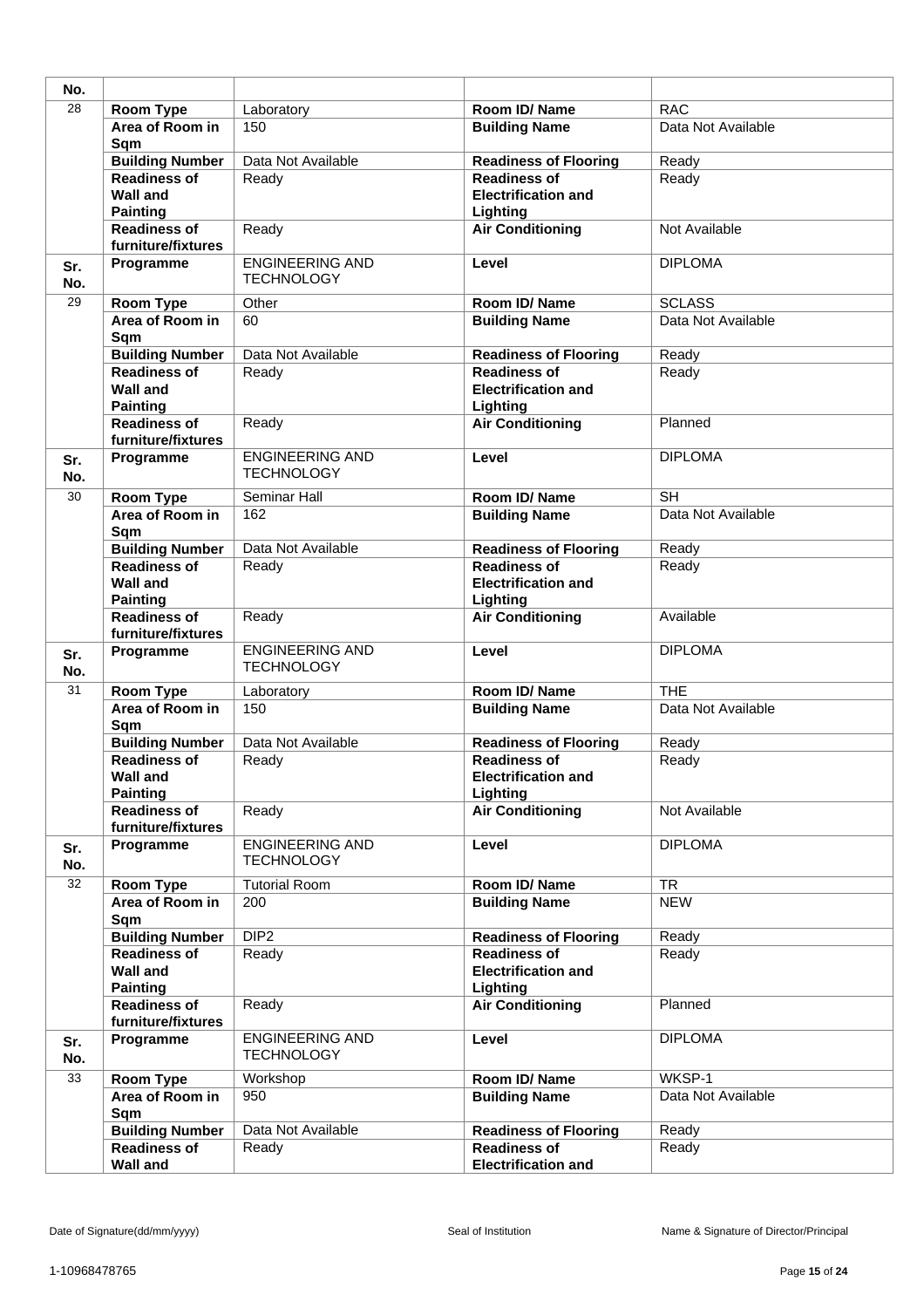|            | <b>Painting</b>                                           |                                             | Lighting                                                      |                    |
|------------|-----------------------------------------------------------|---------------------------------------------|---------------------------------------------------------------|--------------------|
|            | <b>Readiness of</b><br>furniture/fixtures                 | Ready                                       | <b>Air Conditioning</b>                                       | Not Available      |
| Sr.<br>No. | Programme                                                 | <b>ENGINEERING AND</b><br><b>TECHNOLOGY</b> | Level                                                         | <b>DIPLOMA</b>     |
| 34         | Room Type                                                 | Workshop                                    | <b>Room ID/ Name</b>                                          | WKSP-2             |
|            | Area of Room in<br>Sqm                                    | 900                                         | <b>Building Name</b>                                          | Data Not Available |
|            | <b>Building Number</b>                                    | Data Not Available                          | <b>Readiness of Flooring</b>                                  | Ready              |
|            | <b>Readiness of</b>                                       | Ready                                       | <b>Readiness of</b>                                           | Ready              |
|            | <b>Wall and</b><br><b>Painting</b>                        |                                             | <b>Electrification and</b><br>Lighting                        |                    |
|            | <b>Readiness of</b><br>furniture/fixtures                 | Ready                                       | <b>Air Conditioning</b>                                       | Not Available      |
| Sr.<br>No. | Programme                                                 | <b>ENGINEERING AND</b><br><b>TECHNOLOGY</b> | Level                                                         | <b>DIPLOMA</b>     |
| 35         | Room Type                                                 | Workshop                                    | Room ID/Name                                                  | WSP-2              |
|            | Area of Room in<br>Sqm                                    | 900                                         | <b>Building Name</b>                                          | <b>NEW</b>         |
|            | <b>Building Number</b>                                    | $\mathbf 1$                                 | <b>Readiness of Flooring</b>                                  | Ready              |
|            | <b>Readiness of</b><br><b>Wall and</b><br><b>Painting</b> | Ready                                       | <b>Readiness of</b><br><b>Electrification and</b><br>Lighting | Ready              |
|            | <b>Readiness of</b><br>furniture/fixtures                 | Ready                                       | <b>Air Conditioning</b>                                       | Not Available      |

### **INSTRUCTIONAL AREA** – **COMMON FACILITIES**

| Sr.<br>No. | Room Type:                                                | <b>Computer Center</b> | Room ID/Name:                                                 | COMP1              |  |
|------------|-----------------------------------------------------------|------------------------|---------------------------------------------------------------|--------------------|--|
| 1          | Area of Room in<br>Sqm:                                   | 210                    | <b>Readiness of Flooring:</b>                                 | Ready              |  |
|            | <b>Readiness of</b><br><b>Wall and</b><br><b>Painting</b> | Ready                  | <b>Readiness of</b><br><b>Electrification and</b><br>Lighting | Ready              |  |
|            | <b>Readiness of</b><br>furniture/fixtures                 | Ready                  | <b>Air Conditioning</b>                                       | Available          |  |
|            | <b>Building Name</b>                                      | <b>OLD</b>             | <b>Building Number:</b>                                       | DIP <sub>1</sub>   |  |
| Sr.<br>No. | Room Type:                                                | Library&Reading Room   | Room ID/Name:                                                 | <b>LIB</b>         |  |
| 2          | Area of Room in<br>Sqm:                                   | 400                    | <b>Readiness of Flooring:</b>                                 | Ready              |  |
|            | <b>Readiness of</b><br><b>Wall and</b><br><b>Painting</b> | Ready                  | <b>Readiness of</b><br><b>Electrification and</b><br>Lighting | Ready              |  |
|            | <b>Readiness of</b><br>furniture/fixtures                 | Ready                  | <b>Air Conditioning</b>                                       | Planned            |  |
|            | <b>Building Name</b>                                      | Data Not Available     | <b>Building Number:</b>                                       | Data Not Available |  |
| Sr.<br>No. | Room Type:                                                | Language Laboratory    | Room ID/Name:                                                 | LL1                |  |
| 3          | Area of Room in<br>Sqm:                                   | 88                     | <b>Readiness of Flooring:</b>                                 | Ready              |  |
|            | <b>Readiness of</b><br><b>Wall and</b><br><b>Painting</b> | Ready                  | <b>Readiness of</b><br><b>Electrification and</b><br>Lighting | Ready              |  |
|            | <b>Readiness of</b><br>furniture/fixtures                 | Ready                  | <b>Air Conditioning</b>                                       | Available          |  |
|            | <b>Building Name</b>                                      | Data Not Available     | <b>Building Number:</b>                                       | Data Not Available |  |
|            | <b>HOSTEL FACILITIES</b>                                  |                        |                                                               |                    |  |

#### **Sr. No. Whether Hostel facility**  No **Girl's Hostel (Y/N):** No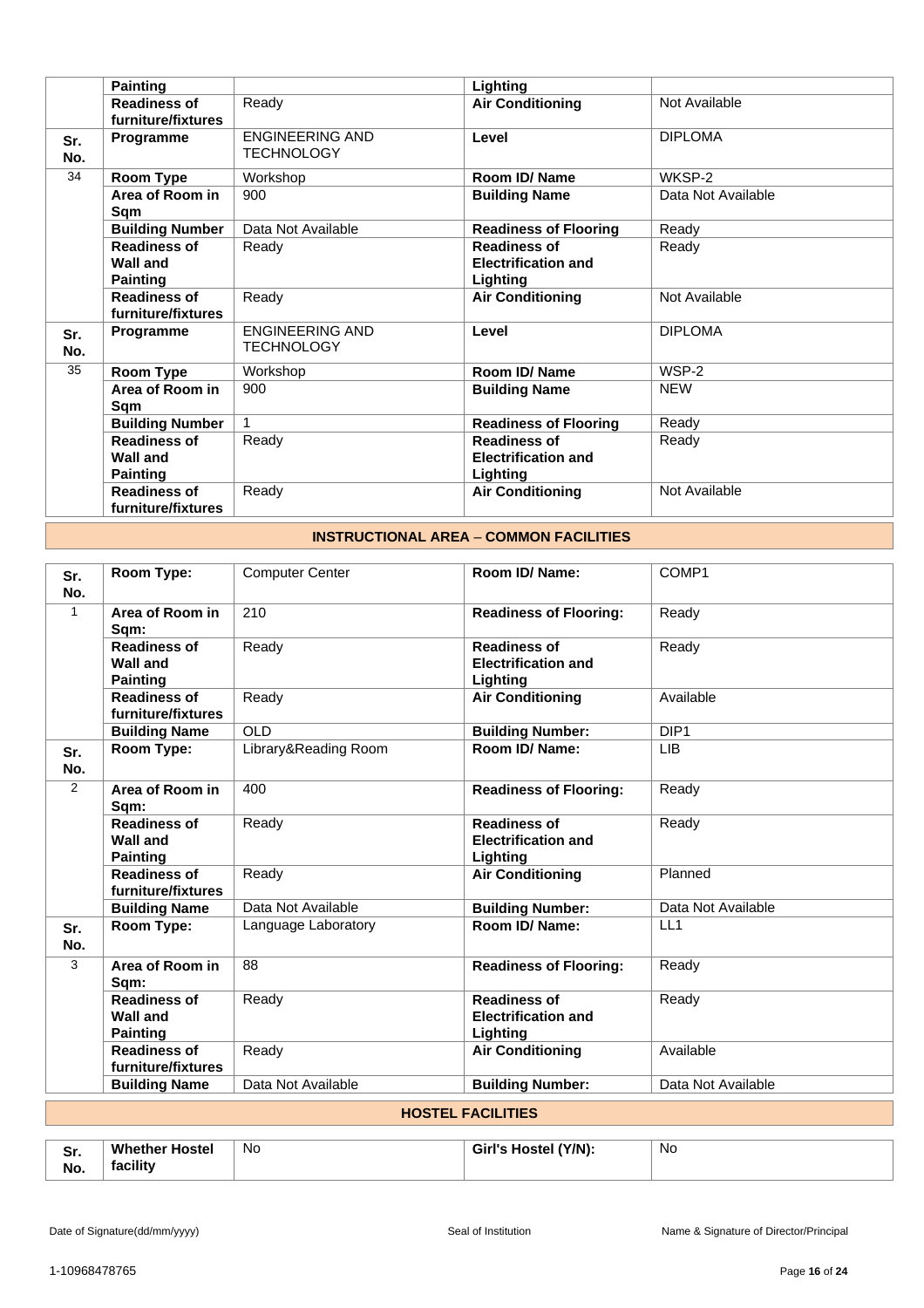| Available(Y/N)?        |   |                              |           |
|------------------------|---|------------------------------|-----------|
| No. of Rooms:          |   | <b>Hostel Capacity:</b>      |           |
| <b>Boy's Hostel:</b>   | N | No. of Rooms for Boys?       |           |
| <b>Total Capacity:</b> |   | <b>Apply for Site Change</b> | <b>No</b> |
| Location               |   | <b>Hostel Facility</b>       | N         |

### **COMPUTATIONAL FACILITIES**

| <b>PCs/Laptop exclusively</b> | 100                | PCs/Laptop available in        |                    |
|-------------------------------|--------------------|--------------------------------|--------------------|
| available to students:        |                    | Library:                       |                    |
| PCs/Laptop available in       | 3                  | <b>PCs/Laptop available to</b> | 20                 |
| <b>Administrative Office:</b> |                    | <b>Faculty Members:</b>        |                    |
| Number of PCs/Laptop in       | 40                 | Internet Bandwidth in          | 100                |
| language lab:                 |                    | Mbps:                          |                    |
| <b>Number of Legal</b>        | 25                 | <b>Printers available to</b>   | 10                 |
| <b>Application software:</b>  |                    | student:                       |                    |
| Number of A1 Size Color       |                    | <b>Number of Legal System</b>  | 5                  |
| <b>Printers:</b>              |                    | software:                      |                    |
| <b>Number of Open Source</b>  | Data Not Available | <b>Number of Proprietary</b>   | Data Not Available |
| <b>Software</b>               |                    |                                |                    |

| <b>SOLAR PANEL INSTALLATION DETAILS</b> |                        |                              |                    |  |
|-----------------------------------------|------------------------|------------------------------|--------------------|--|
| <b>Total land available</b>             | 240221.4               | No. of buildings with roof   | 5                  |  |
| (Sqm):                                  |                        | tops:                        |                    |  |
| Land available for placing              | 117358.83              | <b>Annual electricity</b>    | 28000              |  |
| solar photovoltaic panels               |                        | consumption No. of units     |                    |  |
| $(Sqm)$ :                               |                        | during 2021-22:              |                    |  |
| Total approximate roof-                 | 122862.56              | Average rate per unit        | 6.25               |  |
| top area available for                  |                        | paid during 2021-22 (Rs. /   |                    |  |
| placing solar                           |                        | unit):                       |                    |  |
| photovoltaic panel (Sqm):               |                        |                              |                    |  |
| <b>Renewable Energy Type</b>            | <b>SOLAR LED Lamps</b> | Remarks:                     | Data Not Available |  |
| Whether a policy has                    | v                      | <b>Renewable Energy used</b> |                    |  |
| been adopted to use only                |                        | at present (if any):         |                    |  |
| <b>LED lamps:</b>                       |                        |                              |                    |  |

#### **ODL INFRASTRUCTURE**

Data not entered by Institution

#### **OL INFRASTRUCTURE**

Data not entered by Institution

### **OMBUDSMAN & ANTI-RAGGING**

| <b>ANTI-RAGGING</b> |                                                                            |               |  |  |
|---------------------|----------------------------------------------------------------------------|---------------|--|--|
| S.No.               | <b>Particulars</b>                                                         | <b>Status</b> |  |  |
| 1.                  | Constitution of Anti-Ragging Committee (will be set automatically after    | Yes           |  |  |
|                     | adding Anti-Ragging Committee details ):                                   |               |  |  |
| 2.                  | Constitution of Anti-Ragging Squad (will be set automatically after adding | Yes           |  |  |
|                     | <b>Anti-Ragging Squad details)</b>                                         |               |  |  |
| 3.                  | Affidavit obtained from all Students:                                      | Yes           |  |  |
| 4.                  | Affidavit obtained from parents of all the students:                       | Yes           |  |  |
| 5.                  | Affidavit obtained from students staying in Hostel:                        | Yes           |  |  |
| 6.                  | Affidavit obtained from parents of students staying in Hostel:             | Yes           |  |  |
| 7.                  | <b>Appointment of Counselors:</b>                                          | Yes           |  |  |

|            | <b>ANTI-RAGGING COMMITTEE DETAILS</b> |                     |                                                      |                        |  |
|------------|---------------------------------------|---------------------|------------------------------------------------------|------------------------|--|
| Sr.<br>No. | <b>Committee Type:</b>                | Anti-Ragging Squad  | <b>Appointment Order</b><br><b>Reference Number:</b> | 1161/diploma/order/111 |  |
|            | Date of Appointment:                  | 21/04/2022          | Name of the<br><b>Committee Member:</b>              | nikesh bhargava        |  |
|            | <b>Profession:</b>                    | workshop instructor | <b>Associated With:</b>                              |                        |  |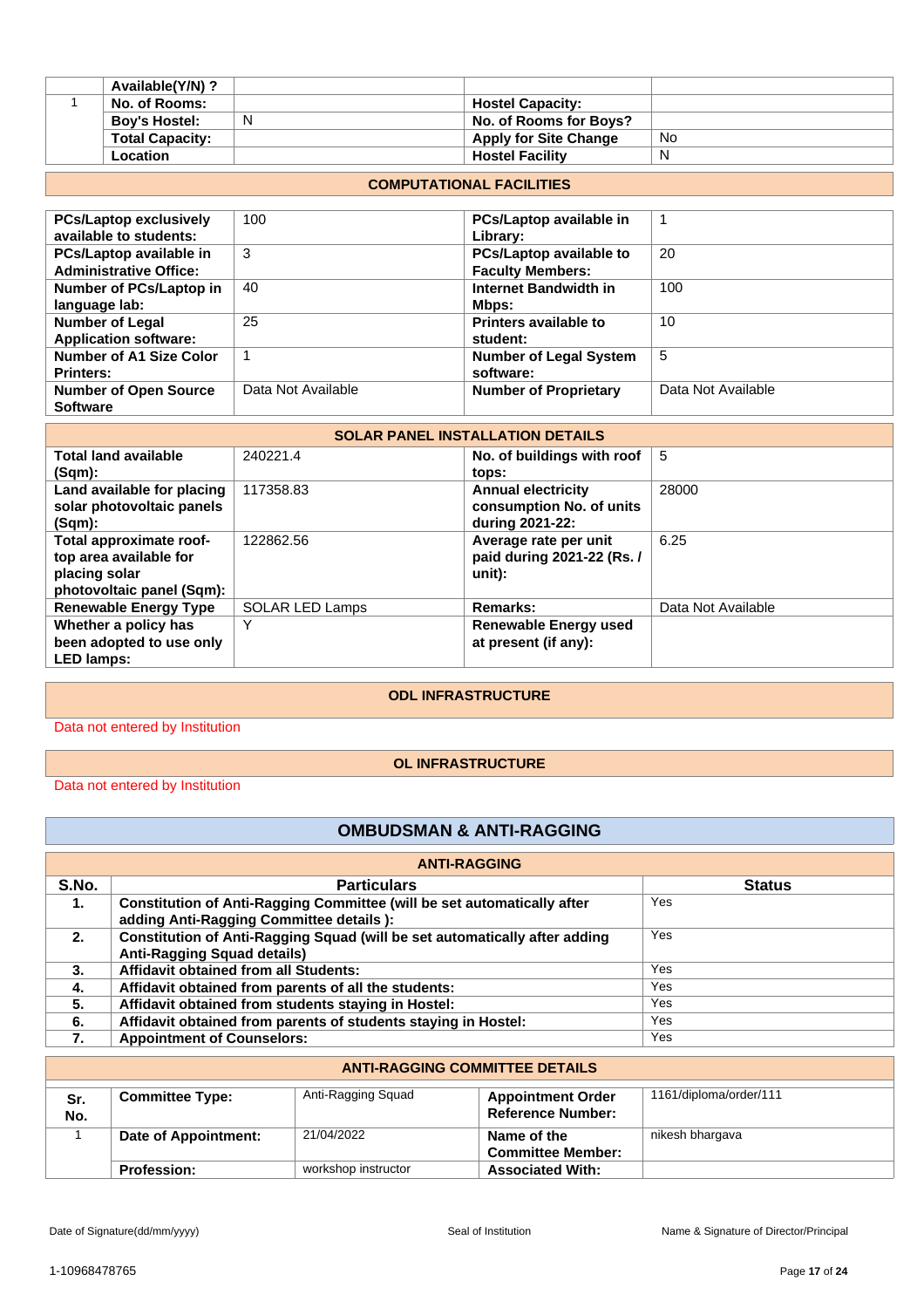|            | <b>Mobile Number:</b>  | 9329524416             | <b>Email Address:</b>                                | nikeshbhargava@gmail.com |
|------------|------------------------|------------------------|------------------------------------------------------|--------------------------|
| Sr.<br>No. | <b>Committee Type:</b> | Anti-Ragging Squad     | <b>Appointment Order</b><br><b>Reference Number:</b> | 1161/Diploma/order/111   |
| 2          | Date of Appointment:   | 21/04/2022             | Name of the<br><b>Committee Member:</b>              | Mr Madan Lal Gupta       |
|            | <b>Profession:</b>     | Lecturer               | <b>Associated With:</b>                              |                          |
|            | <b>Mobile Number:</b>  | 9425482001             | <b>Email Address:</b>                                | mlgcivil.gupta@gmail.com |
| Sr.<br>No. | <b>Committee Type:</b> | Anti-Ragging Committee | <b>Appointment Order</b><br><b>Reference Number:</b> | 1161/Diploma/Order/111   |
| 3          | Date of Appointment:   | 21/04/2022             | Name of the<br><b>Committee Member:</b>              | <b>Shrikant Singh</b>    |
|            | <b>Profession:</b>     | Lecturer               | <b>Associated With:</b>                              |                          |
|            | <b>Mobile Number:</b>  | 9893431135             | <b>Email Address:</b>                                | shrikant129@yahoo.com    |

### **INTERNAL COMPLAINT COMMITTEE (ICC) DETAILS**

| Sr. No.        | <b>Committee Type:</b>       | <b>COMPLAINT</b><br><b>COMMITTEE</b>  | <b>Appointment Order</b><br><b>Reference Number:</b> | 1161/Diploma/order/136    |
|----------------|------------------------------|---------------------------------------|------------------------------------------------------|---------------------------|
| $\mathbf{1}$   | Date of Appointment:         | 21/04/2022                            | <b>Name of the Committee</b><br>Member:              | Ms Neelam Mathur          |
|                | <b>Profession:</b>           | <b>CHAIR PERSON</b>                   | <b>Associated With:</b>                              | Diploma                   |
|                | <b>Mobile Number:</b>        | 9425337346                            | <b>Email Address:</b>                                | csmtpoly@yahoo.com        |
|                | <b>Committee Designation</b> | <b>ASSOCIATE</b><br><b>PROFESSOR</b>  | <b>Committee Gender</b>                              | Female                    |
| Sr. No.        | <b>Committee Type:</b>       | <b>COMPLAINT</b><br><b>COMMITTEE</b>  | <b>Appointment Order</b><br><b>Reference Number:</b> | 1161/Diploma/order/136    |
| $\overline{2}$ | Date of Appointment:         | 21/04/2022                            | <b>Name of the Committee</b><br>Member:              | Mr Madan Lal Gupta        |
|                | <b>Profession:</b>           | <b>MEMBER</b>                         | <b>Associated With:</b>                              | Diploma                   |
|                | <b>Mobile Number:</b>        | 9425482001                            | <b>Email Address:</b>                                | mlgcivil.gupta@gmail.com  |
|                | <b>Committee Designation</b> | <b>TEACHING</b><br><b>FACULTY</b>     | <b>Committee Gender</b>                              | Male                      |
| Sr. No.        | <b>Committee Type:</b>       | <b>COMPLAINT</b><br><b>COMMITTEE</b>  | <b>Appointment Order</b><br><b>Reference Number:</b> | 1161/Diploma/order/136    |
| 3              | Date of Appointment:         | 21/04/2022                            | <b>Name of the Committee</b><br>Member:              | Mr Sanjay Mittal          |
|                | <b>Profession:</b>           | <b>MEMBER</b>                         | <b>Associated With:</b>                              | Diploma                   |
|                | <b>Mobile Number:</b>        | 8319557439                            | <b>Email Address:</b>                                | bsfrjitdiploma@gmail.com  |
|                | <b>Committee Designation</b> | <b>TEACHING</b><br><b>FACULTY</b>     | <b>Committee Gender</b>                              | Male                      |
| Sr. No.        | <b>Committee Type:</b>       | <b>COMPLAINT</b><br><b>COMMITTEE</b>  | <b>Appointment Order</b><br><b>Reference Number:</b> | 1161/Diploma/order/136    |
| 4              | Date of Appointment:         | 21/04/2022                            | <b>Name of the Committee</b><br>Member:              | Mr Srikant singh          |
|                | <b>Profession:</b>           | <b>MEMBER</b>                         | <b>Associated With:</b>                              | Diploma                   |
|                | <b>Mobile Number:</b>        | 9893431135                            | <b>Email Address:</b>                                | shrikant129@gmail.com     |
|                | <b>Committee Designation</b> | <b>TEACHING</b><br><b>FACULTY</b>     | <b>Committee Gender</b>                              | Male                      |
| Sr. No.        | <b>Committee Type:</b>       | <b>COMPLAINT</b><br><b>COMMITTEE</b>  | <b>Appointment Order</b><br><b>Reference Number:</b> | 1161/Diploma/order/136    |
| 5              | Date of Appointment:         | 21/04/2022                            | <b>Name of the Committee</b><br>Member:              | Mr Pankaj Kanhere         |
|                | <b>Profession:</b>           | <b>MEMBER</b>                         | <b>Associated With:</b>                              | Diploma                   |
|                | <b>Mobile Number:</b>        | 9826613797                            | <b>Email Address:</b>                                | pankajkanhere22@gmail.com |
|                | <b>Committee Designation</b> | <b>NON TEACHING</b><br><b>FACULTY</b> | <b>Committee Gender</b>                              | Male                      |
| Sr. No.        | <b>Committee Type:</b>       | <b>COMPLAINT</b><br>COMMITTEE         | <b>Appointment Order</b><br><b>Reference Number:</b> | 1161/Diploma/order/2021   |
| 6              | Date of Appointment:         | 12/01/2021                            | Name of the Committee<br>Member:                     | Mohit kumar               |
|                | Profession:                  | <b>STUDENT</b>                        | <b>Associated With:</b>                              | Diploma                   |
|                | <b>Mobile Number:</b>        | 7394046623                            | <b>Email Address:</b>                                | mohitkumar5412@gmail.com  |
|                | <b>Committee Designation</b> | <b>STUDENT</b>                        | <b>Committee Gender</b>                              | Male                      |
| Sr. No.        | <b>Committee Type:</b>       | <b>COMPLAINT</b><br><b>COMMITTEE</b>  | <b>Appointment Order</b><br><b>Reference Number:</b> | 1161/Diploma/order/2021   |
| $\overline{7}$ | <b>Date of Appointment:</b>  | 12/01/2021                            | <b>Name of the Committee</b><br>Member:              | Chiranjeevi               |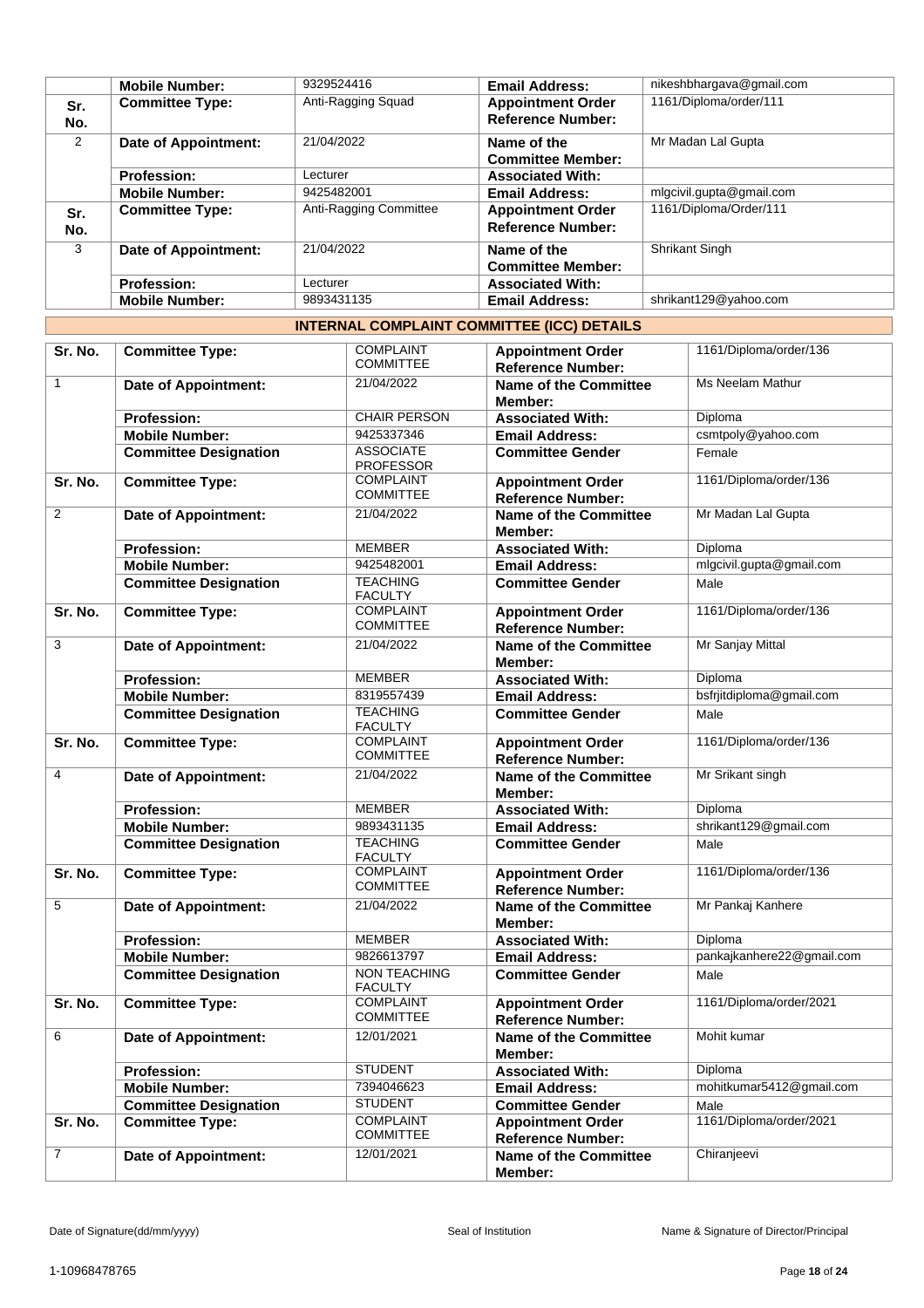|         | <b>Profession:</b>           | <b>STUDENT</b>                        | <b>Associated With:</b>                              | Diploma                                  |
|---------|------------------------------|---------------------------------------|------------------------------------------------------|------------------------------------------|
|         | <b>Mobile Number:</b>        | 8757902094                            | <b>Email Address:</b>                                | chiranjeevikumar8757902094@q<br>mail.com |
|         | <b>Committee Designation</b> | <b>STUDENT</b>                        | <b>Committee Gender</b>                              | Male                                     |
| Sr. No. | <b>Committee Type:</b>       | <b>COMPLAINT</b><br><b>COMMITTEE</b>  | <b>Appointment Order</b><br><b>Reference Number:</b> | 1161/Diploma/order/2021                  |
| 8       | <b>Date of Appointment:</b>  | 12/01/2021                            | Name of the Committee<br>Member:                     | siddharth                                |
|         | <b>Profession:</b>           | <b>STUDENT</b>                        | <b>Associated With:</b>                              | Diploma                                  |
|         | <b>Mobile Number:</b>        | 7701962957                            | <b>Email Address:</b>                                | sidhucps@gmail.com                       |
|         | <b>Committee Designation</b> | <b>STUDENT</b>                        | <b>Committee Gender</b>                              | Male                                     |
| Sr. No. | <b>Committee Type:</b>       | <b>COMPLAINT</b><br><b>COMMITTEE</b>  | <b>Appointment Order</b><br><b>Reference Number:</b> | 1161/Diploma/order/2021                  |
| 9       | Date of Appointment:         | 12/01/2021                            | Name of the Committee<br>Member:                     | Deeksha Kadam                            |
|         | <b>Profession:</b>           | <b>STUDENT</b>                        | <b>Associated With:</b>                              | Diploma                                  |
|         | <b>Mobile Number:</b>        | 7974242150                            | <b>Email Address:</b>                                | deekshakadamworks@gmail.com              |
|         | <b>Committee Designation</b> | <b>STUDENT</b>                        | <b>Committee Gender</b>                              | Female                                   |
| Sr. No. | <b>Committee Type:</b>       | <b>COMPLAINT</b><br><b>COMMITTEE</b>  | <b>Appointment Order</b><br><b>Reference Number:</b> | 1161/DIPLOMA/ORDER/136                   |
| 10      | <b>Date of Appointment:</b>  | 21/04/2022                            | Name of the Committee<br>Member:                     | Mr harishkarakoti                        |
|         | <b>Profession:</b>           | <b>MEMBER</b>                         | <b>Associated With:</b>                              | Diploma                                  |
|         | <b>Mobile Number:</b>        | 9039514278                            | <b>Email Address:</b>                                | harishk@gmail.com                        |
|         | <b>Committee Designation</b> | <b>NON TEACHING</b><br><b>FACULTY</b> | <b>Committee Gender</b>                              | Male                                     |
| Sr. No. | <b>Committee Type:</b>       | <b>COMPLAINT</b><br><b>COMMITTEE</b>  | <b>Appointment Order</b><br><b>Reference Number:</b> | 1161/diploma/order/136                   |
| 11      | <b>Date of Appointment:</b>  | 21/04/2022                            | Name of the Committee<br><b>Member:</b>              | mr pritam verma                          |
|         | <b>Profession:</b>           | <b>MEMBER</b>                         | <b>Associated With:</b>                              | Diploma                                  |
|         | <b>Mobile Number:</b>        | 9073214658                            | <b>Email Address:</b>                                | pverma@gmail.com                         |
|         | <b>Committee Designation</b> | <b>NON TEACHING</b><br><b>FACULTY</b> | <b>Committee Gender</b>                              | Male                                     |

|         | <b>SC/ST COMMITTEE DETAILS</b> |                        |                                                      |                          |  |
|---------|--------------------------------|------------------------|------------------------------------------------------|--------------------------|--|
| Sr. No. | <b>Committee Type:</b>         | <b>SC/SC COMMITTEE</b> | <b>Appointment Order</b><br><b>Reference Number:</b> | 1161/Diploma/order/135   |  |
| 1       | <b>Date of Appointment:</b>    | 21/04/2022             | Name of the Committee<br>Member:                     | Mr Prashant Meshram      |  |
|         | <b>Profession:</b>             | lecturer               | <b>Associated With:</b>                              | Diploma                  |  |
|         | <b>Mobile Number:</b>          | 7354648860             | <b>Email Address:</b>                                | meshraminfo19@gmail.com  |  |
|         | <b>Committee Designation:</b>  |                        | <b>Committee Gender:</b>                             | Male                     |  |
|         | Caste:                         | <b>Sc</b>              | Gender:                                              | Male                     |  |
| Sr. No. | <b>Committee Type:</b>         | <b>SC/SC COMMITTEE</b> | <b>Appointment Order</b><br><b>Reference Number:</b> | 1161/Diploma/order/135   |  |
| 2       | <b>Date of Appointment:</b>    | 21/04/2022             | <b>Name of the Committee</b><br>Member:              | kirti omkar prajapati    |  |
|         | <b>Profession:</b>             | lecturer               | <b>Associated With:</b>                              | Diploma                  |  |
|         | <b>Mobile Number:</b>          | 8827737757             | <b>Email Address:</b>                                | kirtiop@gmail.com        |  |
|         | <b>Committee Designation:</b>  |                        | <b>Committee Gender:</b>                             | Male                     |  |
|         | Caste:                         | Other                  | Gender:                                              | Male                     |  |
| Sr. No. | <b>Committee Type:</b>         | <b>SC/SC COMMITTEE</b> | <b>Appointment Order</b><br><b>Reference Number:</b> | 1161/Diploma/order/135   |  |
| 3       | <b>Date of Appointment:</b>    | 21/04/2022             | Name of the Committee<br>Member:                     | Mr Ravi Sen              |  |
|         | <b>Profession:</b>             | instructor             | <b>Associated With:</b>                              | Diploma                  |  |
|         | <b>Mobile Number:</b>          | 8770225044             | <b>Email Address:</b>                                | ravishankerbsf@gmail.com |  |
|         | <b>Committee Designation:</b>  |                        | <b>Committee Gender:</b>                             | Male                     |  |
|         | Caste:                         | Other                  | Gender:                                              | Male                     |  |
| Sr. No. | <b>Committee Type:</b>         | <b>SC/SC COMMITTEE</b> | <b>Appointment Order</b><br><b>Reference Number:</b> | 1161/Diploma/order/135   |  |
| 4       | Date of Appointment:           | 21/04/2022             | Name of the Committee<br>Member:                     | Neelam Mathur            |  |
|         | <b>Profession:</b>             | Lecturer               | <b>Associated With:</b>                              | Diploma                  |  |
|         | <b>Mobile Number:</b>          | 9425337346             | <b>Email Address:</b>                                | neelamm28@yahoo.com      |  |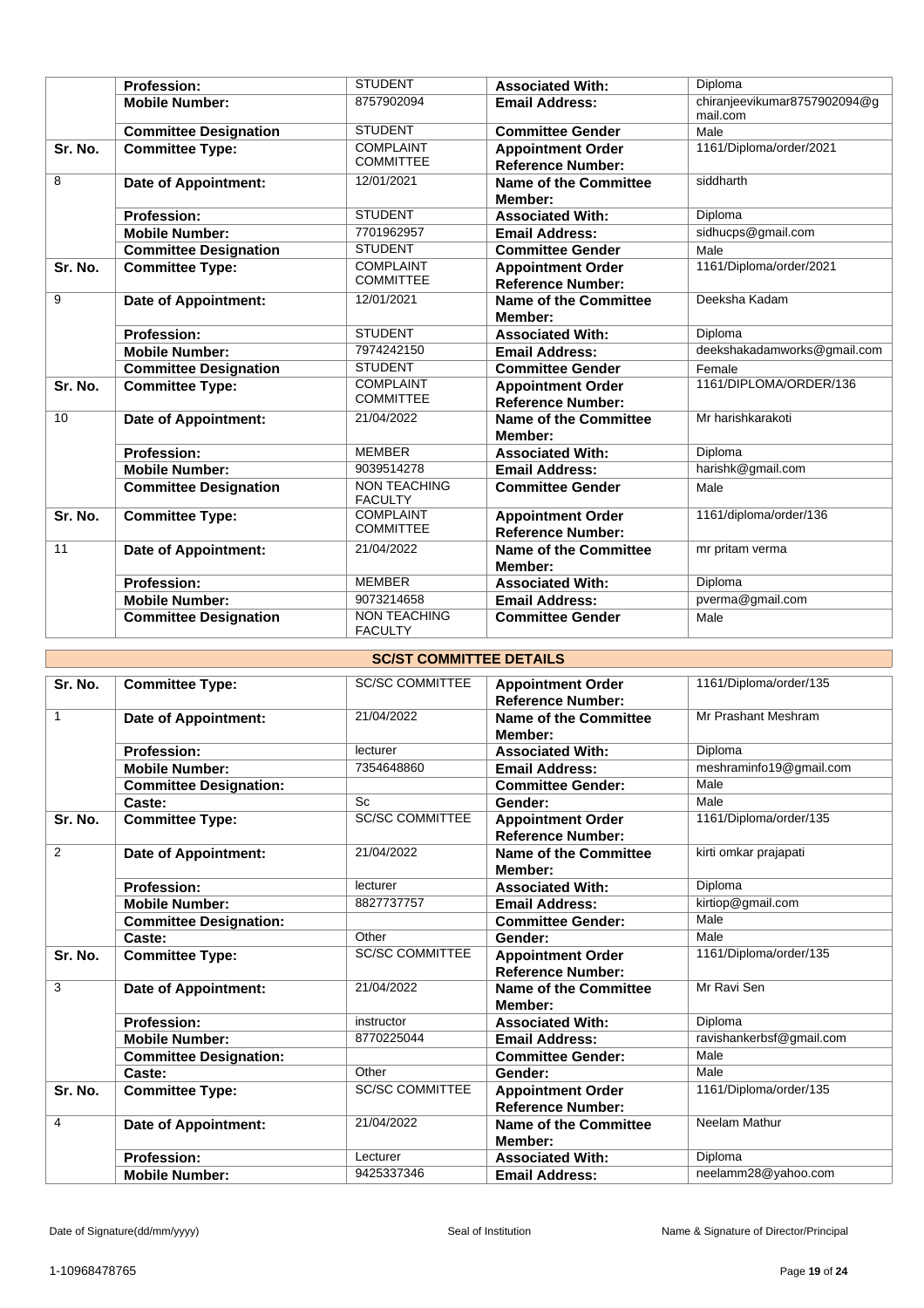|         | <b>Committee Designation:</b> |                        | <b>Committee Gender:</b>     | Female                     |
|---------|-------------------------------|------------------------|------------------------------|----------------------------|
|         | Caste:                        | Other                  | Gender:                      | Female                     |
| Sr. No. | <b>Committee Type:</b>        | <b>SC/SC COMMITTEE</b> | <b>Appointment Order</b>     | 1161/diploma/order/135     |
|         |                               |                        | <b>Reference Number:</b>     |                            |
| 5       | Date of Appointment:          | 21/04/2022             | <b>Name of the Committee</b> | sandeep choursiya          |
|         |                               |                        | Member:                      |                            |
|         | <b>Profession:</b>            | lecturer               | <b>Associated With:</b>      | <b>Diploma</b>             |
|         | <b>Mobile Number:</b>         | 9584901002             | <b>Email Address:</b>        | sandeepchoursiya@ymail.com |
|         | <b>Committee Designation:</b> |                        | <b>Committee Gender:</b>     | Male                       |
|         | Caste:                        | Sc                     | Gender:                      | Male                       |

### **STUDENT COUNSELLOR DETAILS**

| Sr. No. | <b>Committee Type:</b> | <b>COUNSELLOR</b><br><b>COMMITTEE</b> | <b>Appointment Order</b><br><b>Reference Number:</b> | 1161/Diploma/order/156 |
|---------|------------------------|---------------------------------------|------------------------------------------------------|------------------------|
|         | Date of Appointment:   | 21/04/2022                            | Name of the Committee<br>Member:                     | Ms Neelam Mathur       |
|         | <b>Profession:</b>     | lecturer                              | <b>Associated With:</b>                              |                        |
|         | <b>Mobile Number:</b>  | 9425337346                            | <b>Email Address:</b>                                | neelamm28@yahoo.com    |

| <b>INSTITUTION-INDUSTRY CELL DETAILS</b> |                             |                                     |                                                      |                        |
|------------------------------------------|-----------------------------|-------------------------------------|------------------------------------------------------|------------------------|
| Sr. No.                                  | <b>Committee Type:</b>      | <b>INDUSTRY</b><br><b>COMMITTEE</b> | <b>Appointment Order</b><br><b>Reference Number:</b> | 1161/Diploma/order/136 |
|                                          | <b>Date of Appointment:</b> | 21/04/2022                          | Name of the Committee<br>Member:                     | Mr H N Sharma          |
|                                          | <b>Profession:</b>          | lecturer                            | <b>Associated With:</b>                              |                        |
|                                          | <b>Mobile Number:</b>       | 9755921795                          | <b>Email Address:</b>                                | hn45@rediffmail.com    |
| Sr. No.                                  | <b>Committee Type:</b>      | <b>INDUSTRY</b><br><b>COMMITTEE</b> | <b>Appointment Order</b><br><b>Reference Number:</b> | 1161/Diploma/order/136 |
| $\mathcal{P}$                            | <b>Date of Appointment:</b> | 21/04/2022                          | Name of the Committee<br>Member:                     | Mr Nikesh Bhargava     |
|                                          | <b>Profession:</b>          | Instructor                          | <b>Associated With:</b>                              |                        |
|                                          | <b>Mobile Number:</b>       | 9329524416                          | <b>Email Address:</b>                                | bhargava@gmail.com     |

### **LIBRARY & FACILITIES**

#### **LIBRARY BOOKS**

| Sr.<br>No. | <b>Programme</b>                                 | ENGINEERING AND<br><b>TECHNOLOGY</b> | <b>Number of Tiles</b>                      | 2350     |
|------------|--------------------------------------------------|--------------------------------------|---------------------------------------------|----------|
| 1          | <b>Number of Volumes</b>                         | 6800                                 | Number of Journals<br>published in India    | 9        |
|            | <b>Number of Journals</b><br>published at Abroad | 3                                    | <b>Number of eBook</b><br><b>Volumes-UG</b> | 0        |
|            | Number of eBook<br><b>Volumes-PG</b>             | 0                                    | Number of eBook<br>Volumes-Diploma          | 2        |
|            | Number of eBook<br><b>Titles-UG</b>              | $\Omega$                             | Number of eBook<br><b>Titles-PG</b>         | $\Omega$ |
|            | Number of eBook<br><b>Titles-Diploma</b>         | 3                                    |                                             |          |

### **LIBRARY FACILITIES**

| Sr.<br>No. | <b>Working hours from</b><br>to                       | 8 AM TO 8PM        | Reprographic<br><b>Facility</b>                   | Yes |
|------------|-------------------------------------------------------|--------------------|---------------------------------------------------|-----|
|            | <b>Current Annual</b><br><b>Budget Rs.</b>            | 600000             | <b>Bar Code or RF Tab</b><br><b>Book handling</b> | Yes |
|            | <b>Reading Room</b><br><b>Seating Capacity</b>        | 100                | <b>Library Networking</b>                         |     |
|            | Name of E Journal<br><b>Subscription</b><br>available | <b>BSF JOURNAL</b> | <b>Library Management</b><br><b>Software</b>      | Yes |
|            | Number of                                             | 11                 | <b>Total Library Area in</b>                      | 180 |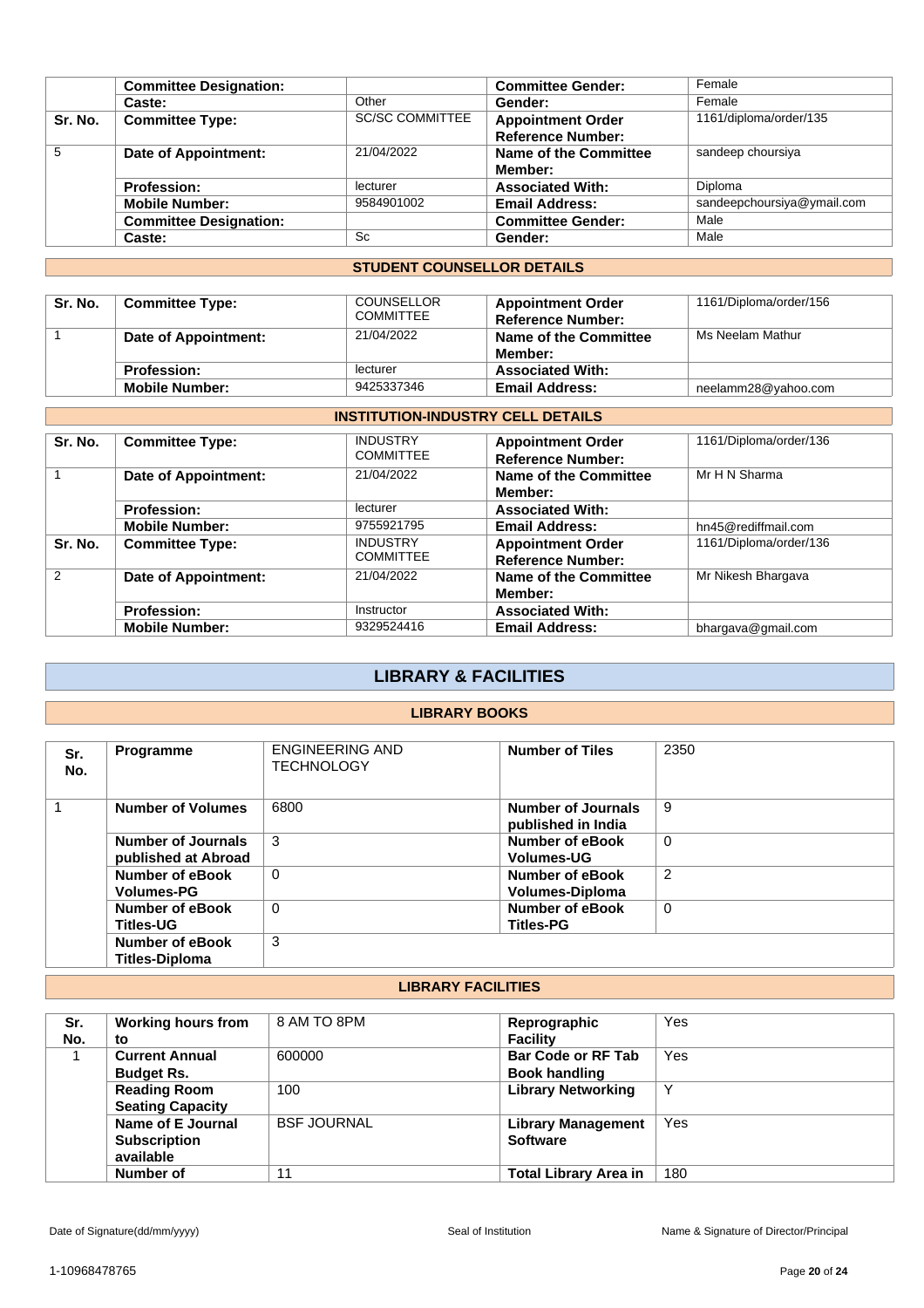| <b>Multimedia PCs</b>                                                                                        |                      |                                                                                        | Sqm                  |                                                                                                     |                      |
|--------------------------------------------------------------------------------------------------------------|----------------------|----------------------------------------------------------------------------------------|----------------------|-----------------------------------------------------------------------------------------------------|----------------------|
|                                                                                                              |                      | <b>OTHER FACILITIES I</b>                                                              |                      |                                                                                                     |                      |
| <b>Particulars</b><br><b>Potable Water</b><br><b>Supply</b>                                                  | <b>Status</b><br>Yes | <b>Particulars</b><br><b>Backup Electric Supply</b>                                    | <b>Status</b><br>Yes | <b>Particulars</b><br><b>CCTV Security</b>                                                          | <b>Status</b><br>Yes |
| <b>Barrier free</b><br>Environment                                                                           | Yes                  | <b>Institution Web Site</b>                                                            | Yes                  | <b>Insurance for</b><br><b>Students</b>                                                             | Yes                  |
| <b>General Insurance</b>                                                                                     | Yes                  | <b>All Weather Approach</b><br>(Motorized Road)                                        | Yes                  | <b>Fire and Safety</b><br><b>Certificate</b>                                                        | Yes                  |
| Post &<br><b>Banking/ATM</b>                                                                                 | Yes                  | <b>Projectors in Classrooms</b>                                                        | Yes                  | <b>Medical &amp;</b><br><b>Counselling</b>                                                          | Yes                  |
| <b>Staff Quarters</b>                                                                                        | Yes                  | <b>Public Announcement System</b>                                                      | Yes                  | <b>Group Insurance</b><br>for Employees                                                             | Yes                  |
| <b>Electrical Grid</b><br><b>Power Supply</b><br><b>Connection</b>                                           | Yes                  | <b>Telecom &amp; FAX</b>                                                               | Yes                  | <b>Safety Provisions</b>                                                                            | Yes                  |
| Rain Water<br><b>Harvesting</b>                                                                              | Yes                  | <b>ERP Software</b>                                                                    | Yes                  | <b>Transport Facility</b>                                                                           | Yes                  |
| <b>First Aid</b>                                                                                             | Yes                  | <b>Sewage Disposal System</b>                                                          | Yes                  | <b>Appointment of</b><br><b>Student</b><br><b>Counselor</b>                                         | Yes                  |
| <b>Sports Facilities</b>                                                                                     | Yes                  | <b>Innovation Cell/Club</b>                                                            | Yes                  | <b>Participation in</b><br>the National<br><b>Innovation</b><br>Ranking                             | Yes                  |
| <b>Establishment of</b><br><b>Committee For</b><br><b>SC/ST</b>                                              | Yes                  | <b>Vehicle Parking</b>                                                                 | Yes                  | <b>Establishment of</b><br><b>Anti Ragging</b><br><b>Committee</b>                                  | Yes                  |
| <b>Implementation of</b><br>examination<br>reforms                                                           | Yes                  | <b>Auditorium</b>                                                                      | Yes                  | Implementation of<br>teacher training<br>policy                                                     | Yes                  |
| Institution-<br><b>Industry Cell</b>                                                                         | Yes                  | <b>Media Cell</b>                                                                      | Yes                  | At least 5 MoUs<br>with Industries                                                                  | Yes                  |
| <b>Intellectual</b><br><b>Property of Right</b><br>Cell                                                      | Yes                  | <b>Implementation of Startup</b><br><b>Policy</b>                                      | Yes                  | <b>Internal Quality</b><br><b>Assurance Cell</b>                                                    | Yes                  |
| Implementing<br><b>Food Safety and</b><br><b>Standard</b><br>Act,2006in the<br><b>Institution</b>            | Yes                  | <b>Applied for</b><br><b>Membership of National Digital</b><br>Library                 | Yes                  | <b>Enter Membership</b><br><b>Number</b>                                                            | Under process        |
| <b>Participation in</b><br>the<br><b>National</b><br>Institutional<br>Ranking<br><b>Framework (NIRF)</b>     | Yes                  | <b>Establishment of Online</b><br><b>Grievance Rederssal</b><br><b>Mechanism</b>       | Yes                  | <b>Group Accident</b><br>Policy to be<br>provided by<br><b>Employees</b>                            | Yes                  |
| <b>Provision to watch</b><br><b>MOOCS Courses</b><br>through<br>Swayam                                       | Yes                  | <b>Implementation of</b><br>the schemes announced by<br><b>Government of India</b>     | Yes                  | <b>General Notice</b><br><b>Board and</b><br><b>Departmental</b><br><b>Notice Board</b>             | Yes                  |
| <b>Offering of Skill</b><br><b>Development</b><br><b>Courses Approved</b><br>by the Council                  | Yes                  | Implementation of mandatory<br>internship policy for Students                          | Yes                  | <b>Establishment of</b><br><b>Internal</b><br>Complaint<br>Committee (ICC)<br><b>Committee</b>      | Yes                  |
| Compliance of the<br><b>National Academic</b><br><b>Depository (NAD)</b><br>as per MHRD<br><b>Directives</b> | Yes                  | <b>Implementation of Unnat Bharat</b><br>Abhiyan/ Saansad Adarsh Gram<br>Yojana (SAGY) | Yes                  | Installation of<br><b>Grid Connected</b><br><b>Solar</b><br><b>Rooftops/Power</b><br><b>Systems</b> | Yes                  |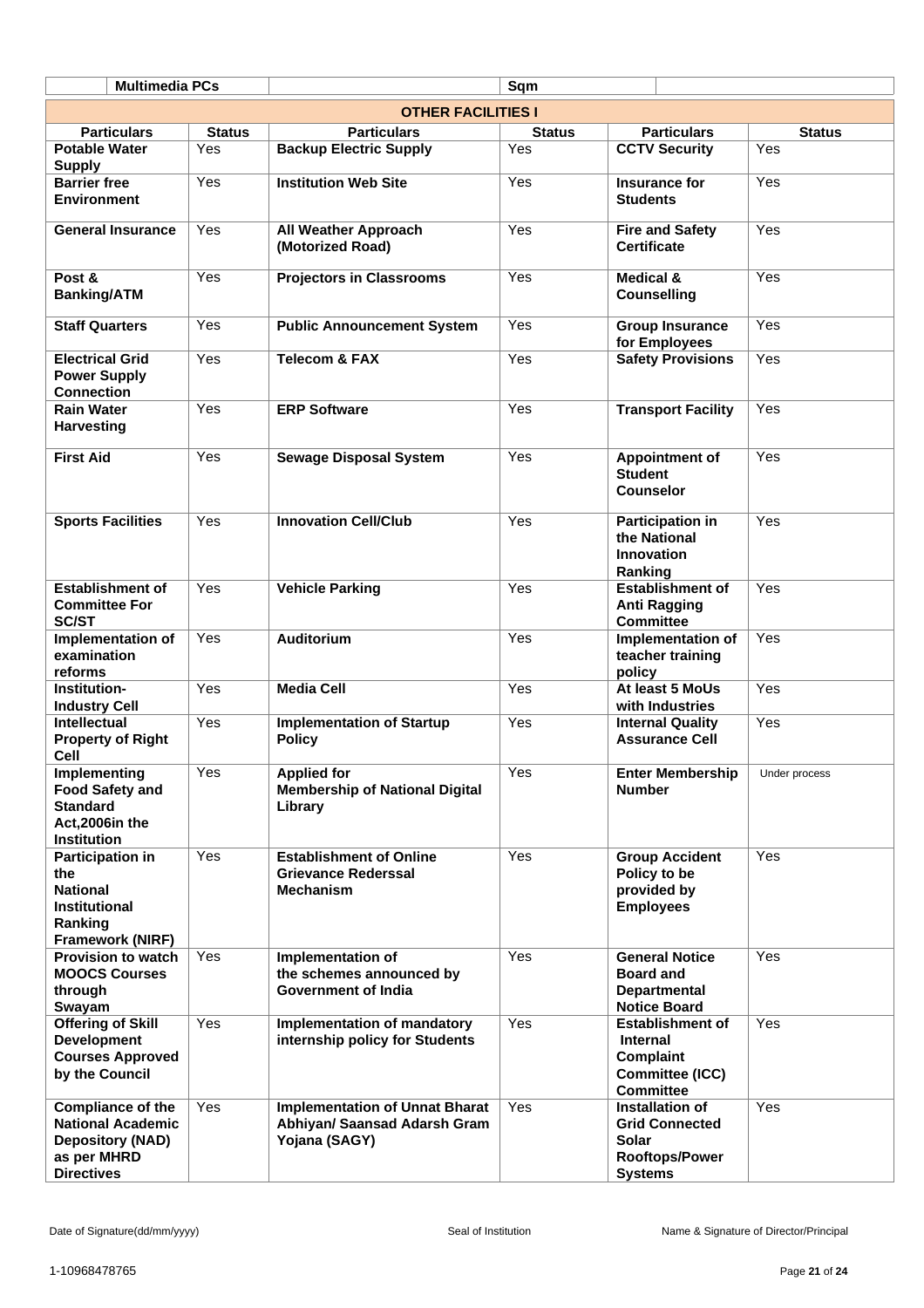| Whether the<br><b>Institution has</b><br>implemented<br>Safety and<br><b>Security measures</b><br>in the Campus?                                  | Yes | <b>Fabrication Facility Laboratory</b><br>(FABLAB) Tinkering<br>Laboratory/ Innovation<br>Laboratory | Yes  | <b>Digital Payment</b><br>for all Financial<br><b>Transactions</b><br>as per MHRD<br><b>Directives</b> | Yes |
|---------------------------------------------------------------------------------------------------------------------------------------------------|-----|------------------------------------------------------------------------------------------------------|------|--------------------------------------------------------------------------------------------------------|-----|
| Whether your<br><b>Institution has</b><br>introduced online<br>Aadhar linked<br><b>Biometric</b><br>attendance for<br>regular faculty<br>members? | Yes | <b>Efforts to encourage Final Year</b><br>students to appear for GATE<br><b>Examination</b>          | Yes. | In the classrooms<br>available, at least<br>ONE shall be a<br>smart Classroom<br>per Department        | Yes |

| <b>OTHER FACILITIES II</b> |                                                                                                                                                                                                       |               |  |  |  |
|----------------------------|-------------------------------------------------------------------------------------------------------------------------------------------------------------------------------------------------------|---------------|--|--|--|
| Sr. No.                    | <b>Particulars</b>                                                                                                                                                                                    | <b>Status</b> |  |  |  |
| 1.                         | Copies of AICTE Approvals (LOA and EOA of subsequent years) obtained since Inception of<br>Institution till date shall be placed in the Website of the Institution                                    | Yes           |  |  |  |
| 2.                         | Display Board within the premises as well as in the Website of the Institution Indicating the<br>Feedback Facility of Students and Faculty Members Available in the AICTE Web Portal                  | Yes           |  |  |  |
| 3.                         | Establishment of Grievance Redressal Committee in the Institution and Appointment of<br><b>OMBUDSMAN by the University</b>                                                                            | Yes           |  |  |  |
| 4.                         | Display of Course(s) and "Approved Intake" in the Institution at the entrance of the<br>Institution. Course(s) taken through duly recognized MOOCs shall be used as<br><b>Supplementary Course(s)</b> | Yes           |  |  |  |
| 5.                         | Availability of quality sanitary napkins through sanitary napkin vending machines and<br>ensuring safe and environment friendly disposal of used sanitary napkin                                      | Yes           |  |  |  |
| 6.                         | Display of information submitted to AICTE (including the accreditation status and Board of<br>Governors) along with mandatory disclosures in the Web site of the Institution                          | Yes           |  |  |  |
| 7.                         | Display of Course(s) and "Approved Intake" in the University at the entrance of the<br><b>University</b>                                                                                              | Yes           |  |  |  |

| <b>OTHER FACILITIES III</b> |                                                                                                                                        |                       |  |  |
|-----------------------------|----------------------------------------------------------------------------------------------------------------------------------------|-----------------------|--|--|
| Sr. No.                     | <b>Particulars</b>                                                                                                                     | <b>Status</b>         |  |  |
| 1.                          | Whether mandatory disclosure is uploaded in Institution's website?                                                                     | Yes.                  |  |  |
| 2.                          | Whether the Institution following ICAI (Institute of Chartered Accountants of India)<br><b>Accounting Formats?</b>                     | No.                   |  |  |
| 3.                          | Fees to be charged, Reservation policy, Admission policy and Document retention policy are<br>duly approved by State Govt?             | <b>No</b>             |  |  |
| 4.                          | Fees to be charged, Reservation policy, Admission policy and Document retention policy are<br>duly approved by Affiliating University? | <b>No</b>             |  |  |
| 5.                          | Fees to be charged, Reservation policy, Admission policy and Document retention policy are<br>uploaded in Institution's Website?       | Yes                   |  |  |
| 6.                          | Courses/Approved Intake displayed at the entrance of the Institution?                                                                  | <b>Yes</b>            |  |  |
| 7.                          | Is the Cafeteria shared among other institution?                                                                                       | No.                   |  |  |
| 8.                          | Is Library and Reading Room shared among other institution?                                                                            | No.                   |  |  |
| 9.                          | Is the Computer Centre shared among other institution?                                                                                 | No.                   |  |  |
| 10.                         | Whether Institution is operating from Permanent Site/Temporary Site?                                                                   | <b>Permanent Site</b> |  |  |
| 11.                         | Whether you are registered on NAD?                                                                                                     | No.                   |  |  |
|                             | Whether all the students documents are uploaded or not?                                                                                | Yes.                  |  |  |
|                             | Whether your University is having approval for EWS Quota from your State?                                                              | <b>No</b>             |  |  |

## **BANK DETAILS, INCOME & EXPENDITURE**

| <b>BANK DETAILS</b>               |                     |                   |             |  |  |  |  |  |  |  |  |  |  |
|-----------------------------------|---------------------|-------------------|-------------|--|--|--|--|--|--|--|--|--|--|
| <b>Bank Name:</b>                 | <b>SBI TEKANPUR</b> | <b>Bank IFSC:</b> | SBIN0008284 |  |  |  |  |  |  |  |  |  |  |
| <b>Bank Account:</b>              | 10694419732         |                   |             |  |  |  |  |  |  |  |  |  |  |
| Do You wish to change Bank Name?: | <b>No</b>           |                   |             |  |  |  |  |  |  |  |  |  |  |
|                                   |                     |                   |             |  |  |  |  |  |  |  |  |  |  |

### **INCOME & EXPENDITURE DETAILS**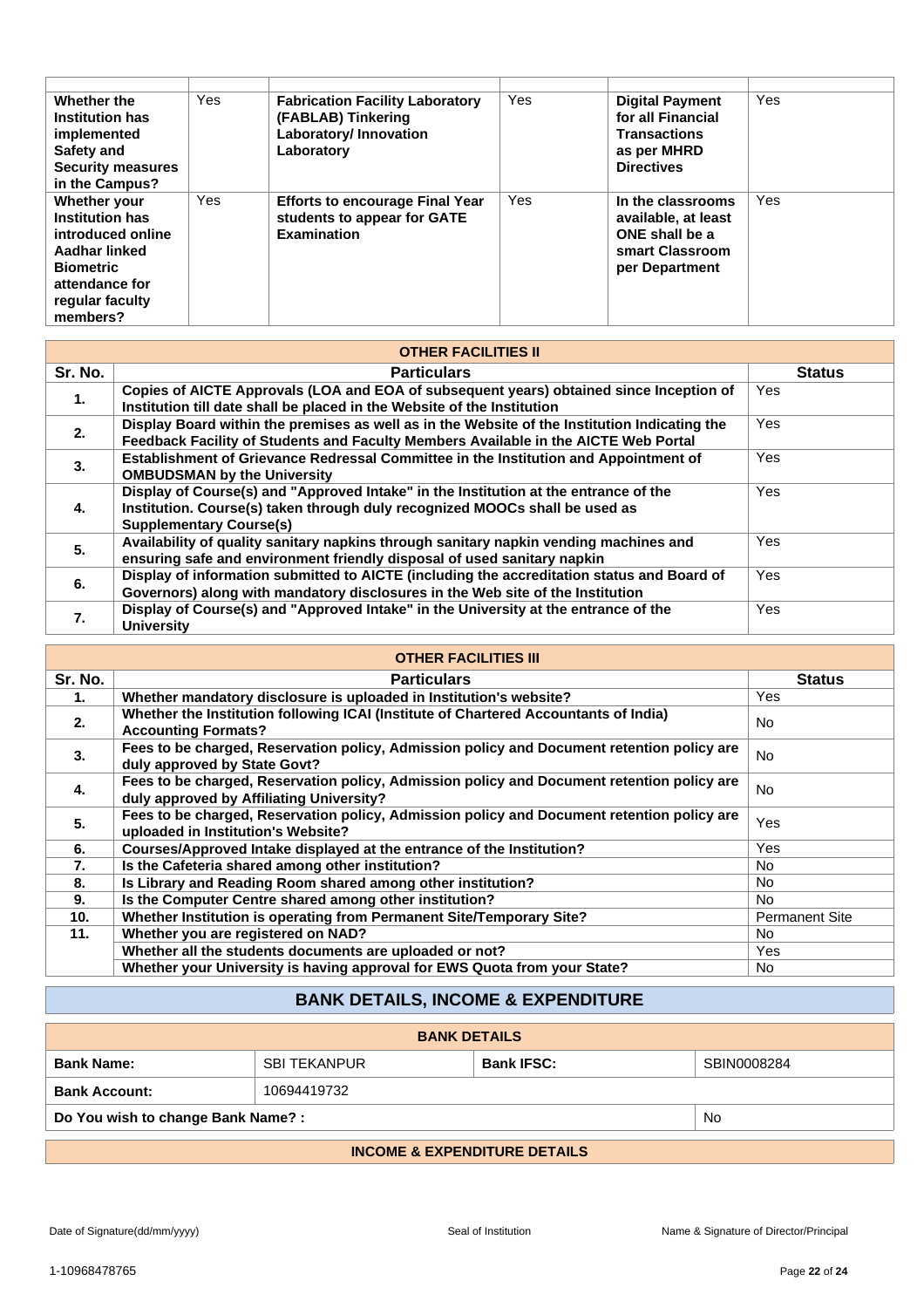|                                  |           | <b>INCOME</b>                           |          |
|----------------------------------|-----------|-----------------------------------------|----------|
| <b>Income from Central Govt:</b> | $\Omega$  | <b>Income from State</b><br>Government: | 0        |
| Income from Student Fees:        | 36779196  | <b>Income from Donations:</b>           | 0        |
| Income from UGC:                 | 0         | Income from Other Bodies:               | 73110257 |
| <b>Total Income:</b>             | 109889453 |                                         |          |
|                                  |           | <b>EXPENDITURE</b>                      |          |
| <b>Salary Teaching Staff:</b>    | 15330265  | <b>Salary Non-Teaching Staff:</b>       | 5667842  |
| Library:                         | 204485    | Equipment:                              | 1087124  |
| <b>Building Maintenance:</b>     | 300000    | <b>Other Expenditure:</b>               | 10000000 |
| <b>Total Expenditure:</b>        | 32589716  |                                         |          |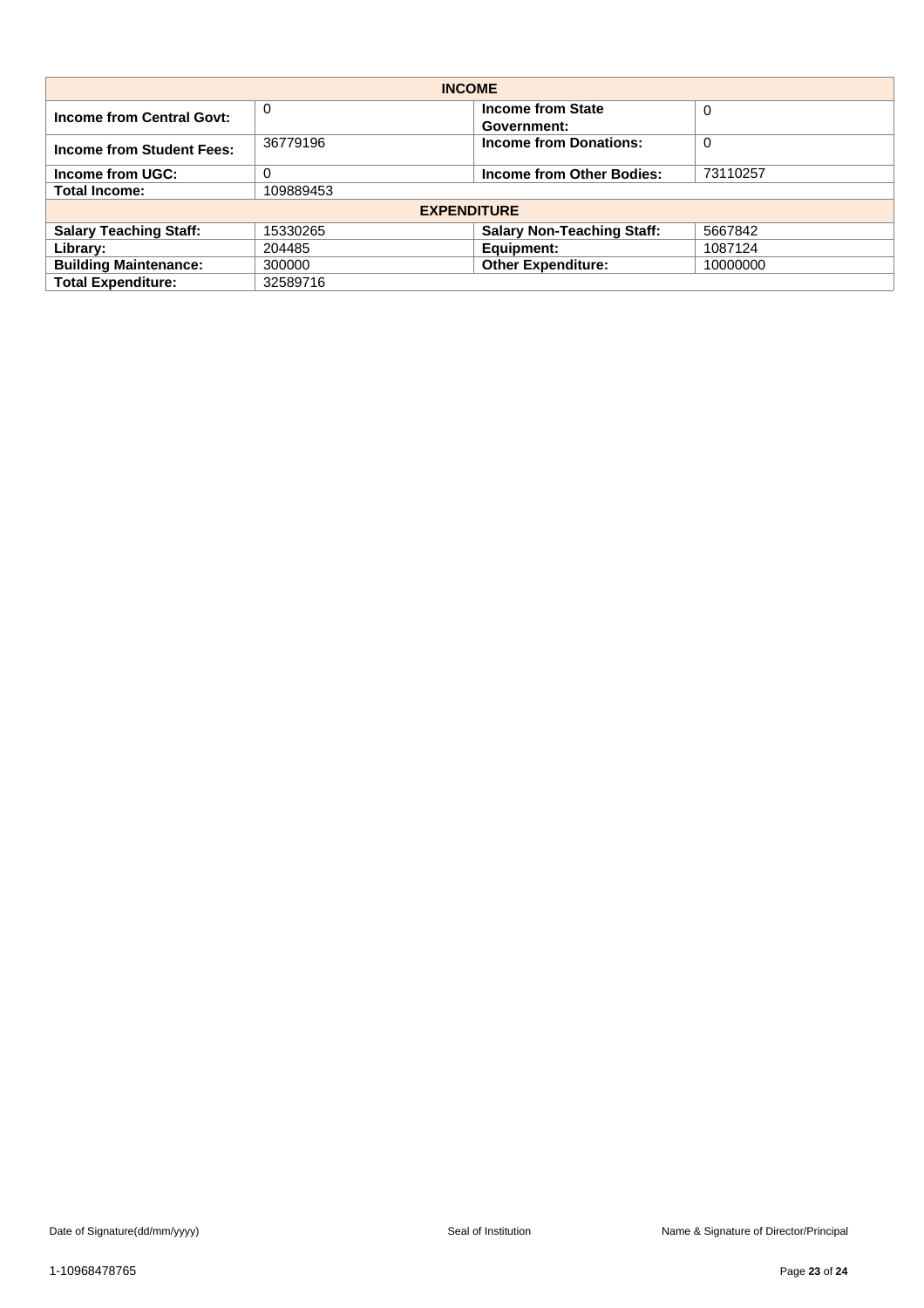#### **DECLARATION**

#### **BY THE AUTHORIZED SIGNATORY OF THE INSTITUTION DEPARTMENT**

**I, as the Head of the Institution, hereby declare that:**

- a) I have carefully gone through the AICTE Regulations 2021, published in the Gazette of India Extraordinary Part III, Section- 4 dated 04th **February, 2021, also all provisions mentioned in the Approval Process Handbook 2022-23.**
- b) I am fully aware of the data uploaded by me in respect of my Institution on the web portal.
- c) I am aware that there is no provision for correction of data, alteration of data, subsequent editing and appeal etc. for the online application **once submitted on the web portal.**
- d) I am also aware that application for seeking Extension of Approval(EOA), Increase/Reduction of intake, Addition of new courses, Change of site, Closure of course, Supernumerary Seats under FN/Gulf quota Approval status/OCI, NRI, Change of name, and Conversion of women Institution into Co-ed Institution and vice versa (as applicable), shall be processed as per relevant provisions enumerated in the Approval **Process Hand Book 2022-23.**
- e) I am aware of the Deficiencies (if any) pointed out in the Report generated online, based on the factual data uploaded by my Institution on **the portal.**
- f) I am also aware that University is eligible for grant of Extension of Approval to the Existing Institution, Extended EoA(if Applicable as per APH 2022-23), only on fulfillment of prescribed norms & requirements as mentioned in the Approval Process Hand Book 2022-23.

**Signature of Authorized Signatory**

**Name :**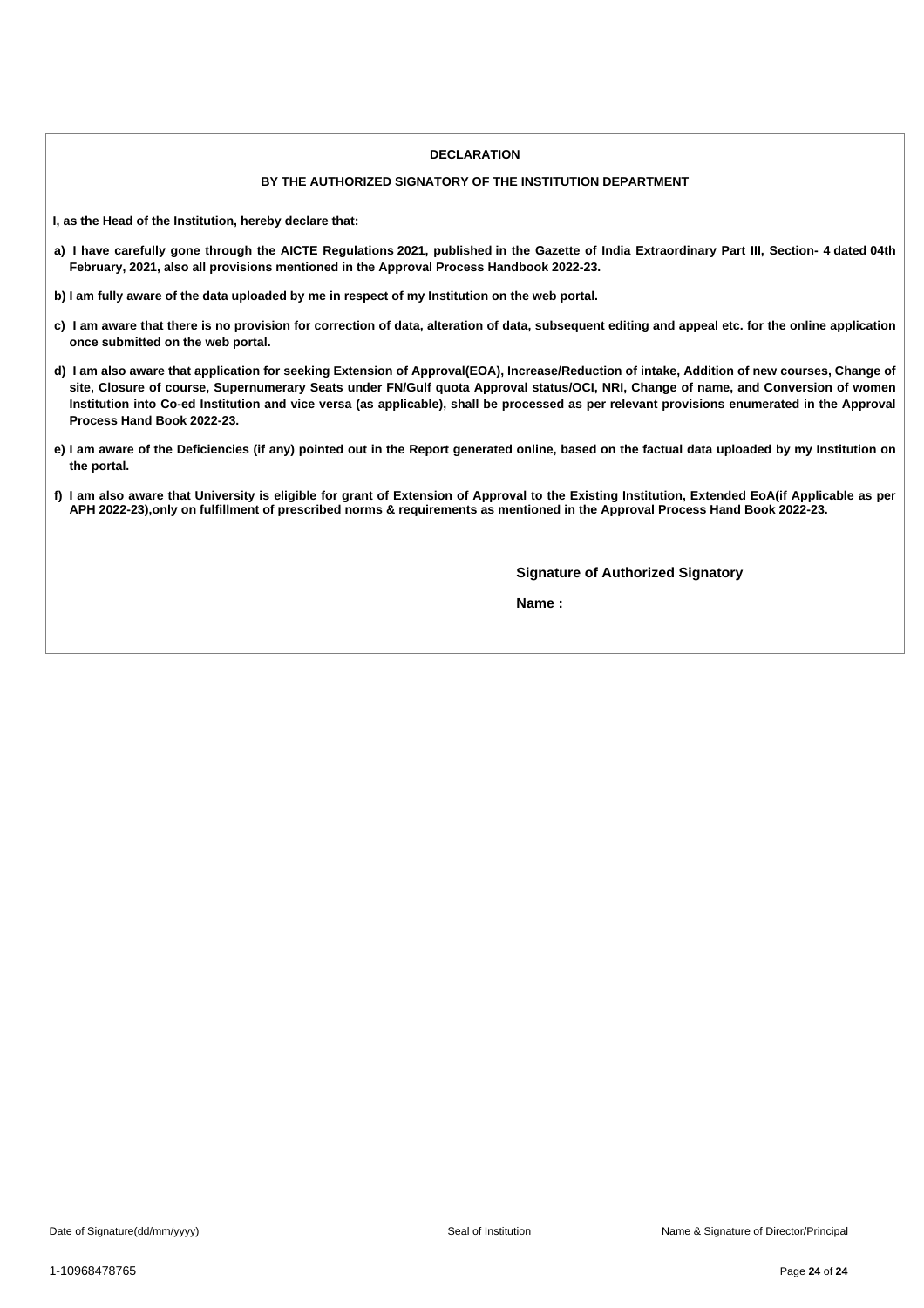Nelson Mandela Marg,Vasant Kunj, New Delhi-110070 Website: https://www.aicte-india.org



### **APPROVAL PROCESS 2022-23**

### **APPLICATION REPORT**

#### **INSTITUTION DETAILS**

|                                                 | <b>INSTITUTION DETAILS: BASIC DETAILS</b> |                                                 |                             |
|-------------------------------------------------|-------------------------------------------|-------------------------------------------------|-----------------------------|
| <b>Current Application</b><br><b>Number</b>     | 1-10968478765                             | <b>Application Type</b>                         | Extension-Expansion-Closure |
| <b>Current Status</b>                           | Submitted                                 | <b>Sub Status</b>                               | Payment Not Applicable      |
| <b>Permanent</b><br><b>Institution ID</b>       | 1-484611381                               | <b>Academic Year</b>                            | 2022-2023                   |
| <b>Approval Status of</b><br><b>Application</b> | Data Not Available                        | <b>Application Opened</b><br>Date               | 07/04/2022                  |
| <b>Application</b><br><b>Submitted Date</b>     | 28/04/2022                                | <b>Attend Scrutiny</b><br><b>Committee Date</b> | Data Not Available          |
| <b>Appeal Requested</b><br>Date                 | Data Not Available                        | <b>Application</b><br><b>Reopened Date</b>      | Data Not Available          |
| <b>Overall Deficiency</b>                       | N <sub>o</sub>                            |                                                 |                             |

|                                                                                                                         | <b>INSTITUTION DETAILS: ADDITIONAL INFORMATION</b> |                                                             |                           |
|-------------------------------------------------------------------------------------------------------------------------|----------------------------------------------------|-------------------------------------------------------------|---------------------------|
| <b>Name of Institution</b>                                                                                              | Rustamji Institute Of Technology<br>(Diploma)      | Address of<br><b>Institution</b>                            | Csmt Bsf Academy Tekanpur |
| State/UT                                                                                                                | Madhya Pradesh                                     | <b>District</b>                                             | Gwalior                   |
| Town/ City/ Village                                                                                                     | Tekanpur                                           | <b>AICTE Region</b>                                         | Central                   |
| <b>PIN</b>                                                                                                              | 475005                                             | <b>Women's Institution</b>                                  | <b>No</b>                 |
| <b>Institution Type</b>                                                                                                 | Govt aided                                         | <b>Any Self- Financed</b><br>Course                         | <b>No</b>                 |
| <b>Percentage Grant</b><br><b>Received from</b>                                                                         | $\Omega$                                           | Are you an<br><b>Institution for PWD</b>                    | <b>No</b>                 |
| Government                                                                                                              |                                                    | <b>Students</b>                                             |                           |
| <b>Whether Institution</b><br>is NAAC Accredited<br>?                                                                   | Data Not Available                                 | <b>NAAC CGPA</b>                                            | Data Not Available        |
| <b>Letter Grade</b>                                                                                                     | Data Not Available                                 | <b>NAAC Status</b>                                          | Data Not Available        |
| <b>Minority Institution</b>                                                                                             | <b>No</b>                                          | <b>Type of Minority</b>                                     | <b>NA</b>                 |
| <b>Minority Name, if</b><br>Linguistic                                                                                  | <b>NA</b>                                          | Name of the<br><b>Minority</b>                              | <b>NA</b>                 |
| <b>Minority Certificate</b><br><b>Issued Date</b>                                                                       | Data Not Available                                 | <b>Minority Certificate</b><br><b>Valid Till</b>            | Data Not Available        |
| <b>Approval Year of</b><br><b>First Course</b>                                                                          | 1999                                               | <b>Mandatory</b><br><b>Disclosure Link</b>                  | www.bsfpolycsmt.org       |
| <b>AISHE Prefix</b>                                                                                                     | $\mathsf{C}$                                       | <b>AISHE Numeric</b><br>Code                                | 64135                     |
| <b>AISHE Code</b>                                                                                                       | C-64135                                            | <b>Whether Institution</b><br>is Graded<br><b>Autonomy?</b> | Data Not Available        |
| <b>NBA Accreditation</b><br><b>Points</b>                                                                               | $\Omega$                                           | <b>NBA Points Valid</b><br><b>Till</b>                      | Data Not Available        |
| Whether your<br>University has been<br>recognized as an<br>Institute of<br><b>Eminence by</b><br>MHRD?<br><b>COA Id</b> | Data Not Available<br>Data Not Available           | <b>PCI Id</b>                                               | Data Not Available        |
|                                                                                                                         |                                                    |                                                             |                           |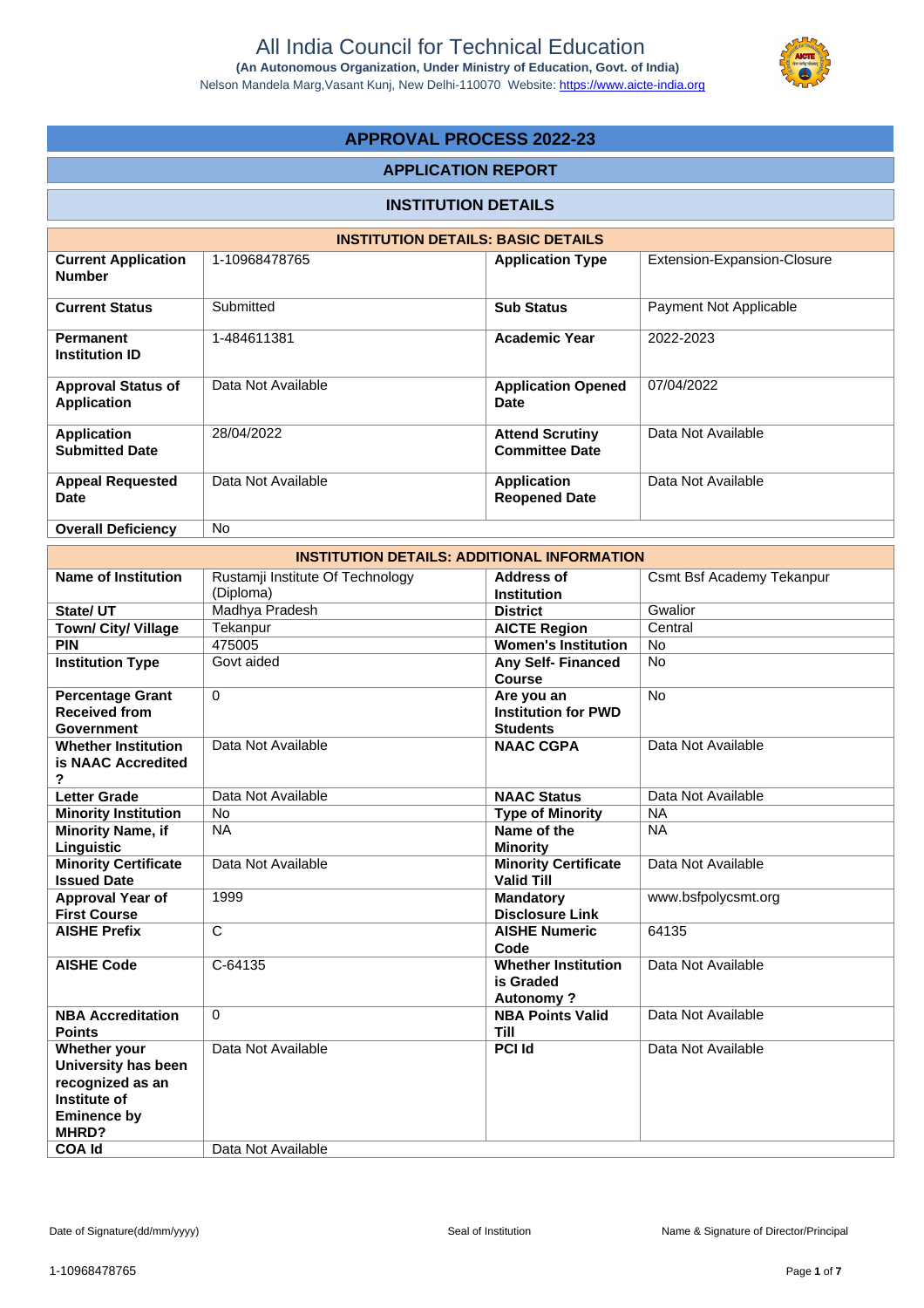|                                                | <b>HOI &amp; Faculty Members</b>      |                                            |              |  |  |  |
|------------------------------------------------|---------------------------------------|--------------------------------------------|--------------|--|--|--|
|                                                | <b>PRINCIPAL / DIRECTOR</b>           |                                            |              |  |  |  |
|                                                | <b>PERSONAL DETAILS</b>               |                                            |              |  |  |  |
| <b>Surname/Family name</b>                     | Negi                                  | <b>First Name</b>                          | Kalyan Singh |  |  |  |
| <b>Father's Name</b>                           | Late. D.L Negi                        | <b>Mother's Name</b>                       |              |  |  |  |
| Date of Birth                                  | 10/03/1964                            | <b>Mobile Number</b>                       | 9425113919   |  |  |  |
| <b>STD code</b>                                | 7524                                  | <b>Land Phone Number</b>                   | 275565       |  |  |  |
| Email                                          | csmtpoly@yahoo.com                    | <b>PAN</b>                                 | AEPPN0777G   |  |  |  |
|                                                | <b>EDUCATIONAL DETAILS</b>            |                                            |              |  |  |  |
| <b>Doctorate Degree</b>                        | <b>No</b>                             | <b>Master's Degree</b>                     |              |  |  |  |
| <b>Bachelor's Degree</b>                       | <b>B.COM</b>                          | <b>Other Qualifications</b>                | <b>NA</b>    |  |  |  |
| <b>International Certification (If</b><br>Any) | <b>NA</b>                             | <b>Field of Specialization</b>             |              |  |  |  |
|                                                | <b>DETAILS RELATED TO PROFFESSION</b> |                                            |              |  |  |  |
| Date of joining the Institution                | 15/06/2019                            | <b>Appointment Type</b>                    | Regular      |  |  |  |
| <b>Exact Designation</b>                       | Principal                             |                                            |              |  |  |  |
|                                                | <b>WORK EXPERIENCE DETAILS</b>        |                                            |              |  |  |  |
| <b>Teaching Experience (Years)</b>             | 5                                     | <b>Research Experience (Years)</b>         | $\Omega$     |  |  |  |
| <b>Industry Experience (Years)</b>             | $\mathbf 0$                           |                                            |              |  |  |  |
|                                                | <b>OTHER DETAILS</b>                  |                                            |              |  |  |  |
| <b>Research Projects Guided - UG</b>           |                                       | <b>Research Projects Guided -</b><br>PG    |              |  |  |  |
| <b>Research Projects Guided -</b><br>PhD       |                                       | <b>Number of Books Published</b>           |              |  |  |  |
| <b>Papers Published - National</b>             |                                       | <b>Papers Published -</b><br>International |              |  |  |  |
|                                                | <b>FACULTY NORMS AND PAY SCALE</b>    |                                            |              |  |  |  |

| <b>FACULTY NORMS AND PAY SCALE</b>                                                   |     |
|--------------------------------------------------------------------------------------|-----|
| Are all Approved teaching Faculty Members being paid as per present AICTE pay scale? | Yes |
| Are all the teaching Faculty Members, as per AICTE/UGC Norms?                        | Yes |
| List of Faculty Members and data uploaded on the institution's web portal.           | Yes |

|                          |              |                                  |                                         |              |       |              |           |                          | <b>FACULTY MEMBERS LIST</b><br>Details available as on AICTE Web Portal |                         |           |                         |                          |                                |              |                    |                                                   |                 |
|--------------------------|--------------|----------------------------------|-----------------------------------------|--------------|-------|--------------|-----------|--------------------------|-------------------------------------------------------------------------|-------------------------|-----------|-------------------------|--------------------------|--------------------------------|--------------|--------------------|---------------------------------------------------|-----------------|
| Sr. No.                  | Faculty ID   | Programme                        | Course                                  | Faculty Type | FT/PT | First Name   | Surname   | <b>Exact Designation</b> | Date of Joining the<br>Institution                                      | <b>Appointment Type</b> | Doctorate | Degree<br>Master's      | Degree<br>°,<br>Bachelor | Qualifications<br><b>Other</b> | Aadhar Card  | Card<br><b>PAN</b> | the Last Financial Year<br>Total Gross Salary for | Scale<br>Pay    |
| $\overline{\phantom{0}}$ | 1-2469703658 | ENGINEERING AND<br>TECHNOLOGY    | AUTOMOBILE<br>ENGINEERING<br>DIPLOMA IN | 9D           | 는     | <b>MOHAN</b> | PATSARIYA | <b>LECTURER</b>          | $\overline{\phantom{0}}$<br>02/08/201                                   | Regular                 | ş         | $\overline{\mathbb{R}}$ | BE                       |                                | 887065818653 | AWOPP5291J         | 926229                                            | VIIth Pay Scale |
| $\sim$                   | 1-7594593883 | AND<br>ENGINEERING<br>TECHNOLOGY | AUTOMOBILE<br>ENGINEERING               |              | 뉸     | SHRIKANT     | SINGH     | LECTURER                 | 04/08/2007                                                              | Regular                 | ş         |                         |                          |                                |              | BRGPS3577L         |                                                   |                 |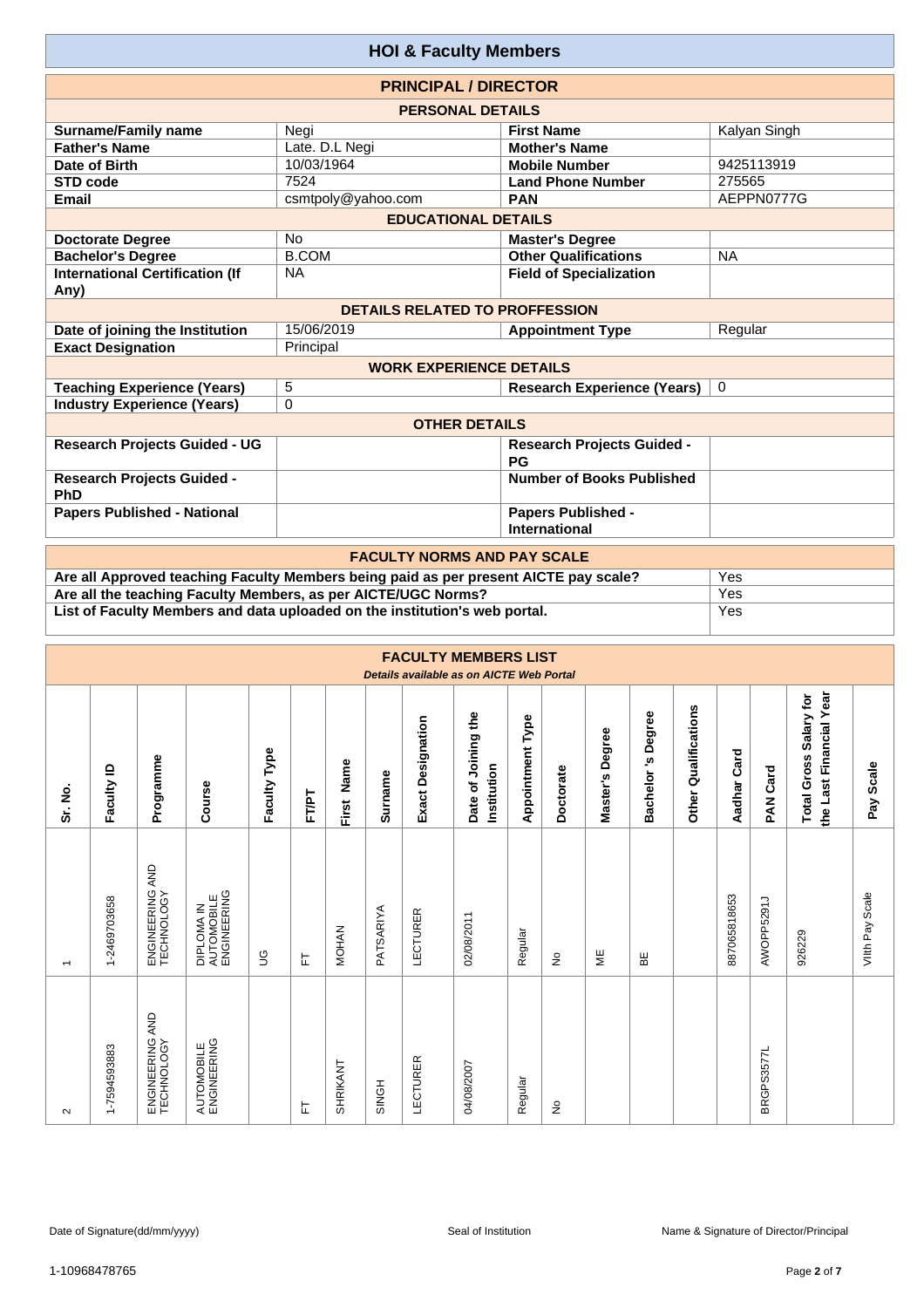| $\infty$       | 1-9442940527 | ENGINEERING AND<br>TECHNOLOGY | CIVIL ENGINEERING                       | <b>MADAN</b> | <b>GUPTA</b> | LECTURER                       | 24/04/2014 | Regular  | $\frac{\circ}{\sim}$        |  |  | AFWPG0403L |  |
|----------------|--------------|-------------------------------|-----------------------------------------|--------------|--------------|--------------------------------|------------|----------|-----------------------------|--|--|------------|--|
| 4              | 1-9486957932 | ENGINEERING AND<br>TECHNOLOGY | AUTOMOBILE<br>ENGINEERING               | RAVI         | SEN          | <b>LECTURER</b>                | 17/09/2007 | Regular  | $\stackrel{\mathtt{o}}{z}$  |  |  | BRAPS6830C |  |
| ъ              | 1-9487361104 | ENGINEERING AND<br>TECHNOLOGY | DIPLOMA IN<br>MECHANICAL<br>ENGINEERING | RACHIT       | <b>SINGH</b> | <b>LECTURER</b>                | 24/04/2014 | Regular  | $\stackrel{\circ}{\simeq}$  |  |  | BTVPS4841L |  |
| $\circ$        | 1-9492921622 | ENGINEERING AND<br>TECHNOLOGY | DIPLOMA IN<br>MECHANICAL<br>ENGINEERING | PANKAJ       | KANHERE      | <b>LECTURER</b>                | 08/04/2009 | Regular  | $\hat{z}$                   |  |  | AKVPK6595P |  |
| $\overline{ }$ | 1-9492921678 | ENGINEERING AND<br>TECHNOLOGY | DIPLOMA IN<br>MECHANICAL<br>ENGINEERING | NIKESH       | BHARGAVA     | $\mathbb{E}$<br><b>LECTURI</b> | 01/01/2013 | Regular  | $\stackrel{\mathtt{o}}{z}$  |  |  | AMWPB7773R |  |
| $\infty$       | 1-9492922061 | ENGINEERING AND<br>TECHNOLOGY | CIVIL ENGINEERING                       | RANJEET      | SINGH        | LECTURER                       | 08/04/2009 | Regular  | $\stackrel{\circ}{\succeq}$ |  |  | BTAPS4404G |  |
| თ              | 1-9492922194 | ENGINEERING AND<br>TECHNOLOGY | CIVIL ENGINEERING                       | CHANDRA      | PRAKASH      | <b>LECTURER</b>                | 11/01/2021 | Contract | $\frac{\circ}{\sim}$        |  |  | BHKPC9490C |  |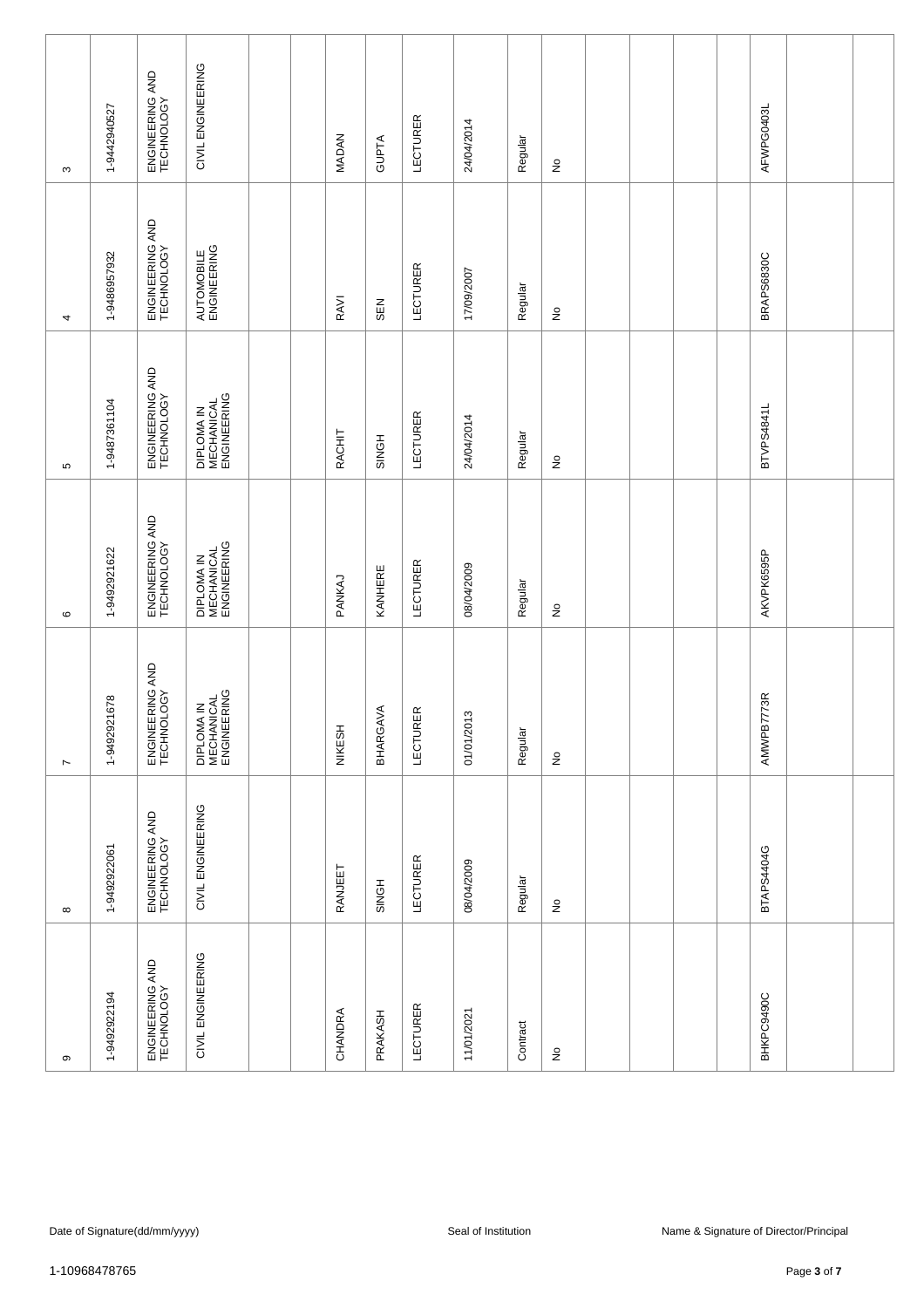| $\overline{\phantom{0}}$ | 1-9492922247  | ENGINEERING AND<br>TECHNOLOGY | CIVIL ENGINEERING | AMIT          | RATHORE      | <b>LECTURER</b> | 07/12/2020          | Regular  | $\frac{\circ}{\sim}$       |  |  | GTAPK1443J |                                        |  |
|--------------------------|---------------|-------------------------------|-------------------|---------------|--------------|-----------------|---------------------|----------|----------------------------|--|--|------------|----------------------------------------|--|
| $\overline{\phantom{a}}$ | 1-9494055762  | ENGINEERING AND<br>TECHNOLOGY | CIVIL ENGINEERING | VIKAS         | TIWARI       | <b>LECTURER</b> | 11/01/2021          | Contract | $\stackrel{\mathtt{o}}{z}$ |  |  | BAMPT8995G |                                        |  |
| $\overline{\omega}$      | 1-9494055769  | ENGINEERING AND<br>TECHNOLOGY | CIVIL ENGINEERING | SACHIN        | SHUKLA       | <b>LECTURER</b> | 11/01/2021          | Contract | $\hat{\mathsf{z}}$         |  |  | KPNPS9592R |                                        |  |
| $\tilde{\mathbf{c}}$     | 1-9494055842  | ENGINEERING AND<br>TECHNOLOGY | CIVIL ENGINEERING | <b>HILESH</b> | <b>HSOL</b>  | <b>LECTURER</b> | 11/01/2021          | Contract | $\hat{\mathsf{z}}$         |  |  | AHKPJ8215B |                                        |  |
| $\dot{4}$                | 1-9494055951  | ENGINEERING AND<br>TECHNOLOGY | CIVIL ENGINEERING | MAMTA         | SINGH        | <b>LECTURER</b> | 11/01/2021          | Contract | $\stackrel{\mathtt{o}}{z}$ |  |  | BHMPB7198C |                                        |  |
| $\frac{5}{1}$            | 1-11322030042 | ENGINEERING AND<br>TECHNOLOGY | CIVIL ENGINEERING | RISHABH       | <b>GUPTA</b> | <b>LECTURER</b> | 11/04/2022          | Contract | $\frac{\circ}{\sim}$       |  |  | BDGPG5242L |                                        |  |
| $\frac{6}{2}$            | 1-11322030049 | ENGINEERING AND<br>TECHNOLOGY | CIVIL ENGINEERING | ANKIT         | <b>GUPTA</b> | LECTURER        | 11/04/2022          | Contract | $\frac{\circ}{\sim}$       |  |  | BPDPG5519K |                                        |  |
|                          |               |                               |                   |               |              |                 |                     |          |                            |  |  |            |                                        |  |
|                          |               | Date of Signature(dd/mm/yyyy) |                   |               |              |                 | Seal of Institution |          |                            |  |  |            | Name & Signature of Director/Principal |  |
| 1-10968478765            |               |                               |                   |               |              |                 |                     |          |                            |  |  |            | Page 4 of 7                            |  |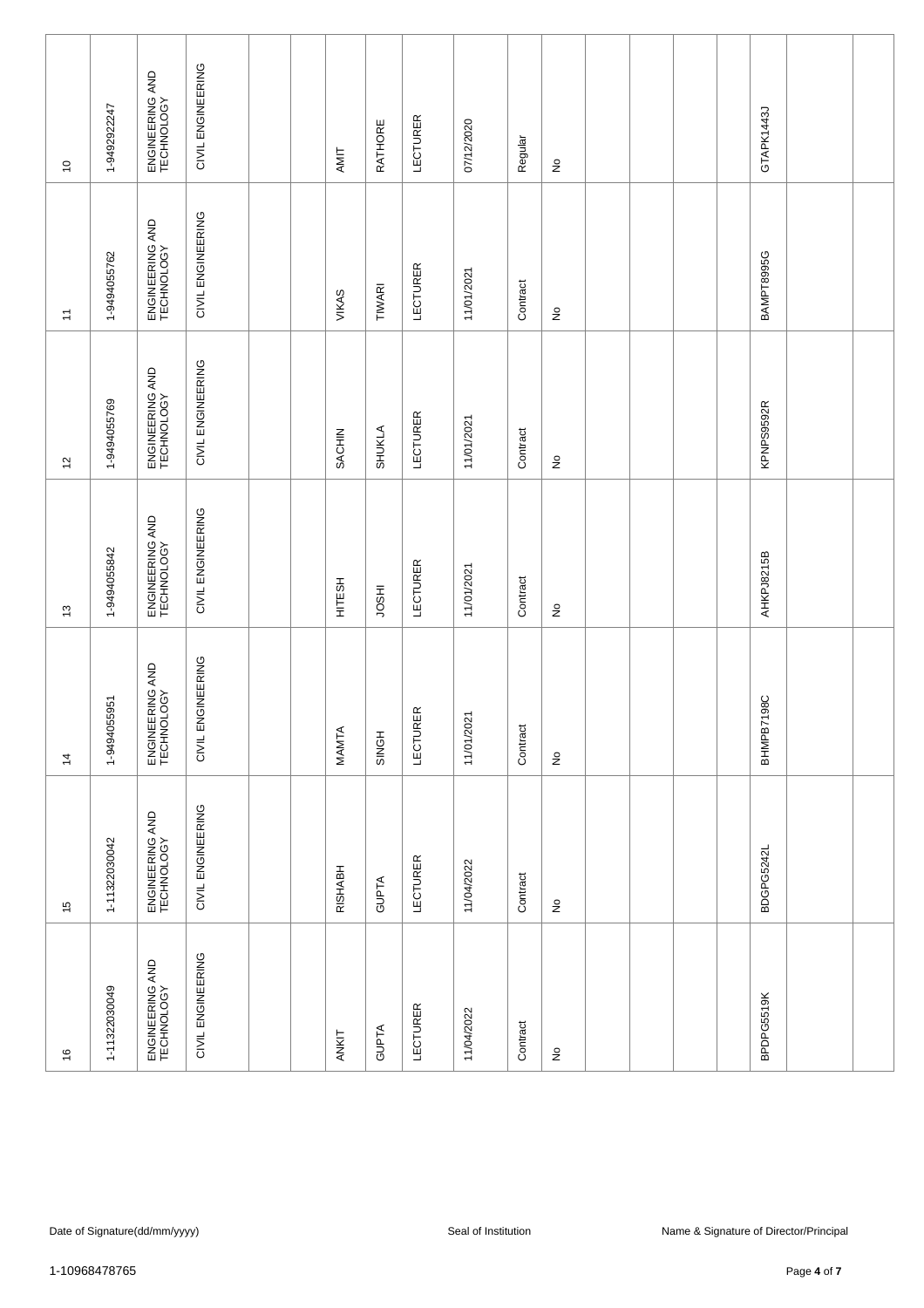| 17             | 1-11322148071 | ENGINEERING AND<br>TECHNOLOGY | AUTOMOBILE<br>ENGINEERING               |             |   | SANDEEP       | <b>CHOURSIYA</b> | <b>LECTURER</b>                | 11/04/2022          | Contract | $\frac{\circ}{\sim}$            |                   |            |                  |              | AWJPC5245N |                                        |                    |
|----------------|---------------|-------------------------------|-----------------------------------------|-------------|---|---------------|------------------|--------------------------------|---------------------|----------|---------------------------------|-------------------|------------|------------------|--------------|------------|----------------------------------------|--------------------|
| $\frac{8}{2}$  | 1-11322148603 | ENGINEERING AND<br>TECHNOLOGY | AUTOMOBILE<br>ENGINEERING               |             |   | <b>VALIV</b>  | <b>BARUA</b>     | LECTURER                       | 11/04/2022          | Contract | $\stackrel{\mathtt{o}}{z}$      |                   |            |                  |              | BFMPB3549H |                                        |                    |
| $\overline{9}$ | 1-484632626   | ENGINEERING AND<br>TECHNOLOGY | <b>MECHANICAL</b><br>ENGINEERING        | ဥ           | 匸 | HARI          | SHARMA           | <b>LECTURER</b>                | 09/09/2008          | Regular  | $\frac{\circ}{\sim}$            | ₩                 | 띪          |                  | 916885944054 | BDAPS7271K | 983844                                 | Viith Pay Scale    |
| $\overline{c}$ | 1-485349811   | ENGINEERING AND<br>TECHNOLOGY | <b>MECHANICAL</b><br>ENGINEERING        | $\mathbb S$ | 匸 | <b>SANJAY</b> | MITTAL           | LECTURER                       | 18/09/2007          | Regular  | $\frac{\mathsf{O}}{\mathsf{D}}$ | ₹                 | 띪          |                  | 682002313324 | AKHPM6089N | 980844                                 | Viith Pay Scale    |
| $\overline{2}$ | 1-485349923   | ENGINEERING AND<br>TECHNOLOGY | AUTOMOBILE<br>ENGINEERING               | ဥ           | 눈 | NEELAM        | MATHUR           | $\mathbb{E}$<br><b>LECTURI</b> | 01/10/1992          | Regular  | $\stackrel{\mathtt{o}}{z}$      | MSC(MATHS)        | <b>BSC</b> | PGDCA            | 820328847655 | AGWPM9527G | 1089852                                | Scale<br>VIIth Pay |
| $\mathbf{z}$   | 1-485349927   | ENGINEERING AND<br>TECHNOLOGY | AUTOMOBILE<br>ENGINEERING               | ဥ           | ᄂ | <b>JYOTI</b>  | PATHRIKAR        | <b>LECTURER</b>                | 25/10/2008          | Regular  | Yes                             | MA (ENGLISH)      | BA HONS    | MA HISTORY, B.ED | 820283050838 | AJWPP6334R | 983844                                 | VIIth Pay Scale    |
| $23\,$         | 1-485392111   | ENGINEERING AND<br>TECHNOLOGY | DIPLOMA IN<br>AUTOMOBILE<br>ENGINEERING | ဥ           | 匸 | <b>SANJAY</b> | <b>KUMAR</b>     | LECTURER                       | 08/12/2007          | Regular  | $\frac{\circ}{\sim}$            | (PHYSICS)<br>M.SC | <b>BSC</b> |                  | 409793698526 | ALDPK9050E | 983844                                 | Viith Pay Scale    |
|                |               |                               |                                         |             |   |               |                  |                                |                     |          |                                 |                   |            |                  |              |            |                                        |                    |
|                | 1-10968478765 | Date of Signature(dd/mm/yyyy) |                                         |             |   |               |                  |                                | Seal of Institution |          |                                 |                   |            |                  |              |            | Name & Signature of Director/Principal |                    |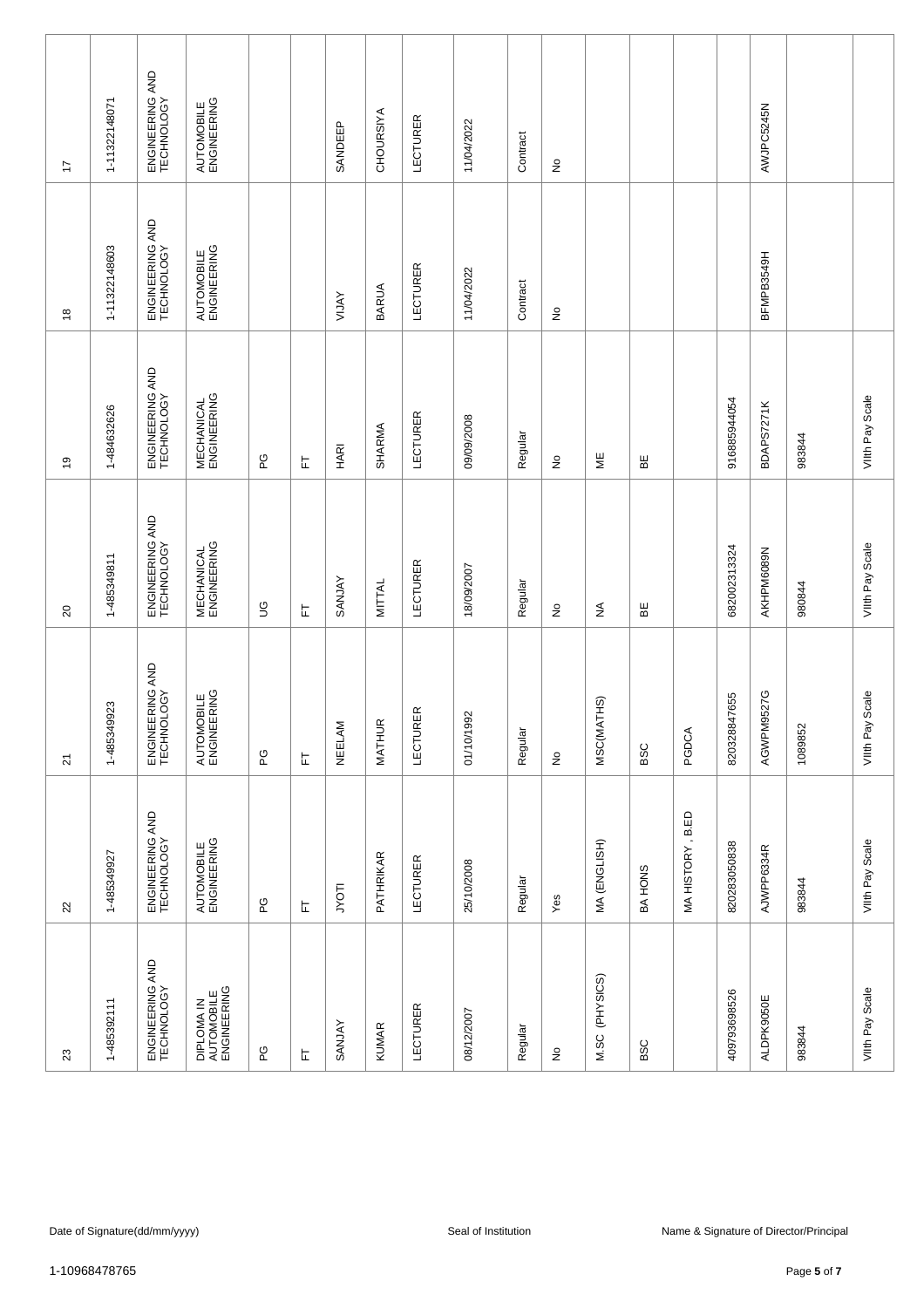| $\overline{24}$            | 1-485392115                                                                                                                    | ENGINEERING AND<br>TECHNOLOGY | AUTOMOBILE<br>ENGINEERING               | ဥ           | 匸 | <b>MANJU</b> | <b>MISHRA</b>  | LECTURER | 06/05/2009                | Regular | Yes                        | MSC (CHEMISTRY) | BSC | <b>B.ED</b> | 678535926718 | AHJPM0539L | 983844 | Viith Pay Scale |
|----------------------------|--------------------------------------------------------------------------------------------------------------------------------|-------------------------------|-----------------------------------------|-------------|---|--------------|----------------|----------|---------------------------|---------|----------------------------|-----------------|-----|-------------|--------------|------------|--------|-----------------|
| 25                         | 1-1469103029                                                                                                                   | ENGINEERING AND<br>TECHNOLOGY | <b>MECHANICAL</b><br>ENGINEERING        | $\mathbb S$ | 岀 | PRASHANT     | <b>MESHRAM</b> | LECTURER | 01/12/2012                | Regular | $\stackrel{\circ}{\simeq}$ | M TECH          | ΒE  |             | 832670676879 | BBUPM4885M | 872577 | VIIth Pay Scale |
| 26                         | 1-1469129624                                                                                                                   | ENGINEERING AND<br>TECHNOLOGY | DIPLOMA IN<br>MECHANICAL<br>ENGINEERING | $\mathbb S$ | 匸 | KIRTI        | PRAJAPATI      | LECTURER | 01/12/2012                | Regular | $\frac{\circ}{2}$          | $\lessgtr$      | ₩   |             | 595234931957 | BLDPP6362H | 872217 | Vith Pay Scale  |
| <b>ODL FACULTY DETAILS</b> |                                                                                                                                |                               |                                         |             |   |              |                |          |                           |         |                            |                 |     |             |              |            |        |                 |
|                            |                                                                                                                                |                               | Data not entered by Institution         |             |   |              |                |          | <b>OL FACULTY DETAILS</b> |         |                            |                 |     |             |              |            |        |                 |
|                            |                                                                                                                                |                               | Data not entered by Institution         |             |   |              |                |          |                           |         |                            |                 |     |             |              |            |        |                 |
|                            |                                                                                                                                |                               |                                         |             |   |              |                |          |                           |         |                            |                 |     |             |              |            |        |                 |
|                            |                                                                                                                                |                               |                                         |             |   |              |                |          |                           |         |                            |                 |     |             |              |            |        |                 |
|                            | Date of Signature(dd/mm/yyyy)<br>Seal of Institution<br>Name & Signature of Director/Principal<br>1-10968478765<br>Page 6 of 7 |                               |                                         |             |   |              |                |          |                           |         |                            |                 |     |             |              |            |        |                 |